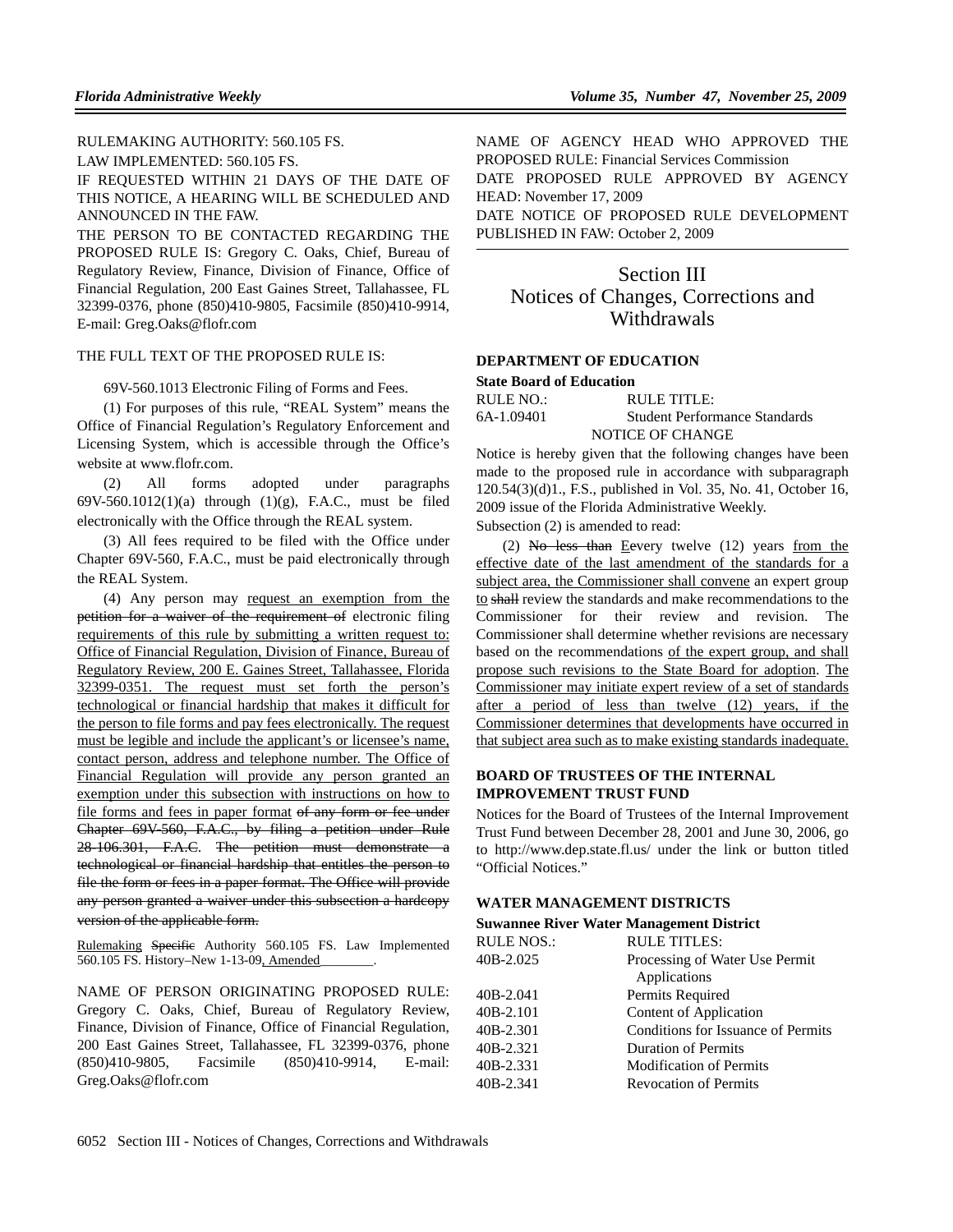| 40B-2.351 | <b>Transfer of Permits</b>         |
|-----------|------------------------------------|
| 40B-2.381 | <b>Limiting Conditions</b>         |
| 40B-2.441 | <b>Temporary Water Use Permits</b> |
|           | NOTICE OF CHANGE                   |

Notice is hereby given that the following changes have been made to the proposed rule in accordance with subparagraph 120.54(3)(d)1., F.S., published in Vol. 35, No. 33, August 21, 2009 issue of the Florida Administrative Weekly.

Notice is hereby given that these rules and provisions of the proposed Water Use Permitting Guide ("Guide"), which is proposed to be incorporated by reference in Rule 40B-2.301(3), F.A.C., published in the Florida Administrative Weekly, Volume 35, Number 33, on August 21, 2009, have been changed to reflect comments received from interested persons. These changes were approved by the Governing Board of SRWMD on October 13 and November 12, 2009. The changes to provisions of the Guide are summarized as follows: Paragraph 1.8.1 requires applicants to provide reasonable assurance of the ability to operate and maintain the withdrawal and/or diversion facilities; provides that demonstration of intent to exercise eminent domain authority is sufficient to meet this requirement; and specifies that this provision does not apply to projects permitted under the Power Plant Siting Act. In sub-paragraph 3.6.1.A, a reference to the subsection of the rule in which the application form is incorporated has been included. The language was changed from permissive to mandatory in sub-paragraph 3.6.1.P concerning permit modifications when a change in water use is proposed that may alter the permit allocations. In subsection 5.4, language regarding letter modifications has been revised for consistency with changes to Rule 40B-2.331, F.A.C. In addition to these changes to the Guide, the application forms incorporated by reference in Rule 40B-2.041, F.A.C., have been changed for consistency with the changes to paragraph 1.8.1 of the Guide. When changed, the specified rules shall read as noted below:

40B-2.025 Processing of Water Use Permit Applications.

(1) Water use permit applications will be processed pursuant to Section 120.60, F.S. and Chapter 28-107, F.A.C., Part II of Chapter 373, F.S. and this chapter, and Part VII of Chapter 40B-1, F.A.C. Water use permit applications are available at District headquarters and on the District's website at www.mysuwanneeriver.com.

(2) Proposed uses of water associated with an electrical power plant as defined in subsection 403.503(14), FS, that are within the scope of the Florida Power Plant Siting Act, are processed in accordance with such Act and Part I, Chapter 62-17, F.A.C.

40B-2.041 Permits Required.

(1) No change.

(2) The District issues three types of water use permits: minor water use permit by rule, general water use permit, and individual water use permit.

#### Minor Water Use Permit by Rule

(a) To obtain a minor water use permit by rule, water users must qualify and comply with the conditions specified in subsection (3) below. Permittees who wish to modify a general or individual water use permit to a minor water use permit by rule as provided in subsection (3) below, or who wish to abandon a water use permit, must complete and submit Form 40B-2.041A: Water Use Permit Status Form, effective DATE, which is hereby incorporated by reference. This form is available at District headquarters and on the District's website at www.mysuwaneeriver.com.

(b) To obtain a permit for water uses that require a general or individual permit, the applicant must complete and submit one of the following forms, as appropriate, which are hereby incorporated by reference:

1. Form 40B-2.041B Application for Water Use Permit Agricultural Use, effective DATE;

2. Form 40B-2.041C Application for Water Use Permit Augmentation/Other Use, effective DATE;

3. Form 40B-2.041D Application for Water Use Permit Commercial Use, effective DATE; and

4. Form 40B-2.041E Application for Water Use Permit Potable Water Supply Use, effective DATE.

These application forms are available at District headquarters and on the District's website at www.mysuwanneeriver.com.

(3) Minor Water Use Permit by Rule.

(a) Except as provided in subsections  $(4)$  and  $(5)$ paragraphs (b), (e) and (d) below, a minor water use permit by rule is hereby granted for the following withdrawal classes of water uses as referenced in paragraphs 40B-2.501(3)(a) through (e), F.A.C.: agriculture, commercial, potable water supply, augmentation and other uses, provided they meet the criteria specified below:

1. through 6. No change.

(b) Except as provided in subsections (4) and (5) paragraphs (d) and (e) below, a minor permit by rule is hereby granted for landscape irrigation uses, provided they meet the criteria specified below:

1. through 2. No change.

Any landscape irrigation uses that deviate from these criteria shall be required to obtain a permit in accordance with subsections (4) and (5) paragraphs (d) and (e) below.

(c) No change.

(4) General Water Use Permit

Except as provided in subsection (3) above or (5) below paragraph (a) and (b) above or (d) below, a general water use permit is required under the general permit procedures in paragraph 40B-1.703(1)(c), F.A.C., for all withdrawals or diversions which are less than ten million gallons per day maximum daily rate of withdrawal and less than two one million gallons per day average daily rate of withdrawal. Either the Executive Director, the Assistant Executive Director, or the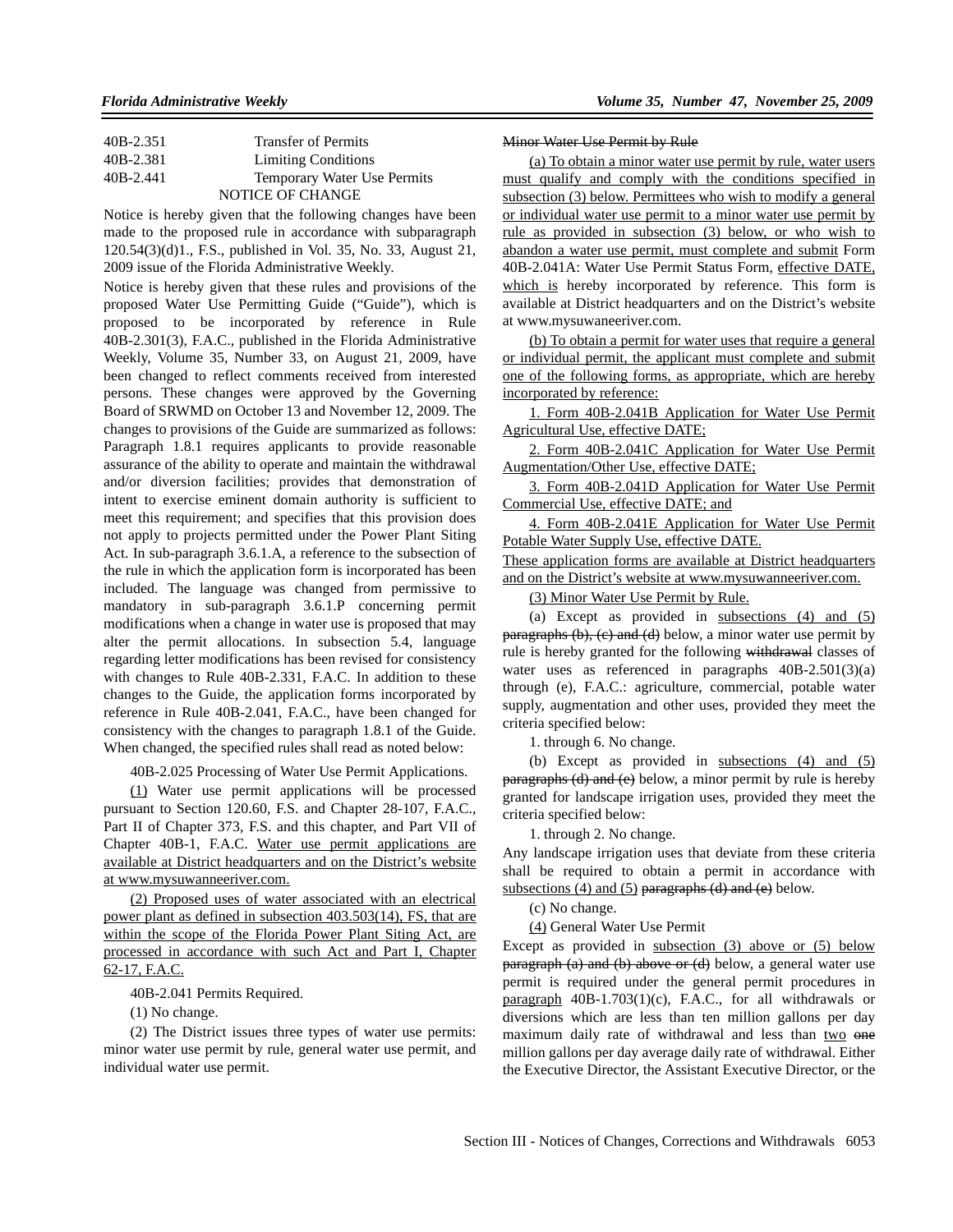Deputy Executive Director shall approve general permit applications under this paragraph without a hearing, except that any application recommended for denial shall be presented to the Governing Board for final agency action.

(5) Individual Water Use Permit.

An individual water use permit is required under the individual permit procedures in subsection 40B-1.703(2), F.A.C., for all withdrawals or diversions which exceed the limits established in subsection  $(4)$  above paragraph  $40B-2.041(2)(d)$ , F.A.C., and for all bottled water uses regardless of the quantity of the withdrawal or diversion.

 $(6)(3)$  In the event the proposed water use is associated with a project that requires a water well permit under Chapter 373, Part III, F.S., and District rules, the water well application will be deemed part of the water use application and processed as one application under the WUP procedures.

40B-2.101 Content of Application.

Applications for permits required by this chapter shall be filed with the District and shall contain the following:

(1) No change.

(2) The appropriate application form hereby incorporated by reference in Rule 40B-2.041, F.A.C., which is available at District headquarters and on the District's website at www.mysuwanneeriver.com., as follows:

(a) 40B-2.101A Application for Water Use Permit Agricultural Use (DATE);

(b) 40B-2.101B Application for Water Use Permit Augmentation/Other Use (DATE);

(c) 40B-2.101C Application for Water Use Permit Commercial Use (DATE); and

(d) 40B-2.101D Application for Water Use Permit Potable Water Supply Use (DATE).

(3) Best available technical and other supporting information sufficient to demonstrate that the use meets the conditions for issuance as specified in subsection 373.223(1), F.S., and Rule 40B-2.301, F.A.C. Any supporting information or calculations required to be prepared by a professional regulated under Florida law shall bear the certification of such professional.

(4) Any supporting information or calculations required to be prepared by a profession regulated under Florida law shall bear the certification of such professional.

 $(4)$ (5) The relevant information required by section 2.0, Water Use Permitting Guide.

40B-2.301 Conditions for Issuance of Permits.

(1) through (2) No change.

(3) The standards and criteria set forth in the Water Use Permitting Guide, effective , hereby incorporated published by reference and incorporated into this chapter, if met, will must be used to provide the reasonable assurances required in this section. This A current version of this document is available at District headquarters and on the District's website at www.mysuwanneeriver.com and at its headquarters.

Rulemaking Authority 373.044, 373.113, 373.171 FS. Law Implemented 373.042, 373.0421, 373.185, 373.219, 373.223, 373.226, 373.236, 373.227, 373.228, 373.229, 373.232, 373.236, 373.239, 373.250 FS. History–New 10-1-82, Amended 5-1-83, \_\_\_\_\_\_\_\_\_.

40B-2.321 Duration of Permits.

(1) No change.

(a) The District shall may issue permits with up to a 50-year duration to a municipality or other governmental body, or to a public works or public service corporation, when required to provide for the retirement of bonds for the construction of waterworks or waste disposal facilities.

(b) The District shall issue permits with at least a 20-year duration when the permit is approved for the development of alternative water supplies. The District shall extend the duration of such permits up to 50 years when the following conditions are met:

1. The permittee has issued bonds for construction of the alternative water supply project;

2. The permittee submits a written request to extend the duration of the permit to the District prior to the permit expiration date; and

3. The Governing Board determines that the water use will continue to meet the conditions for issuance in Rule 40B-2.301, F.A.C., for such additional time as is required for the retirement of the issued bonds.

(c) When a private, rural landowner contributes greater than fifty percent (50%) of the land or funding needed to makes an extraordinary contribution of land or construction funding to enable the expeditious implementation of an alternative water supply development project, the District shall may issue permits with up to a 50-year duration to a municipality, county, special district, regional water supply authority, multi-jurisdictional water supply entity, and public or private utilities. However, this provision does not apply to public or private utilities created for or by a private landowner after April 1, 2008. An applicant that requests a longer duration permit under this paragraph must have an agreement with the landowner to efficiently pursue an alternative public water supply development project identified in the District's regional water supply plan and meeting the water demands of both the applicant and the landowner. In addition, reasonable assurances must be provided that the District's conditions for issuance will be met for the duration of the permit. All such permits will require submittal of a compliance report every five years to maintain reasonable assurance that the conditions for permit issuance applicable at the time of review of the compliance report are met, following which the Governing Board may modify the permit as necessary to ensure that the use meets the conditions for issuance.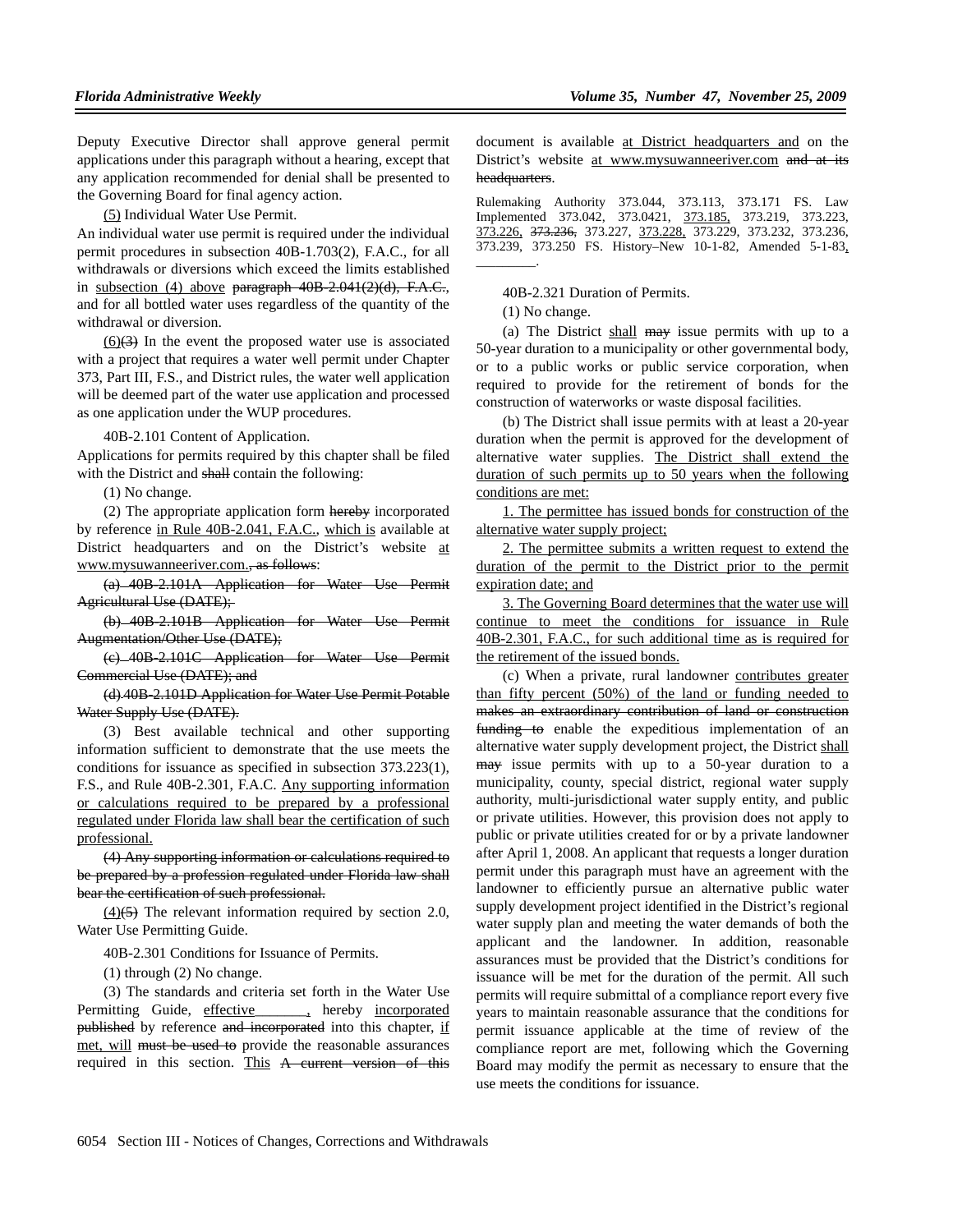(d) through (4) No change.

40B-2.331 Modification of Permits.

(1) A permittee may seek modification of any terms of an unexpired permit as follows and consistent with Rule 40B-1.709, F.A.C:. Either the Executive Director, the Assistant Executive Director, or the Deputy Executive Director shall approve proposed modifications without a hearing, in the following circumstances, except that any request for modification recommended for denial shall be presented to the Governing Board for final agency action:

(1) A permittee may apply for modification by letter to the District:  $(a)$  iIf the proposed modification involves an increase of water use of less than 100,000 gallons per day provided that the type of permit required does not change, and such modification does not change the water use class; and or

(a) A change in conditions has resulted in the water allowed under the permit becoming inadequate for the permittee's need; or

(b) The If the proposed modification would result in a more efficient use of water than is possible under the existing permit.; or

(c) if the proposed modification is for replacement of the source with an alternative water supply source, and

(d) If the expiration date of the permit is not changed and the location of the withdrawal is not changed pursuant to Section 373.239, Florida Statutes.

Either the Executive Director, the Assistant Executive Director, or the Deputy Executive Director shall approve qualifying proposed letter modifications under this subsection without a hearing, except that any request for modification recommended for denial shall be presented to the Governing Board for final agency action.

(2) All other permit modification applications other than under subsection (1) above shall comply with the requirements of Section 373.229, F.S., and shall contain all of the information required by the permit conditions and by Rule 40B-2.101, F.A.C. This shall include all permits that have been previously considered by the Governing Board for issuance.

(3) through (4) No change.

(5) The Governing Board shall may issue an order to modify an existing use when conditions warrant such action in order to obtain the most beneficial use of the water resources of the state and to protect the public health, safety, and welfare and the interests of the water users affected. Such order must include a finding by the Governing Board that the use proposed to be modified is detrimental to other water users or to the water resources of the state.

### 40B-2.341 Revocation of Permits.

(1) The Governing Board shall initiate proceedings to  $\frac{m}{m}$ revoke a permit in whole or in part, permanently or for a lesser period, as provided in subsections  $373.243(1)$ ,  $(2)$  and  $(3)$ , F.S., for any material false statement, a willful violation of a permit

condition, or a violation of any provision of this Chapter 373. F.S., when such action is willful, flagrant, repeated, continuing, or when an emergency exists, or significant off-site impacts or environmental harm is occurring or threatens to occur.

(2) No change.

(3) The Governing Board shall revoke a permit permanently and in whole upon receiving written consent from the permittee to revoke the permit permanently and in whole. The permittee may formally request, in writing, the Governing Board to revoke the permit permanently and in whole.

(4) The Governing Board shall may revoke a permit when it finds that the water use has ceased to be reasonable or beneficial as the use is detrimental to other water users or to the water resources of the state.

40B-2.351 Transfer of Permits.

Water Use Permit Transfer Form: Form Number 40B-2.351A, effective DATE,: Water Use Permit Transfer Form is hereby incorporated by reference. This form is available at District headquarters and on the District's website at www.mysuwanneeriver.com.

(1) Persons who wish to continue a permitted water use and who have acquired the ability to operate and maintain the withdrawal and/or diversion facilities ownership of the land on which facilities are located, shall apply to the District within 90 days of acquiring ownership of such ability land, to transfer the permit. Such persons must provide reasonable assurances of the ability to operate and maintain the withdrawal and/or diversion facilities for the duration of the permit in accordance with the permit terms and conditions. Permit transfer requests shall be The applicant shall request such transfer by letter or submittal of the above-referenced form and shall reference the permit number in the letter. The District shall transfer the permit provided the previously permitted use remains the same.

(2) Notwithstanding the provisions of subsection (1) above, the District will notify the current owner in writing of the need to transfer the permit in order to continue the water use upon discovery of a change in property ownership. The owner must request permit transfer within 90 days of receipt of notification from the District. The permit will be transferred in accordance with this section.

 $(2)(3)$  Persons who apply to transfer a permit under subsection (1) above and propose to change the source, use, or withdrawal quantity or source quality from those specified in the permit, must follow the procedures for modification in 40B-2.331, F.A.C.

(3)(4) All water use under a transferred permit must comply with the terms and conditions of that permit.

 $(4)$ (5) A permit not transferred as prescribed herein shall be void without any further action by the District.

Rulemaking Authority 373.044, 373.113, 373.171 FS. Law Implemented 373.219, 373.239 FS. History–New 10-1-82, Amended \_\_\_\_\_\_\_\_.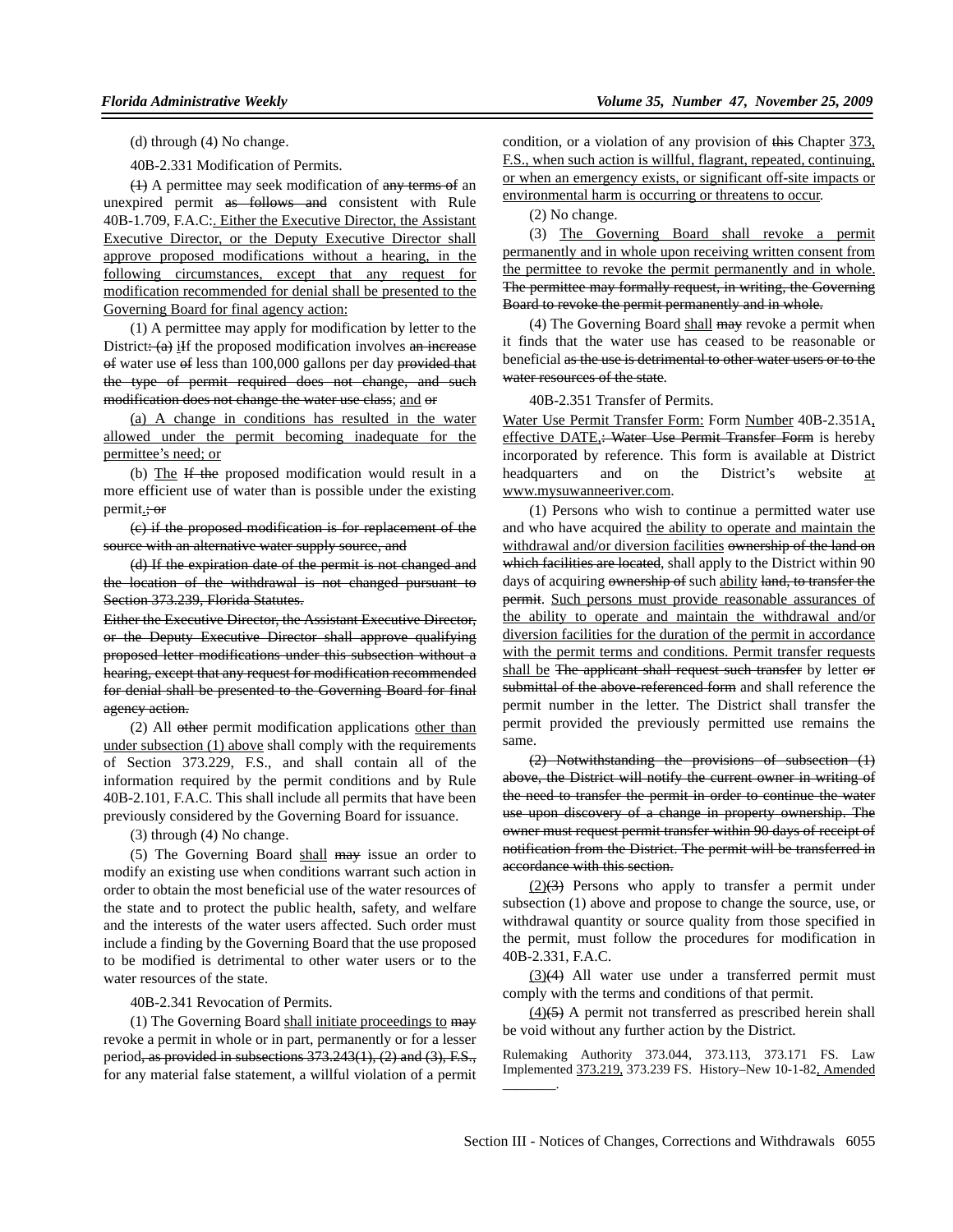40B-2.381 Limiting Conditions.

(1) The Governing Board shall may impose such reasonable conditions upon any water use permit as are necessary to assure that the proposed use of water is consistent with the overall objectives, policy, and purpose of the District as set forth in Chapter 373, F.S., and will not be harmful to the water resources of the District.

(2) through (3) No change.

40B-2.441 Temporary Water Use Permits.

(1) In order for a temporary permit to be necessary prior to final action on the application, there must exist a serious set of unforeseen or unforeseeable circumstances. Temporary permits expire on the day following the next regular meeting of the Governing Board.

 $(1)(2)$  The Governing Board hereby delegates to the Executive Director the authority to issue temporary permits in accordance with Section 373.244(1), Florida Statutes, provided that an application for a water use permit is pending pursuant to Sections 373.219 and 373.229, F.S. Such temporary permits expire on the day following the next regular meeting of the Governing Board.:

(a) an application for a water use permit is pending;

(2) At the next regular meeting of the Governing Board, the Governing Board shall consider:

 $(a)(b)$  Whether the proposed use is a appears reasonable-beneficial use, will not interfere with any presently existing legal use, and is consistent with the public interest based on information submitted by the applicant at the time of the request for the temporary water use permit; and

 $(b)(e)$  Whether a temporary permit is necessary prior to final action on the application. In order for a temporary permit to be necessary prior to final action on the application, there must exist a serious set of unforeseen or unforeseeable circumstances. Such temporary permits expire on the day following the next regular meeting of the Governing Board.

(3) The Governing Board shall review temporary permits at each regular meeting and either summarily extend the term of a temporary permit for a subsequent period of time to expire on the day following the next regular meeting of the Governing Board, or terminate or refuse to extend a temporary permit. In deciding whether to refuse to extend a temporary permit, the Governing Board shall consider. In accordance with 373.244, F.S., the Governing Board shall consider the following in determining whether to either extend, modify or terminate a temporary permit:

(a) Whether the proposed use is a reasonable-beneficial use, will not interfere with any presently existing use, and is consistent with the public interest; or the water use appears reasonable-beneficial; or

(b) Whether adverse effects are occurring as a result of the water use; or

(c) Whether the water use is no longer required an emergency.

A copy of the Water Use Permitting Guide may be obtained from Linda Welch, Rules Coordinator, SRWMD, 9225 CR 49, Live Oak, Florida 32060, (386)362-1001.

## **WATER MANAGEMENT DISTRICTS**

| <b>St. Johns River Water Management District</b> |                                |  |
|--------------------------------------------------|--------------------------------|--|
| RULE NO.:                                        | RULE TITLE:                    |  |
| 40C-1.1101                                       | Amendments to and Releases of  |  |
|                                                  | <b>Regulatory Conservation</b> |  |
|                                                  | Easements                      |  |
|                                                  |                                |  |

## NOTICE OF CHANGE

Notice is hereby given that the following changes have been made to the proposed rule in accordance with subparagraph 120.54(3)(d)1., F.S., published in Vol. 35, No. 28, July 17, 2009 issue of the Florida Administrative Weekly.

40C-1.1101 Amendments to and Releases of Conservation Easements.

(1) This section establishes the terms and conditions under which the District shall agree to amend or release all or part of a conservation easement conveyed to it, pursuant to Section 704.06, Florida Statutes, solely for mitigation or in compliance with other regulatory requirements of the District or another governmental entity. It does not apply to conservation easements that were acquired by the District partly through purchase and partly through a regulatory program. The District's decision to release or amend a conservation easement is a proprietary decision and does not result in any waiver of regulatory requirements. Property owners shall be responsible for obtaining all necessary permits for their construction activities, including any dredging or filling of wetlands. A request for the release or amendment of a conservation easement shall include a copy of the recorded conservation easement; a copy of any conservation easement over other property offered in exchange for the requested release or amendment; and a map showing the location of the recorded conservation easement and any conservation easement offered in exchange. For the District to agree to release or amend a conservation easement, the request for release or amendment shall satisfy the conditions of any one of the following six categories and the general condition in paragraph 40C-1.1101(1)(g), F.A.C.:

(a) On-site Adjustments. The District shall release or amend a conservation easement under this category when:

1. through 2. No change.

3. The District shall use the Uniform Mitigation Assessment Method (UMAM) in Chapter 62-345, F.A.C. (September 12, 2007), to establish ecological values.

4. No change.

(b) Conservation Easements not needed to meet Regulatory Requirements. The District shall release or amend a conservation easement under this category when: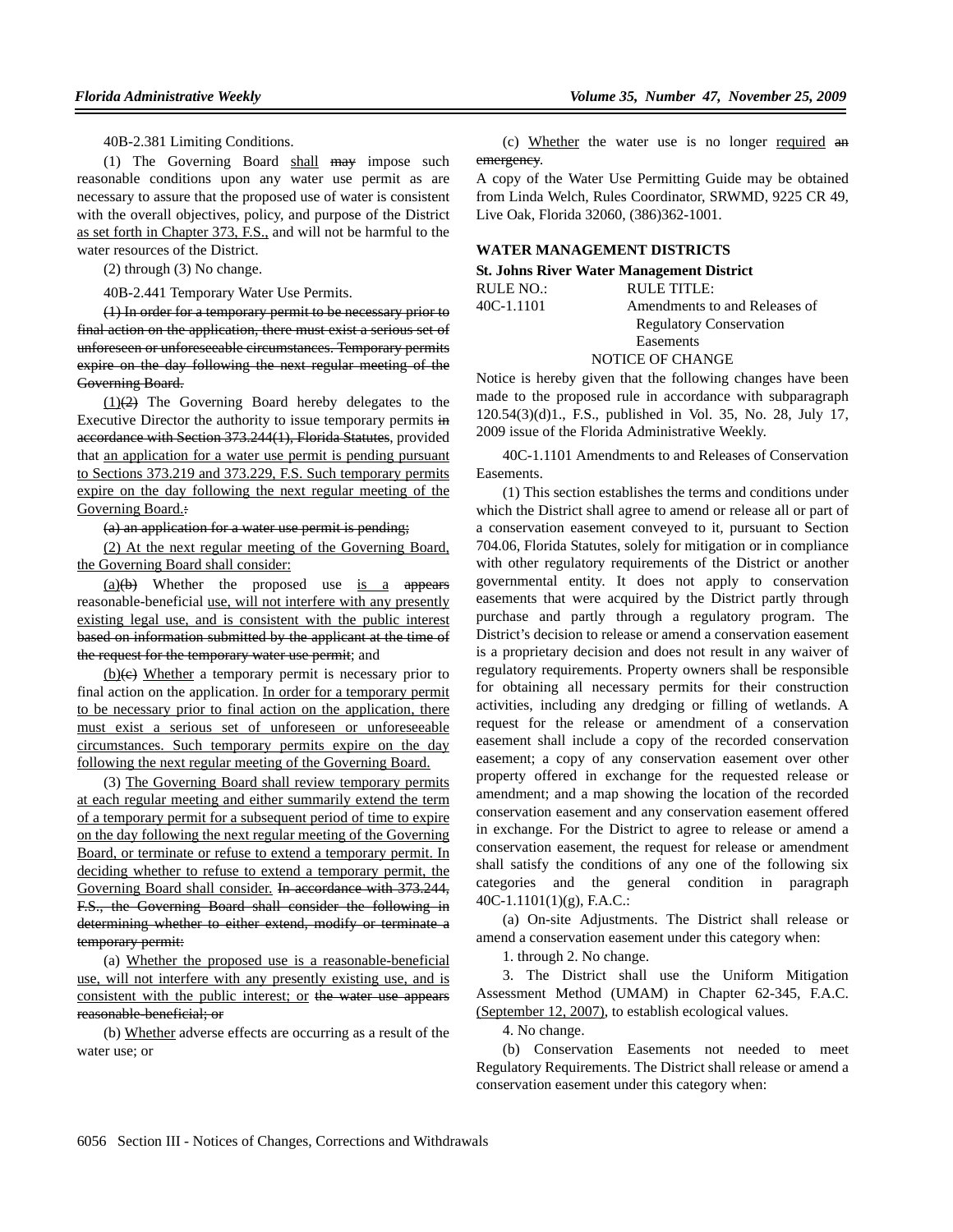1. through 2. No change.

3. The permittee has not commenced construction under the permit that required the conservation easement and has obtained a permit modification approving different mitigation, provided that the release or amendment shall not adversely affect the ecological value of other conservation lands or interests in lands, owned by the District; or

4. For a mitigation bank or a permitted bank phase, no bank credits have been sold or used from the bank or permitted phase, as applicable; and the relevant permit for the mitigation bank or permitted phase has been surrendered to the District or to the Department of Environmental Protection for mitigation banks permitted by that agency.

(c) Public Projects. For the purpose of this paragraph, public projects are projects proposed or contracted by, or implemented on behalf of, an entity with the power of eminent domain to condemn the conservation easement, and may include linear facilities such as electric transmission and distribution facilities, pipeline transmission and distribution facilities, or public transportation corridors. For public projects, the District shall voluntarily negotiate for a voluntary release or amend amendment of the conservation easement under the following terms and conditions:

1. The entity making the request shall provide an analysis that demonstrates the public project cannot practicably be located in a manner that will avoid the conservation easement. If the analysis demonstrates that avoiding the easement is not technically capable of being done, is not economically feasible viable, or will adversely affect public safety through the endangerment of lives or property, location of the project in a manner that will avoid the easement shall not be considered "practicable" under paragraph 40C-1.1101(1)(c), F.A.C.

2. If the public project cannot be located to avoid the conservation easement pursuant to subparagraph  $40C-1.1101(1)(c)1$ ., F.A.C., the public project, to the extent practicable, shall be located, and hence the release area shall be identified, within the conservation easement as follows:

a. Adjacent to or within existing utility rights-of-way, along the boundary of the existing conservation easement, or adjacent to or within existing firelines or roadways;

b. To avoid wetlands or uplands encumbered by the existing conservation easement that are used by the bald eagle (*Haliaeetus leucaphalus*) or listed wildlife species as defined in subsection 40C-4.021(20), F.A.C.;

c. To avoid a plant community within the existing conservation easement that has been classified by a state rank of three (3) or lower in the document titled "FNAI [Florida Natural Areas Inventory] – Element Tracking Summary" (October 1, 2008); and

d. To minimize impacts to wetlands and other surface waters located within the existing conservation easement; and

e. To avoid fragmentation of habitat and protect corridors for wildlife movement.

3. In exchange for the release or amendment, the entity making the request must provide the District with a conservation easement having substantially similar terms over other lands within the same drainage basin that have equivalent or greater ecological and monetary value to the area being released or amended. Alternatively, for public projects that are expansions of existing projects facilities, but are not extensions of linear facilities, the entity making the request may, in exchange for the release or amendment, provide credits from a mitigation bank with equivalent or greater ecological and monetary value, but no less than 0.01 credits, or participate in a regional off-site mitigation area (ROMA) sponsored by the Department or the District with equivalent or greater ecological and monetary value, located within the same drainage basin as the conservation easement being released or amended.

a. No change.

b. To establish monetary values, the District shall obtain an appraisal and a review appraisal for the conservation easement to be released or amended in accordance with subsection 40C-1.1101(3), F.A.C. If a conservation easement is proposed in exchange for the release or amendment, the District shall obtain an appraisal and review appraisal for the conservation easement offered in exchange and shall compare the values of the two conservation easements. The cost of measures taken to reduce environmental impacts as required solely by avoid and minimize impacts under subparagraphs  $40C-1.1101(1)(c)1$ . and 2., F.A.C., shall be considered as part of the monetary consideration for the release or amendment value in the exchange. If mitigation bank credits or participation in a ROMA are offered in exchange for the release or amendment of conservation easement, the person requesting the release or amendment must provide the District with a written quote from a mitigation bank for the mitigation credits needed to provide equivalent or greater monetary and ecological value or an analysis from the government entity implementing the ROMA of what portion of the ROMA shall be attributed to the financial contribution proposed.

(d) No change.

(e) Single-Family Lots. The District shall release up to 6,000 square feet from a conservation easement located on a single-family lot in exchange for credits from a mitigation bank or participation in a government-sponsored regional off-site mitigation area (ROMA), located in the same drainage basin as the conservation easement to be released or amended when:

1. The mitigation bank credits or ROMA participation have equivalent or greater monetary and ecological value to the conservation easement being released or amended.

a. The District shall develop an opinion of monetary value based upon the best available information for the conservation easement area to be released or amended. If this opinion of value is not acceptable to the person requesting the release or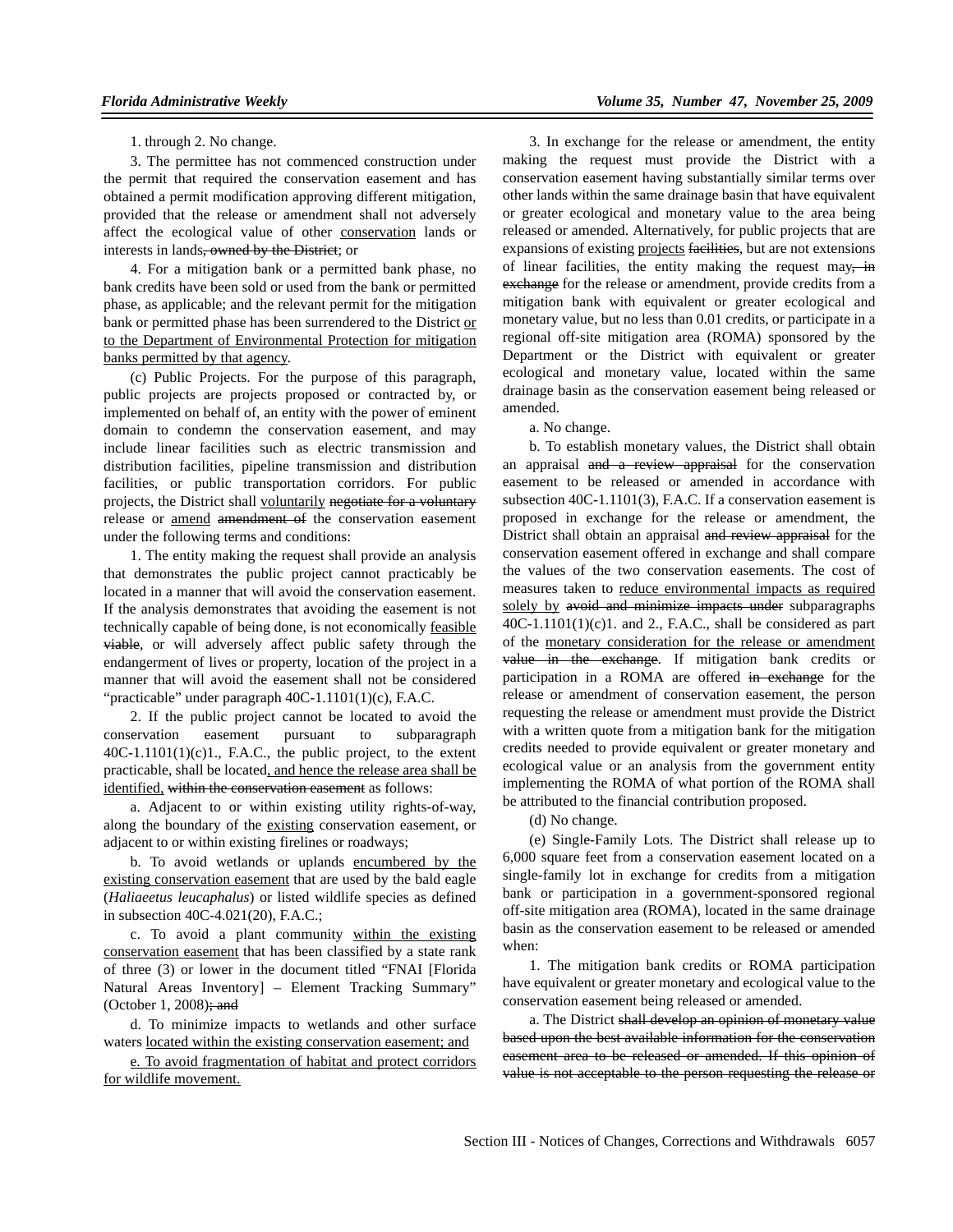amendment, the District shall obtain an appraisal and review appraisal of the conservation easement area to be released or amended in accordance with subsection 40C-1.1103(3), F.A.C.

b. through c. No change.

2. The owner of the single-family lot requesting the release or amendment demonstrates that the configuration of the conservation easement on the lot precludes construction of a residence and associated residential improvements consistent with the improvements present within lots in the same subdivision, phase or unit of a residential development. In no case shall the release of a conservation easement result in more than 6,000 square feet of buildable area excluding any setback areas required by local governments. The District shall release the minimum area of conservation easement needed for the lot owner to have a buildable area of up to 6,000 square feet on the lot, where buildable area means the portion of lot available for a residence and other improvements, excluding any setback areas required by local governments.

3. through 5. No change.

6. The 6,000 square foot limit in this paragraph (e) shall not apply to the following activities:

a. A residence and associated residential improvements that were constructed on the lot by a previous owner and the current owner requesting the release or amendment, despite the exercise of due diligence, was unaware that the construction by the previous owner breached the terms of the conservation easement; or

b. A residence and associated residential improvements constructed prior to November 10, 2009.

(f) through (g) No change.

(2) Notice of Receipt of Request to Release or Amend.

(a) Except as otherwise provided in this subsection, for any release of conservation easement greater than 1,000 square feet or amendment affecting more than 1,000 square feet of the conservation easement, the person requesting the release or amendment must provide the District with the names and addresses of all persons who own property abutting the conservation easement area proposed to be released or amended. In addition, the District shall provide notice to all persons who were "interested persons" regarding the permit that caused the conservation easement to be conveyed to the District. An "interested person" is a person, other than the permit applicant, that requested notice of agency action regarding the specific permit application. The District shall also provide notice to commanders of Department of Defense (DOD) installations located within a five mile radius of the conservation easement proposed to be released or amended. The District shall provide notice by U.S. Mail, or e-mail when an e-mail address is available, and provide a 30 day 14-day comment period from the date of the notice before taking action.

(b) through (d) No change.

(3) Appraisals.

(a) For the District to proceed with an appraisal, the person requesting a release or amendment shall provide: a title report for the property to be encumbered by conservation easement in exchange for a release or amendment to the District. The title report shall include

1. A an adequate legal description by metes and bounds of the property to be encumbered by conservation easement in exchange for a release or amendment to the District that also states the size of the property: and

2. A title report that identifies shall contain sufficient information to inform the District and the appraiser of the status of ownership, encumbrances, exceptions, and reservations on the property and;

3. The amount of wetlands and uplands on the property.

(b) If mitigation bank credits or participation in a ROMA are being proposed in exchange for the release or amendment, only an appraisal of the conservation easement area to be released or amended is required.

(c) Except as otherwise provided in this paragraph sub-subparagraph 40C-1.1101(1)(e)1.a., F.A.C., one appraisal and a review appraisal shall be prepared for each parcel to be released or amended and for each parcel offered in exchange for the release or amendment in order to establish monetary value. Two appraisals shall be required when the estimated value of the conservation easement to be released or amended exceeds \$1 million.

(d) All appraisals and review appraisals shall be prepared by appraisers certified under Chapter 475, F.S. in accordance with the 2008-2009 edition of the Uniform Standards of Professional Appraisal Practice developed by the Appraisal Foundation ("USPAP").

1. Appraisals for Public Projects.

a. The appraisal assignment shall be to provide an opinion of market value of the District conservation easement over the release or amendment area and of the conservation easement offered in exchange. The market value of the conservation easement over the release or amendment area shall be based on the difference between the full fee simple valuation after the release or amendment and the value of the interests remaining with the person seeking the release before the release or amendment. The market value of the conservation easement over the area offered in exchange shall be based on the difference between the value of the full fee simple valuation before the conveyance of a conservation easement and the value of the interest remaining with the grantor of the easement after conveyance of the conservation easement.

2. Single Family Lots.

a. The appraisal assignment shall be to provide an opinion of market value of the District conservation easement over the release or amendment area. The market value of the conservation easement over the release or amendment area shall be based on the difference between the value of the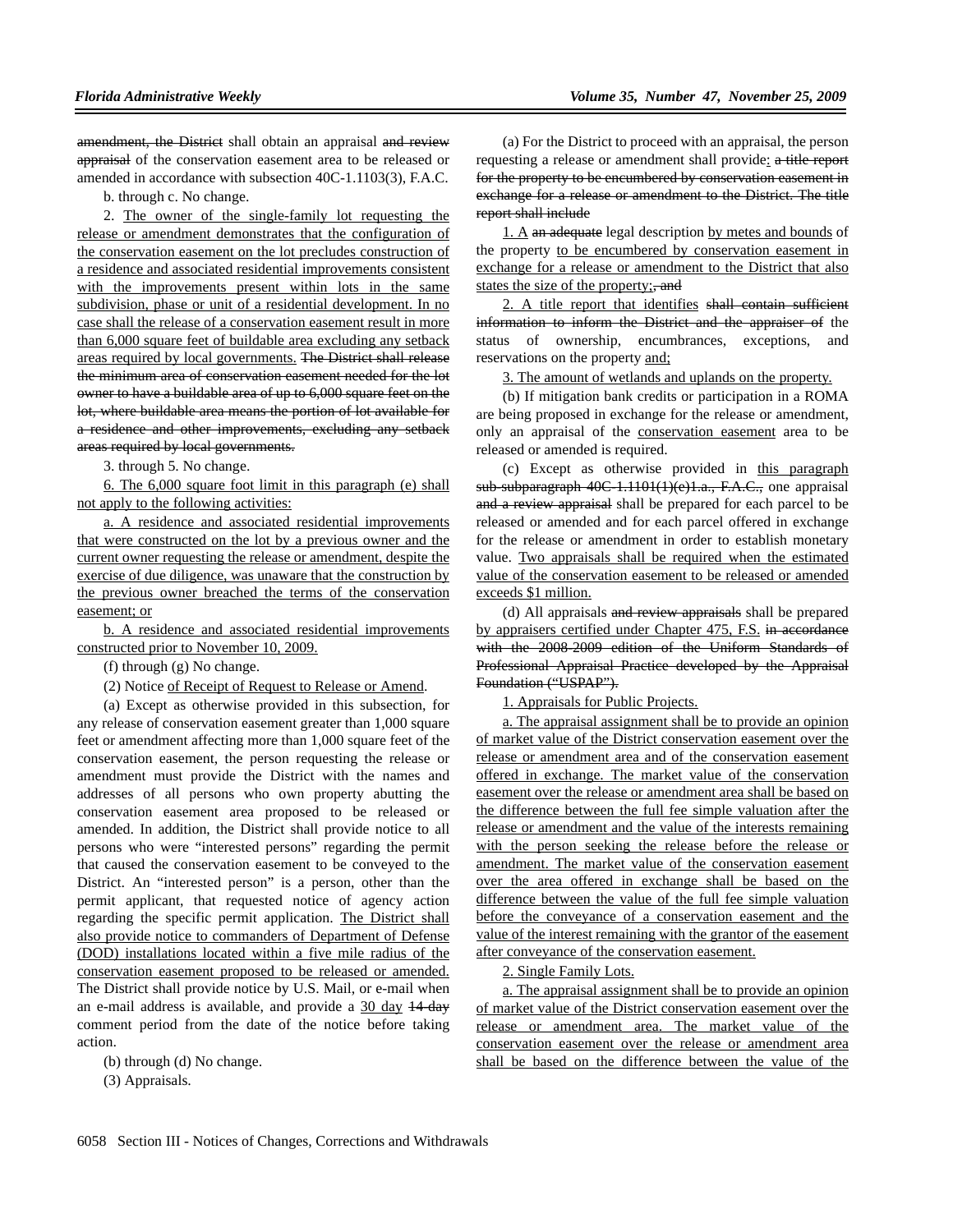single-family lot after the conservation easement is released or amended and the value of the single-family lot without the conservation easement release or amendment.

(e) All appraisals and review appraisals shall be prepared by an appraiser selected and retained by the District.

(f) The person requesting the release or amendment shall pay the District for the cost of any appraisal and any review appraisal, and payment for the cost of the appraisal(s) and review appraisal shall be made before the District proceeds with the appraisal(s).

Rulemaking Specific Authority 373.044, 373.113, 373.088 FS. Law Implemented 373.096, 373.089, 373.139(2), 373.088 FS. History– New\_\_\_\_\_\_\_\_.

NAME OF PERSON ORIGINATING PROPOSED RULE: Veronika Thiebach, Sr. Asst. General Counsel, Office of General Counsel, St. Johns River Water Management District, 4049 Reid Street, Palatka, Florida 32177, (386)329-4488

NAME OF SUPERVISOR OR PERSON WHO APPROVED THE PROPOSED RULE: Governing Board of the St. Johns River Water Management District

DATE PROPOSED RULE APPROVED BY AGENCY HEAD: January 13, 2009

DATE NOTICE OF PROPOSED RULE DEVELOPMENT PUBLISHED IN FAW: July 18, 2008

#### **WATER MANAGEMENT DISTRICTS**

#### **South Florida Water Management District**

| <b>RULE NOS.:</b> | <b>RULE TITLES:</b>              |
|-------------------|----------------------------------|
| 40E-2.051         | Exemptions                       |
| 40E-2.061         | No-Notice General Permit by Rule |
| 40E-2.091         | Publications Incorporated by     |
|                   | Reference                        |
| 40E-2.331         | <b>Modification of Permits</b>   |
|                   | <b>NOTICE OF CHANGE</b>          |

Notice is hereby given that the following changes have been made to the proposed rule in accordance with subparagraph 120.54(3)(d)1., F.S., published in Vol. 34, No. 45, November 7, 2008 issue of the Florida Administrative Weekly.

40E-2.051 Exemptions.

(1) through (2) No change.

Rulemaking Specific Authority 373.044, 373.113, 373.171, FS. Law Implemented 373.219 FS. History–New 9-3-81, Formerly 16K-2.025, Amended 2-24-85, 4-20-94,

40E-2.061 No-Notice General Permit by Rule.

(1) The Board hereby grants a general water use permit by rule to each person that does not otherwise require a consumptive use permit, within the District to use, withdraw, or divert water at a single family dwelling or duplex including but not limited to home lawn and ornamental irrigation, car washing, and other incidental outdoor uses provided that water is obtained from a single on-site one withdrawal facility, such

as a private irrigation well or surface water diversion, for each single family dwelling or duplex, provided that landscape irrigation is conducted in accordance with Chapters 40E-21 and 40E-24, F.A.C., or with any approved variance, and that the amount of water used is limited to only that necessary for efficient utilization.

(2) No change.

(3) When reclaimed water is available, the use of a private irrigation well or surface water diversion for home lawn and ornamental irrigation is not authorized under this section. Reclaimed water is deemed available when reclaimed water is provided by a utility through a point of connection at the property boundary. As a condition of this permit, each person issued pursuant to this rule, each person shall comply with Chapters 40E-21 and 40E-24, F.A.C.

(4) No change.

(5) This no notice general permit by rule does not apply to domestic uses of water, such as water used for household purposes of drinking, bathing, cooking, sanitation, or other indoor uses, at single family dwellings and duplexes, which are addressed by subsection 40E-2.051(1), F.A.C.

Rulemaking Authority 373.044, 373.113, 373.118, 373.171 FS. Law Implemented 373.118, 373.219, 373.223 FS. History-New \_

#### 40E-2.091 Publications Incorporated by Reference.

The "Basis of Review for Water Use Permit Applications within the South Florida Water Management District –

 $July 2, 2009$ ", is hereby published by reference and incorporated into this chapter. A current version of this document is available upon request.

Rulemaking Authority 373.044, 373.113, 373.118, 373.171 FS. Law Implemented 373.042, 373.0421, 373.109, 373.196, 373.219, 373.223, 373.224, 373.229, 373.232, 373.233, 373.236, 373.239, 373.250 FS. History–New 9-3-81, Formerly 16K-2.035(1), Amended 2-24-85, 11-21-89, 1-4-93, 4-20-94, 11-26-95, 7-11-96, 4-9-97, 12-10-97, 9-10-01, 12-19-01, 8-1-02, 6-9-03, 8-31-03, 4-23-07, 9-13-07, 2-13-08, 10-14-08, 7-2-09,

 "Basis of Review for Water Use Permit Applications Within the South Florida Water Management District", incorporated by reference in Rule 40E-2.091, F.A.C.

### Section  $2.6.1(A)$

All public water supply utilities applying for an individual permit are required to develop and implement a water conservation plan. The water conservation elements of each plan need to be identified as part of the application. A timetable outlining the implementation schedule of each of the required water conservation elements will be required to be submitted or shown to already exist prior to issuance or renewal of a public water supply water use permit. The conservation plan shall be prepared and implemented for the service area incorporating, at a minimum, the following mandatory components. For those components which require ordinance adoption, such ordinance should incorporate the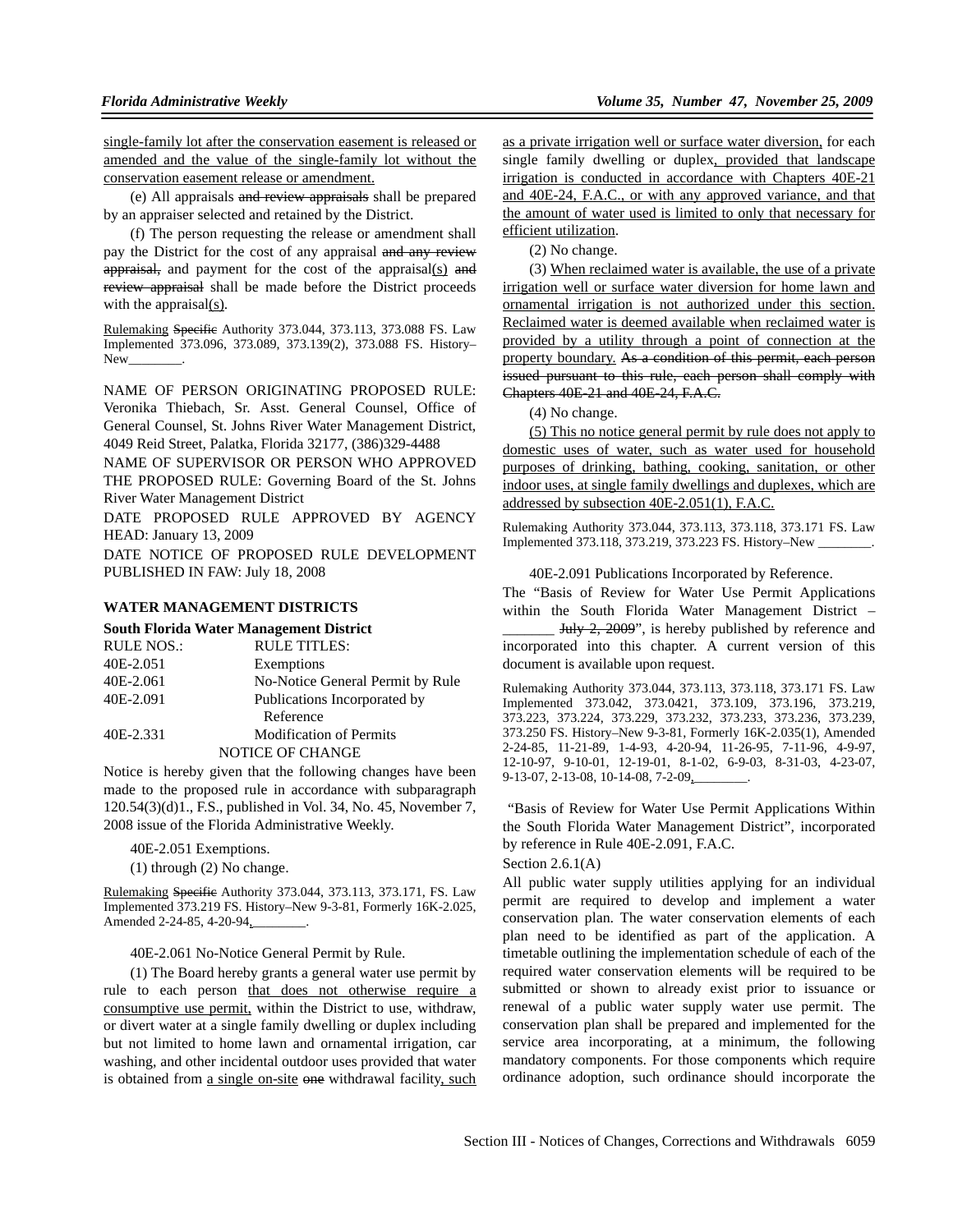entire boundary of the enacting jurisdiction. The Permittee shall provide a copy of the ordinances for each of the mandatory elements for which ordinances are adopted. The mandatory water conservation elements are as follows:

A. The limitation of all lawn and ornamental irrigation to the hours and days specified in Rule 40E-24.201, F.A.C., or alternative landscape irrigation conservation measures which have been approved by the District pursuant to Rule 40E-24.301, F.A.C.

B. through I. No change.

40E-2.331 Modification of Permits.

(1) through 4.(b) No change.

Rulemaking Specific Authority 373.044, 373.113 FS. Law Implemented 373.223, 373.229, 373.239 FS. History–New 9-31-81, Formerly 16K-2.09(1), Amended 4-20-94, 7-11-96, 4-9-97, 12-10-97, 8-1-02, 4-23-07, 2-13-08, 7-2-09,

#### **WATER MANAGEMENT DISTRICTS**

#### **South Florida Water Management District**

| RULE NOS.: | RULE TITLES:                   |
|------------|--------------------------------|
| 40E-20.091 | Publications Incorporated by   |
|            | Reference                      |
| 40E-20.331 | <b>Modification of Permits</b> |
|            | NOTICE OF CHANGE               |

Notice is hereby given that the following changes have been made to the proposed rule in accordance with subparagraph 120.54(3)(d)1., F.S., published in Vol. 34, No. 45, November 7, 2008 issue of the Florida Administrative Weekly.

40E-20.091 Publications Incorporated by Reference.

The "Basis of Review for Water Use Permit Applications within the South Florida Water Management District – July 2, 2009", is hereby published by reference and incorporated into this chapter. A current version of this

Rulemaking Specific Authority 373.044, 373.113, 373.118, 373.171 FS. Law Implemented 373.042, 373.0421, 373.109, 373.196, 373.219, 373.223, 373.224, 373.229, 373.232, 373.233, 373.236, 373.239, 373.250 FS. History–New 9-3-81, Formerly 16K-2.035(1), Amended 2-24-85, 11-21-89, 1-4-93, 4-20-94, 11-26-95, 7-11-96, 4-9-97, 12-10-97, 9-10-01, 12-19-01, 8-1-02, 6-9-03, 8-31-03, 4-23-07, 9-13-07, 2-13-08, 10-14,08, 7-2-09,

(See Rule 40E-2.091, F.A.C., for changes to the "Basis of Review for Water Use Permit Applications Within the South Florida Water Management District")

40E-20.331 Modification of Permits.

 $(1)$  through  $(3)(b)$  No change.

document is available upon request.

Rulemaking Specific Authority 373.044, 373.113 FS. Law Implemented 373.223, 373.229, 373.239 FS. History–New 4-20-94, Amended 7-11-96, 4-9-97, 12-10-97, 8-14-02, 8-31-03, 4-23-07, 2-13-08, 7-2-09,\_\_\_\_\_\_\_.

### **WATER MANAGEMENT DISTRICTS**

#### **South Florida Water Management District**

| <b>RULE NOS.:</b> | <b>RULE TITLES:</b>             |
|-------------------|---------------------------------|
| 40E-24.011        | Policy and Purpose              |
| 40E-24.101        | Definitions                     |
| 40E-24.201        | Year-Round Landscape Irrigation |
|                   | <b>Conservation Measures</b>    |
| 40E-24.301        | <b>Local Government Option</b>  |
| 40E-24.401        | Enforcement                     |
| 40E-24.501        | Variances and Waivers           |
|                   | <b>NOTICE OF CHANGE</b>         |

Notice is hereby given that the following changes have been made to the proposed rule in accordance with subparagraph 120.54(3)(d)1., F.S., published in Vol. 34, No. 45, November 7, 2008 issue of the Florida Administrative Weekly.

40E-24.011 Policy and Purpose.

(1) This chapter comprises the Mandatory Year-Round Landscape Irrigation Conservation Measures within the boundaries of the South Florida Water Management District (District). These mandatory conservation measures are intended to provide a framework for consistent implementation to ensure the long-term sustainability of the water resources of the region, increase water use efficiency and prevent and curtail wasteful water use practices through regulatory means for landscape irrigation by all users. Water savings achieved by public and private water supply utilities through conservation may be used to extend the availability of all water sources to meet future demands and defer the need for additional capital investment in alternative water supplies, subject to compliance with Chapters 40E-2 and 40E-20, F.A.C. Local governments are encouraged to implement these conservation measures through the adoption of ordinances that would include these measures, variance and enforcement provisions. These measures are in addition to Chapters 40E-2 and 40E-20, F.A.C., provisions and non-regulatory measures, such as education and incentive programs, which are also utilized by the District to promote water conservation. These conservation measures prohibit landscape irrigation during those periods of the day when irrigation efficiency significantly decreases, and limit landscape irrigation water use to a maximum number of two days per week, except as unless specified otherwise herein. Users are encouraged to apply no more than 3/4-inch to 1-inch of water per week on their lawns and landscapes and only as needed to supplement rainfall. However, provisions have been made in this Chapter to allow landscape irrigation up to three days per week in designated counties to address utility operational, health, and safety and landscape concerns.

(2) through (3) No change.

(4) In concert with the establishment of the year round landscape irrigation conservation measures of this Chapter, the District commits to the following activities: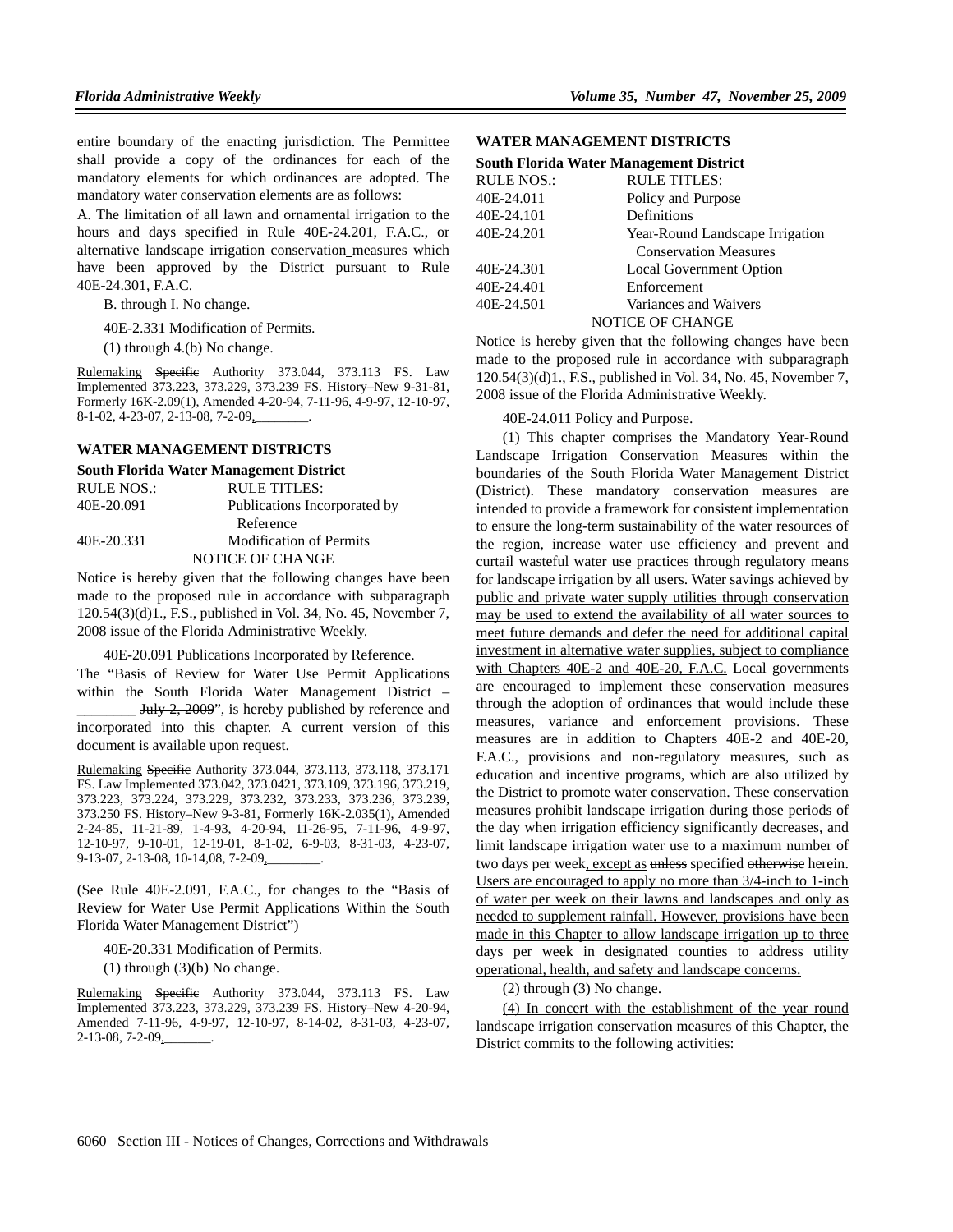(a) Coordinate with stakeholders to develop and implement a water conservation partnership plan to further promote conservation and efficient use of water;

(b) On at least an annual basis, evaluate the implementation and effectiveness of the District's water conservation partnership plan; and,

(c) No later than five years from the effective date of this Chapter, District staff shall provide the Governing Board with recommendations based on a comprehensive evaluation of this Chapter and its implementation. The Governing Board may revise this Chapter at any time, as it deems appropriate.

Rulemaking Specific Authority 373.044, 373.113, 373.171 FS. Law Implemented 373.042, 373.0421, 373.171, 373.219, 373.223, 373.227 FS. History–New 6-12-03, Amended\_\_\_\_\_\_\_\_.

40E-24.101 Definitions.

When used in this chapter:

(1) through (4) No change.

(5) "Existing landscaping" means any landscaping which has been which has been planted and in the ground for more than ninety  $(90)$  sixty  $(60)$  days.

(6) through (10) No change.

(11) "New landscaping" means any landscaping which has been planted and in the ground for ninety (90)  $\frac{1}{\text{stxty}}$  (60) days or less.

(12) through (13) No change.

(14) "Supplemented reclaimed water" and "blended reclaimed water" means reclaimed water which has been commingled with other sources of water, such as potable water, groundwater, surface water, and water treatment process by-product by a public or private utility.

 $(14)$ (15) "User" means any person, individual, firm, association, organization, partnership, business trust, corporation, company, agent, employee or other legal entity whether natural or artificial, the United States of America, and the State and all political subdivisions, regions, districts, municipalities, and public agencies thereof, which directly or indirectly takes water from the water resource, including uses from private or public utility systems, uses under water use permits issued pursuant to Chapter 40E-2 or 40E-20, F.A.C., or uses from individual wells or pumps.

 $(15)(16)$  "Wasteful and unnecessary" means allowing water to be dispersed without any practical purpose to the water use; for example, excessive landscape irrigation, leaving an unattended hose on a driveway with water flowing, allowing water to be dispersed in a grossly inefficient manner, regardless of the type of water use; for example, allowing landscape irrigation water to unnecessarily fall onto pavement, sidewalks and other impervious surfaces; allowing water flow through a broken or malfunctioning water delivery or landscape irrigation system.

Rulemaking Specific Authority 373.044, 373.113, 373.171 FS. Law Implemented 373.042, 373.0421, 373.171, 373.219, 373.223, 373.227 FS. History–New 6-12-03, Amended

40E-24.201 Year-Round Landscape Irrigation Conservation Measures.

(1) The year-round landscape irrigation conservation measures contained in this chapter are applicable to all users as defined in Subsection  $40E-24.101(14)$  $\leftrightarrow$  F.A.C., including permitted and exempt users under Chapters 40E-2 and 40E-20, F.A.C., unless indicated otherwise herein. These conservation measures apply to all water sources, except that the use of reclaimed water, which may or may not be supplemented from another source, is allowed anytime landscape irrigation accomplished using reclaimed water and/or supplemented reclaimed water is subject to only paragraphs  $(5)(a)$ ,  $(1)$  and  $(5)(b)$ ,  $(1)$  of this section. In addition to the requirements of this section, all permitted users under Chapters 40E-2 and 40E-20, F.A.C., are required to maintain compliance with all CUP conditions and terms, including those designed to require the implementation of water conservation practices.

(2) through (3) No change.

(4) In addition to the specific conservation measures enumerated below, all wasteful and unnecessary water use as defined in Subsection  $40E-24.101(15)(10)$ , F.A.C., is prohibited.

(5) The following requirements or exceptions shall apply to all users unless specified otherwise herein:

(a)1. Landscape irrigation shall be prohibited daily between the hours of 10:00 a.m. and 4:00 p.m., except as otherwise provided herein.

2. Even addresses, installations with irrigation systems that irrigation both even and odd addresses within the same zones, including multi-family units and homeowners' associations, and right-of-way or other locations with no address as defined in Rule subsection 40E-24.101(4), F.A.C., may accomplish necessary landscape irrigation only on Thursday and/or Sunday.

3. Odd adddresses as defined in subsection 40E-24.101(13), F.A.C., and right-of-way or other locations without an address may accomplish necessary landscape irrigation only on Wednesday and/or Saturday.

(b) Irrigation of new landscaping shall comply with the following provisions:

1. Irrigation of new landscaping shall be prohibited daily between the hours of 10:00 a.m. and 4:00 p.m., except as otherwise provided herein.

1.2. On the day the new landscaping is installed, the new landscaping may be irrigated once without regard to the normally allowable watering days and times. Irrigation of the soil immediately prior to the installation of the new landscaping is also allowable without regard to the normal allowable watering days and times.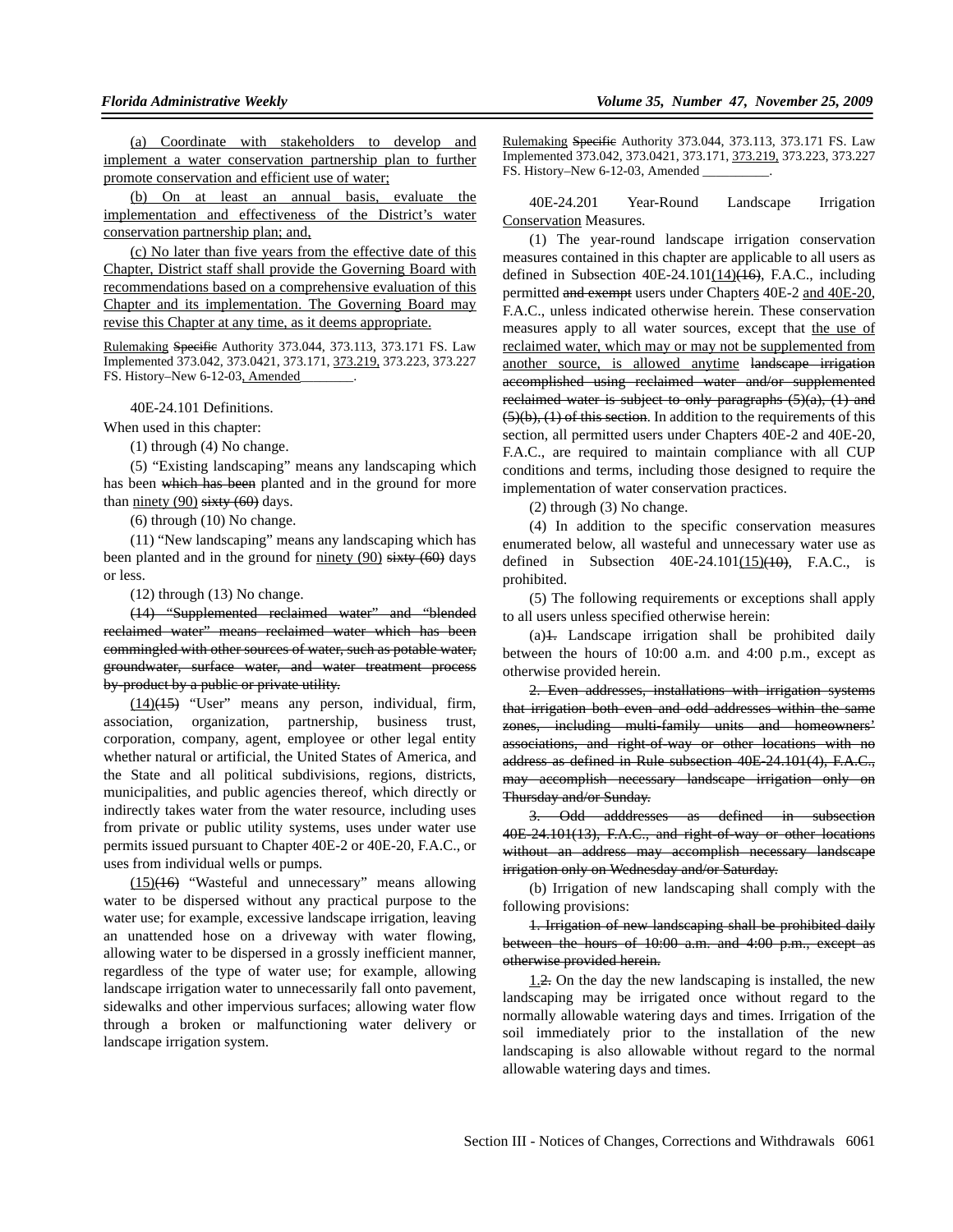2.3. The ninety (90) sixty (60) day period begins the day the new landscaping is installed. The new landscaping shall be installed within a reasonable time from the date of purchase, which may be demonstrated with a dated receipt or invoice.

3.4. Irrigation of new landscaping which has been in place for thirty (30) days or less may be accomplished on Monday, Tuesday, Wednesday, Thursday, Saturday, and/or Sunday.

4.5. Irrigation of new landscaping which has been in place for thirty-one (31) to ninety (90) days  $s$  is  $(60)$  may be accomplished on Monday, Wednesday, Thursday, and/or Saturday.

5.6. Irrigation of the new landscaping is limited to areas containing the new landscaping only. An entire zone of an irrigation system shall only be utilized for landscape irrigation under this paragraph if the zone in question is for an area that contains at least 50% new landscaping. If a zone contains less than 50% new landscaping, or if the new landscaping is in an area that will not typically be irrigated by an irrigation system, only the individual new plantings are eligible for additional irrigation under this paragraph. Targeted watering may be accomplished by low volume hand watering, or any appropriate method which isolates and waters only the new landscaping.

(c) No change.

(d) Landscape irrigation for the purpose of watering-in fertilizers, insecticides, pesticides, fungicides and herbicides, where such watering-in is recommended by the manufacturer, or by federal, state or local law, or best management practices, shall be allowed under the following conditions:

1. No change.

2. Such watering-in shall be accomplished during normally allowable watering days and times set forth in paragraphs (5)(a), (6) and (7) and  $(5)(b)$  unless a professional licensed applicator has posted a temporary sign containing the date of application and the date(s) of needed watering-in activity.

(e) Any plant material may be watered using low volume irrigation, micro-irrigation, low-volume hand watering methods, and rain barrels, cisterns, or other similar rain-harvesting devices without regard to the watering days or times allowed pursuant to this section.

(6) Except as authorized in paragraph (7) below, irrigation of existing landscaping shall comply with the following provisions:

(a) Even addresses, installations with irrigation systems that irrigate both even and odd addresses within the same zones, such as multi-family units and homeowners' associations, and rights-of-way or other locations with no address as defined in subsection 40E-24.101(4), F.A.C., shall have the opportunity to accomplish necessary landscape irrigation only on Thursday and/or Sunday.

(b) Odd addresses as defined in subsection 40E-24.101(12), F.A.C., shall have the opportunity to accomplish necessary landscape irrigation only on Wednesday and/or Saturday.

(7) Users located in Broward, Collier, Glades, Hendry, Lee, Martin, Miami-Dade, Monroe, Palm Beach, and St. Lucie counties shall irrigate existing landscaping in accordance with the provisions set forth in paragraph (6) above, or as provided below.

(a) Even addresses, installations with irrigation systems that irrigate both even and odd addresses within the same zones, such as multi-family units and homeowners' associations, and rights-of-way or other locations with no address as defined in subsection 40E-24.101(4), F.A.C., shall have the opportunity to accomplish necessary landscape irrigation only on Tuesday and/or Thursday and/or Sunday.

(b) Odd addresses as defined in subsection 40E-24.101(12), F.A.C., shall have the opportunity to accomplish necessary landscape irrigation only on Monday and/or Wednesday and/or Saturday.

Rulemaking Specifie Authority 373.044, 373.113, 373.171 FS. Law Implemented 373.042, 373.0421, 373.171, 373.219, 373.223, 373.227 FS. History–New 6-12-03, Amended

40E-24.301 Local Government Option.

(1) Local governments that wish to enforce alternative landscape irrigation conservation measures, shall be considered to be in substantial compliance with this rule upon the enactment of an ordinance establishing landscape irrigation conservation measures which achieve water conservation and which allow no more cumulative days and time for landscape irrigation than subsections  $40E-24.201(5)-(7)$ , F.A.C. Such ordinance shall provide for variance and enforcement procedures which do not diminish the intent and effectiveness of the measures and which do not conflict with the District's authority under Chapter 373, F.S., and District rules.

(2) No change.

(3) Local governments with a jurisdiction divided between the South Florida Water Management District and another water management district may enact an ordinance providing for alternative propose an alternative schedule of landscape irrigation conservation measures as necessary for the local government to achieve a uniform schedule within its jurisdiction.

(4) At least thirty (30) days prior to the adoption of an ordinance for alternative landscape irrigation conservation measures, the local government shall submit the proposed ordinance to the District to review for consistency with Chapter 373, F.S., and District rules and approval. The ordinance must be adopted as approved by the District.

(5) In order to evaluate the effectiveness of the approved alternative landscape irrigation conservation measures, such local governments shall provide an annual report to the District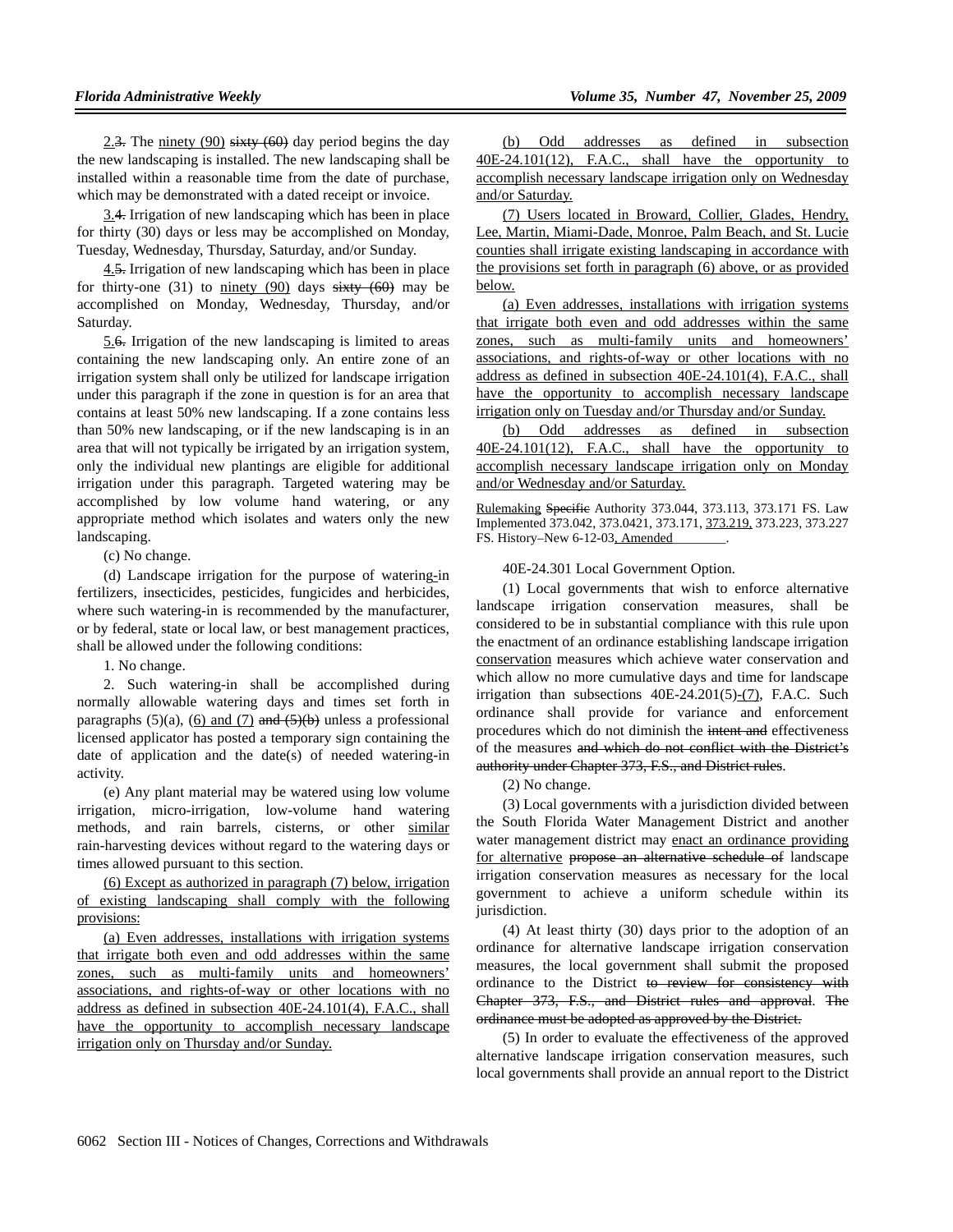which includes any variances granted or denied, enforcement actions taken and any measures proposed to be amended in the next reporting period. Each annual report shall be submitted to the District no later than September 20th of each year following the adoption of this Chapter.

(6) Users within the jurisdiction or customers of such local governments shall comply with the alternative landscape irrigation conservation measures contained within the ordinance implementing that program and are not subject to the measures contained in subsections 40E-24.201(5)-(7), F.A.C.

Rulemaking Specific Authority 373.044, 373.113, 373.171 FS. Law Implemented 373.042, 373.0421, 373.171, 373.219, 373.223, 373.227, 373.609 FS. History–New 6-12-03, Amended\_\_\_\_\_\_\_\_.

40E-24.401 Enforcement.

(1) No change.

(2) A local government is strongly encouraged to may enforce Rule 40E-24.201, F.A.C., within its jurisdiction by adopting an ordinance that incorporates incorporating the provisions set forth in Rule 40E-24.201, F.A.C. specified herein. At least thirty (30) days prior to the adoption of an ordinance to enforce Rule 40E-24.201, F.A.C., the local government shall submit the proposed ordinance to the District to review for consistency with Chapter 373, F.S., and District rules and approval. The ordinance must be adopted as approved by the District.

(3) No change.

Rulemaking Specific Authority 373.044, 373.113, 373.171 FS. Law Implemented 373.119, 373.171, 373.175(4), 373.219, 373.227, 373.246(7), 373.603, 373.609 FS. History–New 6-12-03, Amended \_\_\_\_\_\_\_\_.

40E-24.501 Variances and Waivers.

(1) Users may request relief from the provisions of this Chapter by filing a petition for variance or waiver pursuant to Section 120.542, E.S. Florida Statutes, and Rule 28-104, F.A.C. Examples of circumstances, which, subject to the above-referenced statute and rule and the provisions below, may be candidates for the issuance of a variance, include but are not limited to:

(a) through (b) No change.

(c) User maintains an irrigation system that uses soil moisture sensors with remote monitoring and adjustment capabilities that satisfies the requirements set forth in Section 373.62(7), F.S. A property utilizing modern, properly

maintained and highly efficient irrigation technologies, including but not limited to soil moisture sensors and weather/evapotranspiration-based irrigation controllers.

(2) No change.

(3) Where a local government has adopted an ordinance incorporating the provisions set forth in Rule 40E-24.201, F.A.C., or alternative landscape irrigation measures pursuant to Rule 40E-24.301, F.A.C., the local government may grant a variance from the specific day or days for landscape irrigation identified in the ordinance, or the specific day or days for landscape irrigation identified in the ordinance adopting the alternative landscape irrigation measures, provided that the applicant demonstrates with particularity that compliance with the schedule of days for landscape irrigation will result in a substantial hardship on the applicant requesting the variance or those served by the applicant. If granted, the applicant shall be required to post a notice at each parcel to which the variance pertains users requiring relief from such landscape irrigation conservation measures must petition that local government for relief.

Rulemaking Authority 120.542, 373.044, 373.113, 373.171, 373.62 FS. Law Implemented 120.542, 373.119, 373.171, 373.175(4), 373.219, 373.227, 373.246(7), 373.603, 373.609, 373.62 FS. History– New

## **DEPARTMENT OF BUSINESS AND PROFESSIONAL REGULATION**

**Board of Professional Engineers**

| RULE NO.:    | RULE TITLE:                       |
|--------------|-----------------------------------|
| 61G15-19.004 | Disciplinary Guidelines; Range of |
|              | Penalties; Aggravating and        |
|              | <b>Mitigating Circumstances</b>   |
|              | NOTICE OF CHANGE                  |

Notice is hereby given that the following changes have been made to the proposed rule in accordance with subparagraph 120.54(3)(d)1., F.S., published in Vol. 35, No. 13, April 3, 2009 issue of the Florida Administrative Weekly.

61G15-19.004 Disciplinary Guidelines; Range of Penalties; Aggravating and Mitigating Circumstances.

(1) No change.

(2) The following disciplinary guidelines shall be followed by the Board in imposing disciplinary penalties upon licensees for violation of the below mentioned statutes and rules:

| <b>TION</b><br>/IOL | RANGE<br>$P_{\rm Eu}$<br>- NAL 1<br>`∨ |                                                       |
|---------------------|----------------------------------------|-------------------------------------------------------|
|                     | <b>ATION</b><br>м<br>'IKS              | .FN"<br>'OND<br>AND SUBSEC<br>$\sim$ 0 D 1 1 1 $\sim$ |
|                     |                                        | ATIONS<br>$\Lambda$ i<br>н                            |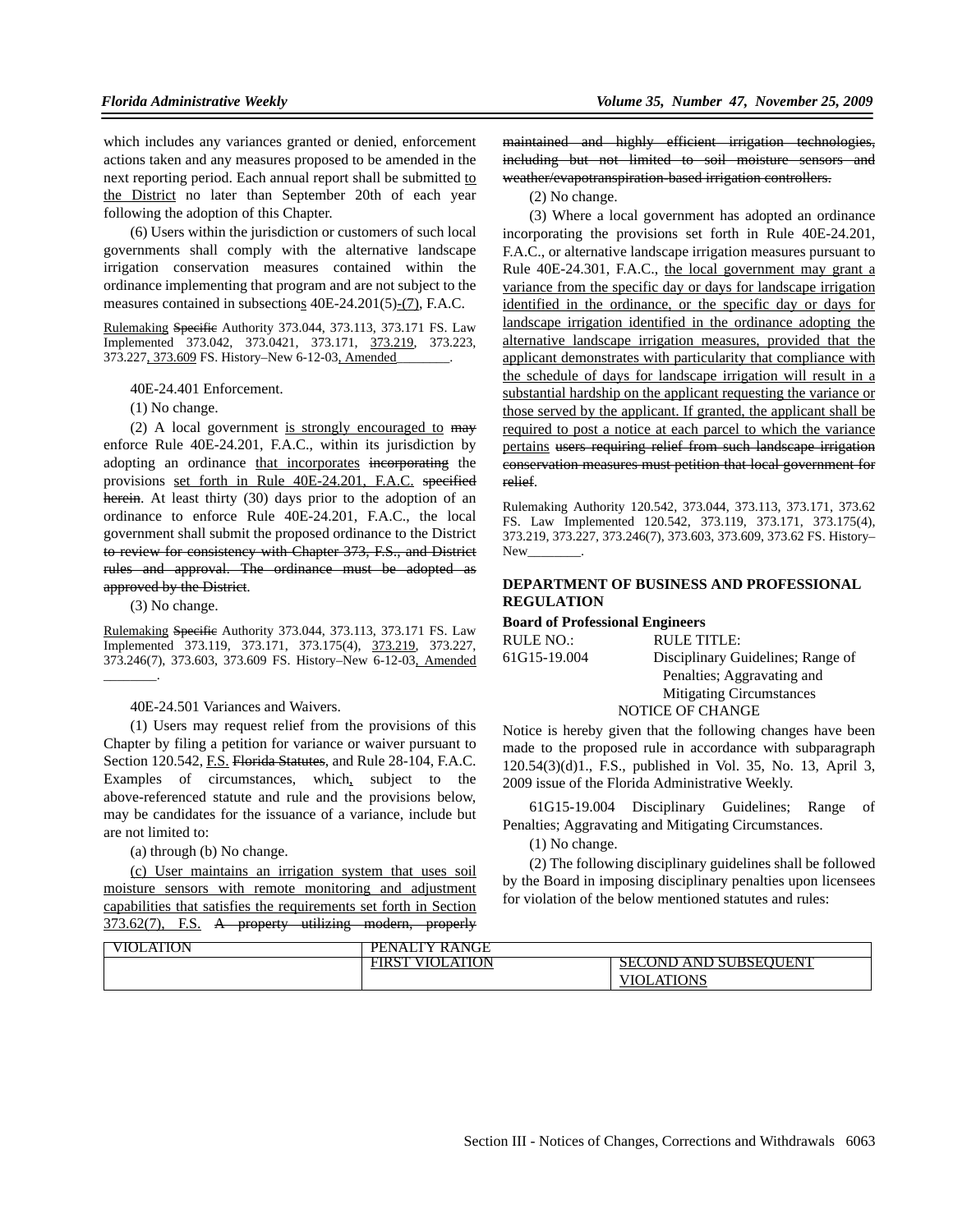| (a) Violating any provision of Section<br>455.227(1), 471.025 or 471.031, F.S., or<br>any other provision of Chapter 471, F.S.,<br>or rule of the Board or Department<br>(Sections)<br>471.033(1)(a)<br>and<br>$455.227(1)(b)$ , (q), F.S)                                                                                                                                                                                                       | Reprimand and \$1,000 fine, to One (1)<br>year suspension, two<br>(2)<br>years<br>probation and \$5,000 fine                          | One $(1)$ year suspension, two $(2)$ years<br>probation and \$5,000 fine to Revocation                               |
|--------------------------------------------------------------------------------------------------------------------------------------------------------------------------------------------------------------------------------------------------------------------------------------------------------------------------------------------------------------------------------------------------------------------------------------------------|---------------------------------------------------------------------------------------------------------------------------------------|----------------------------------------------------------------------------------------------------------------------|
| 1. Failure to sign, seal or date documents<br>(Section 471.025(1), F.S.)                                                                                                                                                                                                                                                                                                                                                                         | Reprimand to one (1) year probation                                                                                                   | Reprimand and one (1) year probation to<br>Revocation                                                                |
| 2. Sealing any document after license<br>has expired or been revoked or<br>suspended, or failure to surrender seal if<br>the license has been revoked or<br>suspended<br>(Section 471.025(2), F.S.)                                                                                                                                                                                                                                              | Suspended license: Revocation and<br>\$1,000 fine<br>Revoked license: Referral to State's<br>Attorney's office                        | Suspended license:<br>Revocation<br>and<br>\$5,000 fine<br>Revoked license: Referral to State's<br>Attorney's office |
| 3. Signing or sealing any document that<br>depicts work the licensee is not licensed<br>to perform or which is beyond his or her<br>profession or specialty therein or<br>practicing or offering to practice beyond<br>the scope permitted by law or accepting<br>and performing responsibilities the<br>licensee is not competent to perform<br>(Sections 471.025(3), 455.227(1)(0),<br>F.S., paragraphs 61G15-19.001(6)(c),<br>$(d)$ , F.A.C.) | Reprimand, one (1) year probation and<br>\$1,000 fine; to \$5,000 fine, one $(1)$<br>year suspension and two $(2)$ years<br>probation | Reprimand, \$5,000 fine, one (1) year<br>suspension and two (2) years probation<br>to Revocation                     |
| 4. Firm practicing without certificate of<br>authorization<br>(Section 471.023, F.S. and subsection<br>61G15-19.001(3), F.A.C.)                                                                                                                                                                                                                                                                                                                  | Reprimand, $$1,000$ fine to one (1) year<br>suspension and \$5,000 fine                                                               | Reprimand, one (1) year suspension and<br>\$5,000 fine to Revocation                                                 |
| 5. Failure to complete<br>continuing<br>education<br>(Section 471.017(3), F.S. and Rule<br>61G15-22.001, F.A.C.)                                                                                                                                                                                                                                                                                                                                 | Reprimand<br>and $$1,000$ fine,<br>to<br>Suspend until licensee demonstrates<br>compliance                                            | Suspend until licensee demonstrates<br>compliance to Revocation                                                      |
| 6. Practicing engineering without a<br>license or using a name or title tending<br>to indicate that such person holds an<br>active license as an engineer<br>(Sections 471.031(1)(a), (b), F.S.)                                                                                                                                                                                                                                                 | \$1,000 fine to \$5,000 fine                                                                                                          | $$5,000$ fine to $$10,000$ fine to referral to<br><b>State Attorney's Office</b>                                     |
| 7. Presenting as his or her own the<br>license of another<br>(Section 471.031(1)(c), F.S.)                                                                                                                                                                                                                                                                                                                                                       | \$1000 fine to \$5,000 fine                                                                                                           | $$5,000$ fine to $$10,000$ fine and referral<br>to State Attorney's Office                                           |
| 8. Giving false or forged evidence to the<br>Board or concealing information relative<br>to violations of this chapter<br>(Sections 471.031(1)(d), (g), F.S.)                                                                                                                                                                                                                                                                                    | \$1,000 fine<br>\$5,000<br>to<br>fine<br>and<br>suspension                                                                            | Reprimand<br>\$5,000<br>fine<br>and<br>to<br>Revocation                                                              |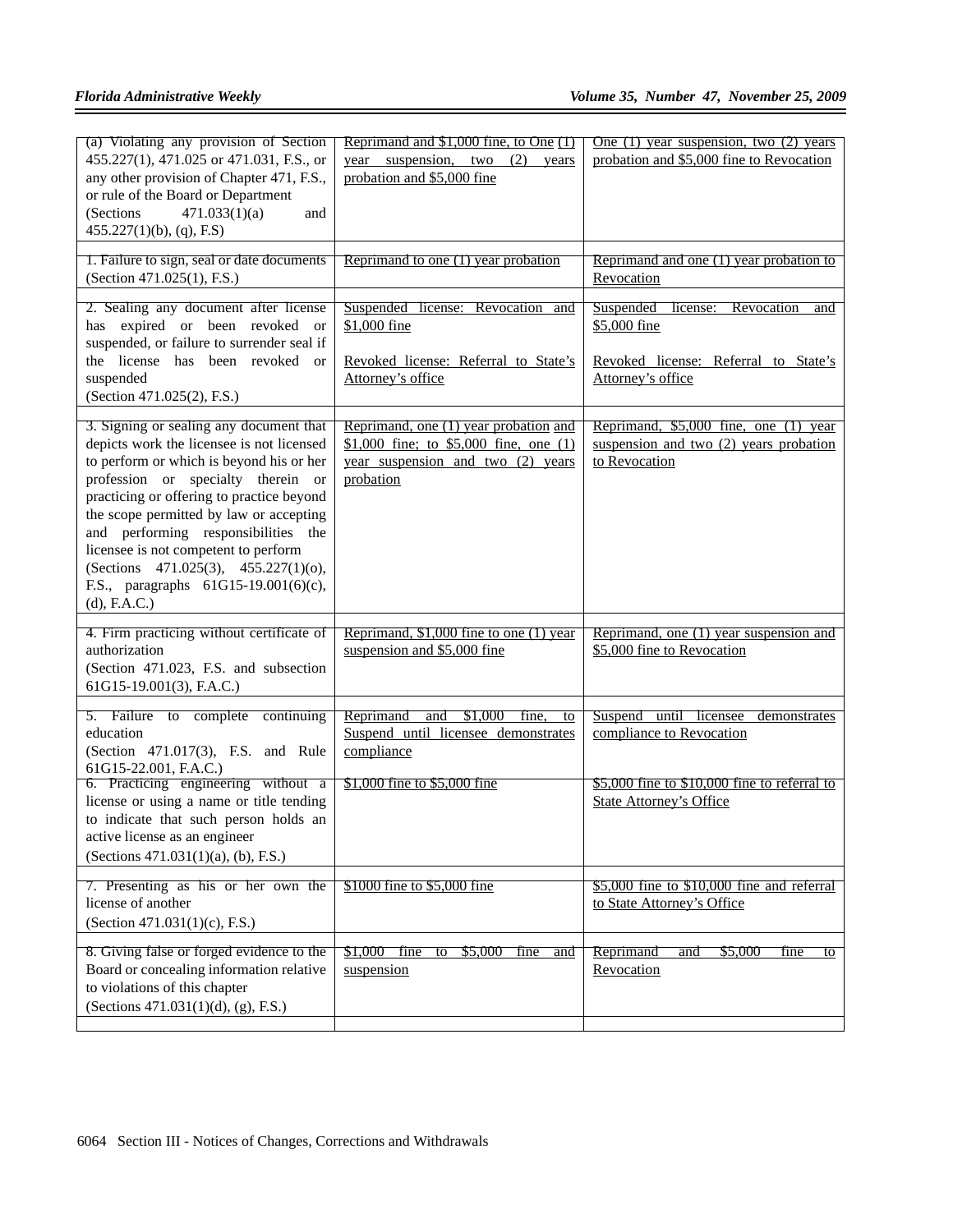| 9. Employing unlicensed persons to<br>practice engineering or aiding, assisting,<br>employing<br>unlicensed<br>procuring.<br>practice or practice contrary to Chapter<br>455 or 471, F.S.<br>(Sections)<br>471.031(1)(f)<br>and<br>$455.227(1)(j)$ , F.S.) | $$1,000$ fine and reprimand; to $$5,000$<br>and suspension                                                                                         | Reprimand<br>\$5,000<br>and<br>fine<br>to<br>Revocation                                                                |
|------------------------------------------------------------------------------------------------------------------------------------------------------------------------------------------------------------------------------------------------------------|----------------------------------------------------------------------------------------------------------------------------------------------------|------------------------------------------------------------------------------------------------------------------------|
| 10. Having been found liable<br>for<br>knowingly filing a false complaint<br>against another licensee<br>(Section $455.227(1)(g)$ , F.S.)                                                                                                                  | $$1,000$ fine and reprimand; to $$5,000$<br>per count and suspension                                                                               | Reprimand<br>\$5,000<br>and<br>fine<br>to<br>Revocation                                                                |
| 11. Failing to report a person in violation<br>of Chapter 455, Chapter 471, F.S., or the<br>rules of the Board or the Department<br>(Section 455.227(1)(i), F.S.)                                                                                          | Reprimand to \$5,000 and suspension<br>for one $(1)$ year                                                                                          | Reprimand<br>\$5,000<br>and<br>fine<br>to<br>Revocation                                                                |
| 12. Failing to perform any statutory or<br>legal obligation<br>(Section 455.227(1)(k), F.S.)                                                                                                                                                               | Depending<br>the<br>severity<br>on<br>-of<br>the<br>offense,<br>from<br>Reprimand<br>$\mathbf{a}$<br>to<br>Revocation                              | Depending on the severity of the offense,<br>from a Reprimand to Revocation                                            |
| 13. Exercising influence on a client for<br>financial gain<br>(Section $455.227(1)(n)$ , F.S.)                                                                                                                                                             | Reprimand to one $(1)$ year suspension<br>and \$5,000 fine                                                                                         | Reprimand<br>\$5,000<br>fine<br>and<br>to<br>Revocation                                                                |
| 14. Improper delegation of professional<br>responsibilities<br>(Section 455.227(1)(p), F.S.)                                                                                                                                                               | $$1,000$ fine and probation for one (1)<br>year, to suspension                                                                                     | Reprimand<br>\$5,000<br>and<br>fine<br>to<br>Revocation                                                                |
| 15. Improperly interfering with<br>an<br>investigation<br><b>or</b><br>inspection<br><sub>or</sub><br>disciplinary proceeding<br>(Section 455.227(1)(r), F.S.)                                                                                             | $$1,000$ fine and probation for one (1)<br>year; to suspension                                                                                     | Reprimand<br>and<br>\$5,000<br>fine<br>to<br>Revocation                                                                |
| (b) Attempting to procure a license by<br>bribery, fraudulent misrepresentation, or<br>error of the Board or Department<br>471.033(1)(b)<br>(Sections)<br>and<br>$455.227(1)(h)$ , F.S.)                                                                   | One $(1)$ years suspension and \$1,000<br>fine, to Revocation if licensed; if not<br>licensed, denial of license and referral<br>to State Attorney | Revocation and \$5,000 fine if licensed;<br>if not licensed, denial of license and<br>referral to State Attorney       |
| (c) Having a license to practice<br>engineering acted against or denied by<br>another jurisdiction<br>(Sections)<br>471.033(1)(c)<br>and<br>$455.227(1)(f)$ , F.S.)                                                                                        | Same penalty as imposed in other<br>jurisdiction or as close as possible to<br>penalties set forth in Florida Statutes                             | Same penalty as imposed in other<br>jurisdiction or as close as possible to<br>penalties set forth in Florida Statutes |
| (d) 1. Being convicted or found guilty of,<br>or entering a plea of nolo contendere to a<br>crime which relates to the practice or<br>ability to practice<br>(Sections<br>471.033(1)(d)<br>and<br>$455.227(1)(c)$ , F.S.)                                  | Depending on the severity of the<br>crime, from Reprimand \$1,000 fine,<br>and one (1) year probation, to<br>Revocation                            | Depending on the severity of the crime.<br>from One $(1)$ year suspension with 2<br>years probation to Revocation      |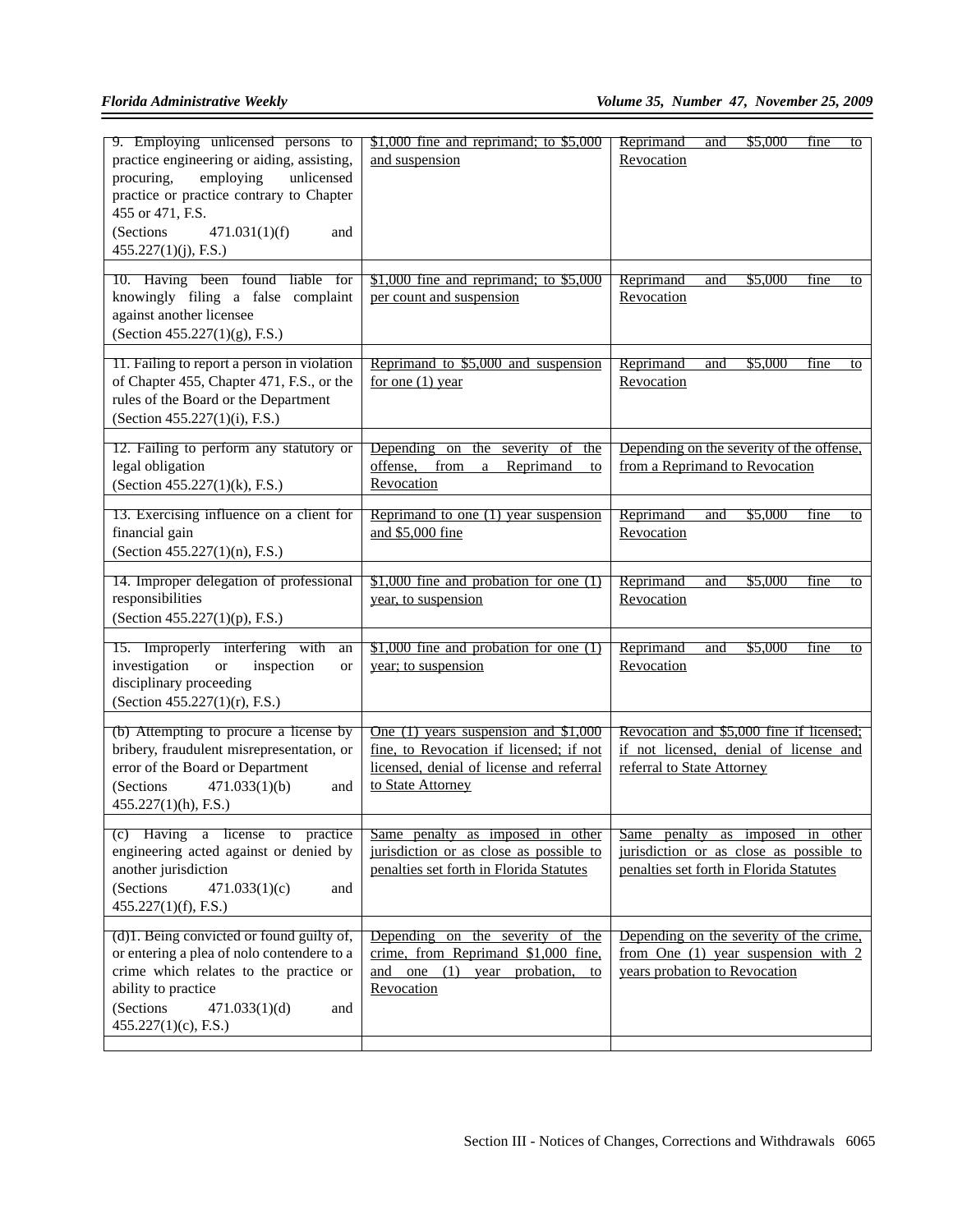| 2. Conviction of crime related to<br>building code inspection or plans<br>examination<br>(paragraph 61G15-19.001(7)(a), F.A.C.)                                                                                                                              | Reprimand $$1,000$ fine, and one $(1)$<br>year probation,                                                                            | One $(1)$ year suspension with 2 years<br>probation to Revocation                                                              |
|--------------------------------------------------------------------------------------------------------------------------------------------------------------------------------------------------------------------------------------------------------------|--------------------------------------------------------------------------------------------------------------------------------------|--------------------------------------------------------------------------------------------------------------------------------|
| (e) Knowingly making or filing a false<br>report or record, failing to file a report or<br>record required by law, impeding or<br>obstructing such filing<br>(Sections 471.033(1)(e), 455.227(1)(l),<br>F.S. and paragraph $61G15-19.001(7)(c)$ ,<br>F.A.C.) | Reprimand and $$1,000$ fine to one (1)<br>year suspension,<br>two<br>(2)<br>years<br>probation,                                      | <b>One</b><br>(1)<br>year<br>suspension<br>years<br>probation.<br>and<br>\$1,000<br>fine.<br>to<br>Revocation and \$5,000 fine |
| (f) Fraudulent, false, deceptive<br><b>or</b><br>misleading advertising<br>(Sections<br>$471.033(1)(f)$ ,<br>F.S.<br>and<br>subsection 61G15-19.001(2), F.A.C.)                                                                                              | Reprimand to one (1) year probation<br>and \$5,000 fine                                                                              | One $(1)$ year probation and \$5,000 fine<br>to Revocation                                                                     |
| Fraud,<br>deceit,<br>negligence,<br>(g)<br>incompetence or misconduct<br>(Sections<br>471.033(1)(g)<br>and<br>$455.227(1)(a)$ , (m), F.S.)                                                                                                                   |                                                                                                                                      |                                                                                                                                |
| 1. Fraud or deceit                                                                                                                                                                                                                                           | Reprimand, two (2) years probation<br>and $$1,000$ fine, to one (1) years<br>supension and \$5,000 fine.                             | One $(1)$ year suspension and \$5,000 fine<br>to Revocation                                                                    |
| 2.a. Negligence<br>(subsection 61G15-19.001(4), F.A.C.)                                                                                                                                                                                                      | Reprimand, two (2) years probation<br>and \$1,000 fine, to \$5,000 fine, five (5)<br>year suspension and ten (10) years<br>probation | Two $(2)$ years probation and \$1,000 fine.<br>to \$5,000 fine and Revocation                                                  |
| Negligence<br>procedural<br>in<br>b.<br>requirements $(61G15-30.003(2), (3)$ and<br>$(5)$ , F.A.C.; $61G15-30.005$<br>and<br>$61G15-30.006$ , F.A.C.)                                                                                                        | Reprimand to two (2) years probation<br>and \$1,000 fine,                                                                            | Two $(2)$ years probation and \$1,000 fine,<br>to \$5,000 fine and Revocation                                                  |
| $c.b.$ As a special inspector                                                                                                                                                                                                                                | Reprimand, two (2) years probation<br>and \$1,000 fine, to \$5,000 fine,                                                             | Two (2) years probation and \$1,000 fine.<br>to \$5,000 fine and Revocation                                                    |
| 3. Incompetence<br>(subsection 61G15-19.001(5), F.A.C.)                                                                                                                                                                                                      | Two (2) year probation to Suspension<br>ability to practice proved<br>until<br>followed by two (2) year probation                    | Suspension until<br>ability to practice<br>proved followed by two<br>$(2)$ year<br>probation, to Revocation                    |
| 4. Misconduct<br>(subsection 61G15-19.001(6), F.A.C.)                                                                                                                                                                                                        | Reprimand and $$1,000$ fine to one (1)<br>year suspension                                                                            | One (1) year suspension to Revocation<br>and \$5,000 fine.                                                                     |
| a. Expressing an opinion publicly<br>on an engineering subject without being<br>informed as to the facts and being<br>competent to form a sound opinion<br>(paragraph 61G15-19.001(6)(a), F.A.C.)                                                            | Reprimand and $$1,000$ fine to one (1)<br>year suspension                                                                            | One (1) year suspension to Revocation<br>and \$5,000 fine.                                                                     |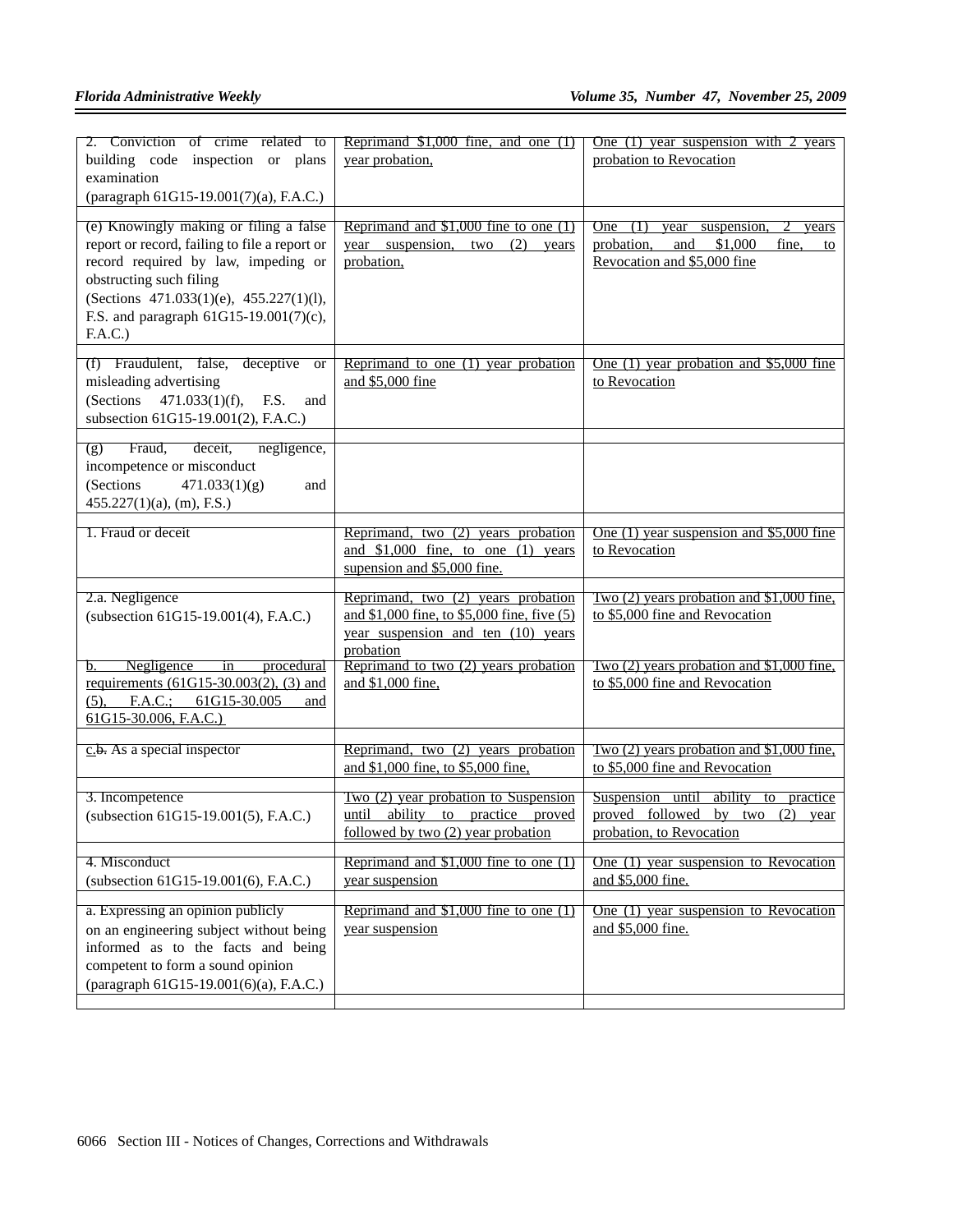| b. Being untruthful, deceptive or<br>misleading in any professional report,<br>statement or testimony or omitting<br>relevant and pertinent information from<br>such report, statement or testimony<br>when the result or such omission would<br>or reasonably could lead to a fallacious<br>conclusion<br>(paragraph 61G15-19.001(6)(b), F.A.C.) | Reprimand and $$1,000$ fine to one $(1)$<br>year suspension                                                                                                               | One (1) year suspension to Revocation<br>and \$5,000 fine.                                                                                      |
|---------------------------------------------------------------------------------------------------------------------------------------------------------------------------------------------------------------------------------------------------------------------------------------------------------------------------------------------------|---------------------------------------------------------------------------------------------------------------------------------------------------------------------------|-------------------------------------------------------------------------------------------------------------------------------------------------|
| c. Offering directly or indirectly any<br>bribe or commission or tendering any<br>gift to obtain selection or preferment for<br>engineering employment other than the<br>payment of the usual commission for<br>securing salaried positions through<br>licensed employment agencies<br>(paragraph 61G15-19.001(6)(e), F.A.C.)                     | Reprimand, \$5,000 fine per count and<br>suspension for five $(5)$ years, to<br>Revocation                                                                                | Five (5) years suspension to Revocation                                                                                                         |
| d. Soliciting or accepting gratuities<br>without client knowledge<br>(paragraphs $61G15-19.001(6)(g)$ ,<br>$(h)$ ,<br>F.A.C.)                                                                                                                                                                                                                     | Reprimand, one (1) year probation and<br>\$1,000<br>fine,<br>to<br>(1)<br>one<br>year<br>suspension, two (2) years probation<br>and \$5,000 fine                          | One $(1)$ year suspension, two $(2)$ years<br>probation and \$5,000 fine to Revocation                                                          |
| e. Failure to preserve client's confidence<br>(paragraph 61G15-19.001(6)(r), F.A.C.)                                                                                                                                                                                                                                                              | Reprimand, one (1) year probation and<br>\$1,000<br>fine,<br>to one<br>(1)<br>vear<br>suspension, two $(2)$ years probation (if<br>pecuniary benefit accrues to engineer) | One $(1)$ year suspension, two $(2)$ years<br>probation and \$5,000 fine to Revocation                                                          |
| f. Professional judgment overruled by<br>unqualified person<br>(paragraph 61G15-19.001(6)(i), F.A.C.)                                                                                                                                                                                                                                             | Reprimand, one (1) year probation and<br>\$1,000<br>fine,<br>(1)<br>to<br>one<br>year<br>suspension, two (2) years probation<br>and \$5,000 fine                          | One $(1)$ year suspension, two $(2)$ years<br>probation and \$5,000 fine to Revocation                                                          |
| g. Use of name/firm in fraudulent<br>venture<br>(paragraph 61G15-19.001(6)(k), F.A.C.)                                                                                                                                                                                                                                                            | Reprimand, one (1) year probation and<br>\$1,000 fine, to \$5,000 fine, one $(1)$<br>year suspension and two $(2)$ years<br>probation                                     | One $(1)$ year suspension, two $(2)$ years<br>probation and \$5,000 fine to Revocation                                                          |
| h. Undisclosed conflict of interest<br>(paragraphs 61G15-19.001(6)(f),<br>$(p)$ ,<br>F.A.C.)                                                                                                                                                                                                                                                      | Reprimand, $$1,000$ fine and two $(2)$<br>years probation, to Revocation and<br>\$5,000 fine                                                                              | One $(1)$ year suspension, two $(2)$ years<br>probation and \$5,000 fine to Revocation                                                          |
| (h) Violating any provision of Chapter<br>455, F.S.<br>(Sections<br>471.033(1)(h)<br>and<br>$455.227(1)(q)$ , F.S.)                                                                                                                                                                                                                               | Depending on the severity of the<br>violation, Reprimand and \$1,000 fine<br>per count, to $$5,000$<br>fine<br>and<br>revocation                                          | Depending<br>on<br>the severity<br>of the<br>violation, One (1) year suspension, two<br>$(2)$ years probation and \$5,000 fine to<br>Revocation |
| (i) Practicing on a revoked, suspended,<br>inactive or delinquent license<br>(Sections<br>471.033(1)(i)<br>and<br>$471.031(1)(e)$ , F.S.)<br>1. Delinquent license                                                                                                                                                                                | Fine based on length of time in                                                                                                                                           |                                                                                                                                                 |
|                                                                                                                                                                                                                                                                                                                                                   | practice while inactive; \$100/month or<br>\$1,000 maximum, renewal of license<br>or cease practice                                                                       |                                                                                                                                                 |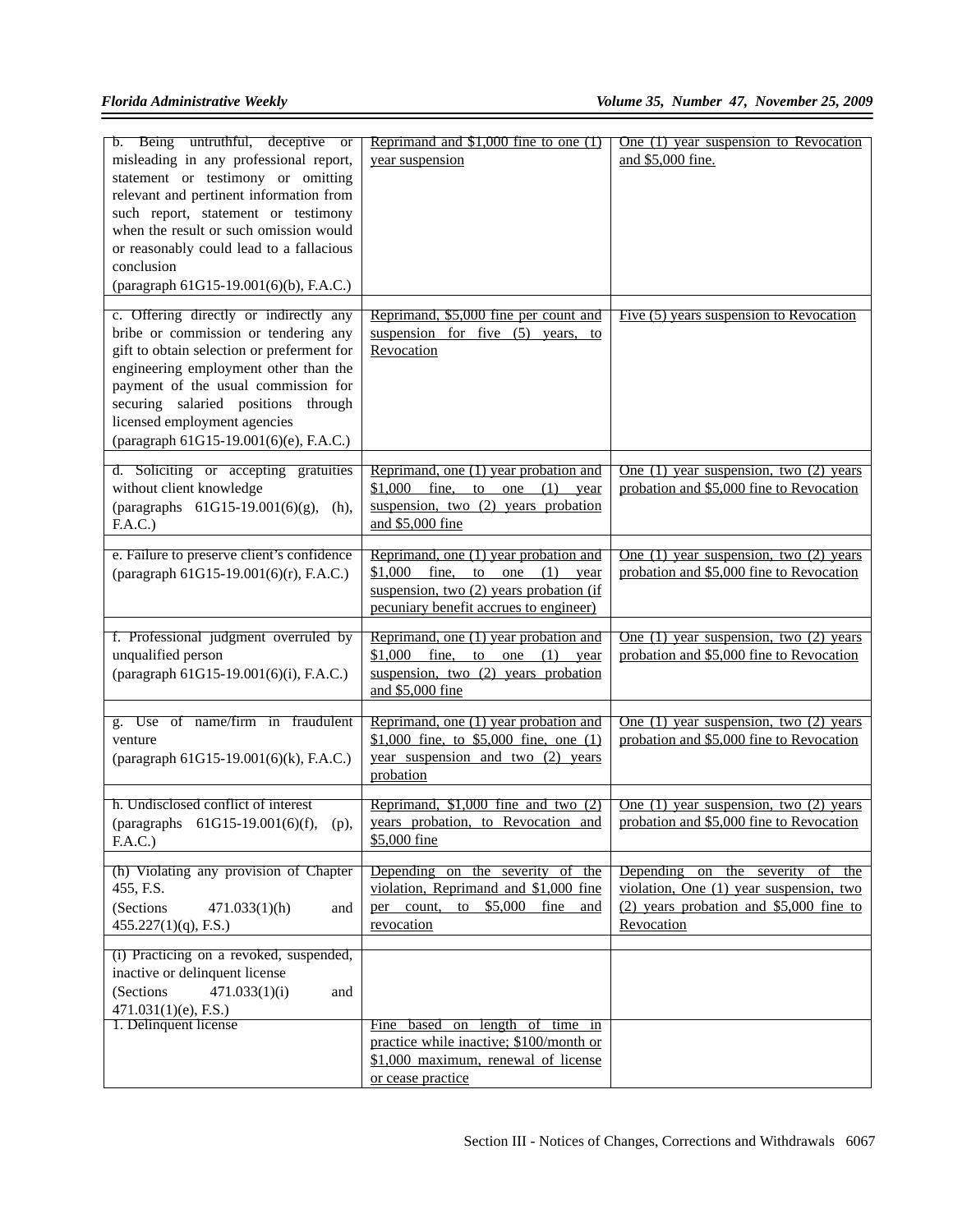| 2. Inactive license                                                                                                                                                                                                                                                                                                                        | Fine based on length of time in<br>practice while inactive; \$100/month or<br>\$1,000 maximum, renewal of license<br>or cease practice                                              |                                                                                                                                                                                       |
|--------------------------------------------------------------------------------------------------------------------------------------------------------------------------------------------------------------------------------------------------------------------------------------------------------------------------------------------|-------------------------------------------------------------------------------------------------------------------------------------------------------------------------------------|---------------------------------------------------------------------------------------------------------------------------------------------------------------------------------------|
| 3. Suspended license                                                                                                                                                                                                                                                                                                                       | Revocation and \$1,000 fine                                                                                                                                                         |                                                                                                                                                                                       |
| 4. Revoked license                                                                                                                                                                                                                                                                                                                         | <b>Referral to State Attorney</b>                                                                                                                                                   | <b>Referral to State Attorney</b>                                                                                                                                                     |
| (i) Affixing or permitting to be affixed<br>his or her seal, name, or digital signature<br>to any documents that were not prepared<br>by him or her or under his or her<br>responsible supervision, direction or<br>control<br>(Section)<br>$471.033(1)(i)$ ,<br>F.S.<br>and<br>$61G15-19.001(6)(i)$ ,<br>paragraphs<br>$(q)$ ,<br>F.A.C.) | Reprimand, one (1) year probation and<br>\$1,000 fine, to \$5,000 fine, one $(1)$<br>year suspension and two (2) years<br>probation                                                 | One $(1)$ year suspension, two $(2)$ years<br>probation and \$5,000 fine to Revocation                                                                                                |
| (k) Violating any order of the board or<br>department<br>(Sections $471.033(1)(k)$ , $455.227(1)(q)$ ,<br>F.S. and paragraph 61G15-19.001(6)(o),<br>F.A.C.)                                                                                                                                                                                | Depending on<br>the severity of<br>the<br>violation,<br>from<br>Suspension<br>until<br>compliant with the order of the Board<br>and \$1,000 fine, to Revocation and<br>\$5,000 fine | Depending<br>the severity<br>$\overline{on}$<br>of<br>the<br>violation, Suspension until compliant<br>with the order of the Board and \$1,000<br>fine, to Revocation and \$5,000 fine |
| Aiding,<br>(1)<br>assisting,<br>procuring,<br>employing unlicensed practice or<br>practice contrary to Chapter 455 or 471,<br>E.S.<br>(Section 455.227(1)(j), F.S.)                                                                                                                                                                        | $$1,000$ fine and probation for one (1)<br>year, to \$5,000 fine and suspension                                                                                                     | Reprimand<br>\$5,000<br>and<br>fine<br>to<br>Revocation                                                                                                                               |
| (m) Failing to report in writing a<br>conviction or plea of nolo contendere, a<br>crime in any jurisdiction (Section<br>$455.227(1)(t)$ , F.S.)                                                                                                                                                                                            | Reprimand to \$5,000 fine                                                                                                                                                           | $Six (6)$ month suspension to \$5,000 fine<br>and Revocation                                                                                                                          |

(3) No change.

THE PERSON TO BE CONTACTED REGARDING THE PROPOSED RULE CHANGE AND A COPY OF THE RULE, IS: Carrie Flynn, Executive Director, Board of Professional Engineers, 2507 Callaway Road, Suite 200, Tallahassee, Florida 32301

## **DEPARTMENT OF BUSINESS AND PROFESSIONAL REGULATION**

#### **Board of Accountancy**

| RULE NO.:   | RULE TITLE:          |
|-------------|----------------------|
| 61H1-19.008 | Committees           |
|             | NOTICE OF WITHDRAWAL |

Notice is hereby given that the above rule, as noticed in Vol. 35, No. 31, August 7, 2009 issue of the Florida Administrative Weekly has been withdrawn.

## **DEPARTMENT OF BUSINESS AND PROFESSIONAL REGULATION**

# **Florida Real Estate Appraisal Board**

| RULE NO.:  | RULE TITLE:                   |
|------------|-------------------------------|
| 61J1-4.010 | Supervision and Training of   |
|            | Registered Trainee Appraisers |
|            | NOTICE OF CORRECTION          |
|            |                               |

Notice is hereby given that the following correction has been made to the proposed rule in Vol. 35, No. 17, May 1, 2009 issue of the Florida Administrative Weekly.

Although the Notice of Proposed Rulemaking stated that a Statement of Estimated Regulatory Costs (SERC) had been prepared and was available, the Notice did not summarize the SERC. The following is a Summary of the Statement of Estimated Regulatory Costs:

• The estimate of the number of individuals likely to be required to comply with this rule amendment is approximately 14,978, consisting of registered trainee appraisers, certified residential appraisers, and certified general appraisers.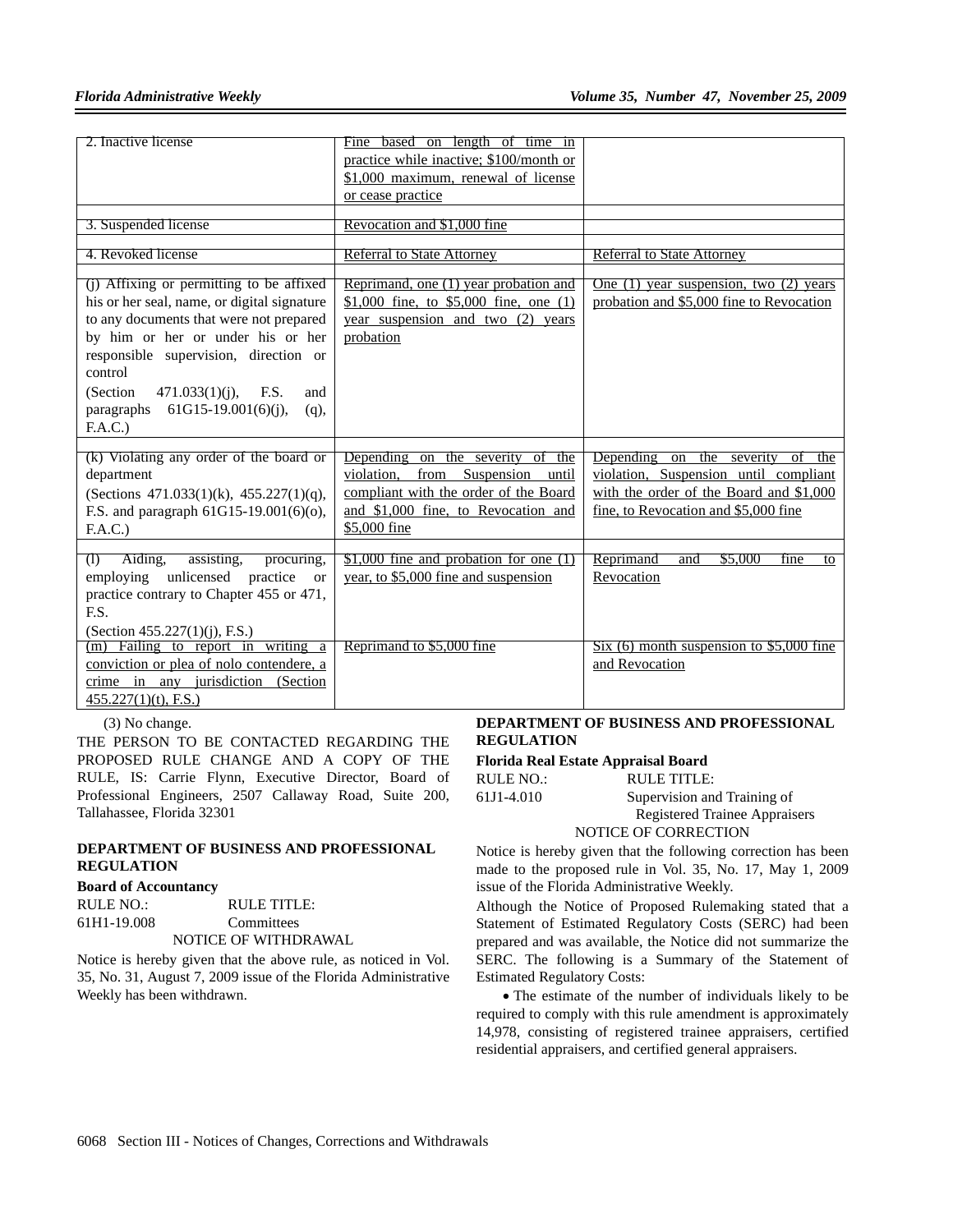• The type of individuals likely to be affected by the rule are individuals who are currently licensed as registered trainee appraisers and are applying to sit for the exam to become certified under federal criteria and those persons who are their designated supervisory appraisers.

• The department implementing the proposed rule will incur no additional costs because the department intends to enforce the proposed rule within its current workload with existing staff.

• There will be minimal costs to be incurred by individuals and entities, including local governmental entities required to comply with the requirements of the proposed rule.

• Only small business that employs registered trainee appraisers will be impacted. The determining factor to the overall costs to a small business would be the volume of approved reports completed by the trainee appraiser.

• There is no small county or small city that will be impacted by the proposed rule.

This correction does not affect the substance of the rule as it appeared in the Florida Administrative Weekly as outlined above.

THE PERSON TO BE CONTACTED REGARDING THE ABOVE CORRECTION IS: Thomas W. O'Bryant, Jr., Deputy Director, Division of Real Estate, 400 West Robinson Street, Hurston Building, North Tower, Suite N801, Orlando, Florida 32801

#### **DEPARTMENT OF ENVIRONMENTAL PROTECTION**

Notices for the Department of Environmental Protection between December 28, 2001 and June 30, 2006, go to http://www.dep.state.fl.us/ under the link or button titled "Official Notices."

## **DEPARTMENT OF HEALTH**

**Board of Pharmacy** RULE NO.: RULE TITLE: 64B16-26.350 Requirements for Pharmacy Technician Registration NOTICE OF CHANGE

Notice is hereby given that the following changes have been made to the proposed rule in accordance with subparagraph 120.54(3)(d)1., F.S., published in Vol. 35, No. 38, September 25, 2009 issue of the Florida Administrative Weekly.

The change is in response to written comments submitted by the staff of the Joint Administrative Procedures Committee. The changes are as follows:

1. Subsection (1) shall now read as follows:

(1) All applicants for registration must be made on form DH-MQA PH1183, "Pharmacy Technician Registration Application and Instructions" effective September 2009, which is incorporated by reference. Contact the Board of Pharmacy at 4052 Bald Cypress Way, Bin #C04, Tallahassee, FL 32399-3254, or (850)488-0595 to request an application or

download the application from the board's website at http://www.doh.state.fl.us/mqa/pharmacy. The application must be accompanied with a non-refundable application fee and an initial registration fee set forth in Rules 64B16-26.1001 and 64B16-26.1002, F.A.C.

2. Subsection (2)(b) shall now read as follows:

(b) Worked as a registered pharmacy technician for a minimum of 1500 hours under the supervision of a pharmacist; or

3. Subsection (3) shall now read as follows:

(3) Applicants applying for registration after January 1, 2011 must submit proof of completion of a Board approved training course as outlined in Rule 64B16-26.351, F.A.C.

THE PERSON TO BE CONTACTED REGARDING THE PROPOSED RULE IS: Rebecca Poston, Executive Director, Board of Pharmacy, 4052 Bald Cypress Way, Bin #C04, Tallahassee, Florida 32399-3254

#### **DEPARTMENT OF HEALTH**

#### **Board of Pharmacy**

| RULE NO.:    | RULE TITLE:                          |
|--------------|--------------------------------------|
| 64B16-26.351 | Standards for Approval of Registered |
|              | Pharmacy Technician Training         |
|              | Programs                             |
|              | NOTICE OF PUBLIC HEARING             |

The Board of Pharmacy announces a hearing regarding the above rule, as noticed in Vol. 35, No. 38, September 25, 2009 Florida Administrative Weekly.

DATE AND TIME: Tuesday, December 8, 2009, 10:00 a.m., or as soon thereafter as can be heard

PLACE: Hilton University of Florida Conference Center, 1714 S.W. 34th Street, Gainesville, Florida 32607

GENERAL SUBJECT MATTER TO BE CONSIDERED: A continuation from the November 16, 2009 rule hearing for Rule 64B16-26.351, F.A.C.

Pursuant to the provisions of the Americans with Disabilities Act, any person requiring special accommodations to participate in this workshop/meeting is asked to advise the agency at least five days before the workshop/meeting by contacting: Rebecca Poston, Executive Director, Board of Pharmacy, 4052 Bald Cypress Way, Bin #C04, Tallahassee, Florida 32399-3254. If you are hearing or speech impaired, please contact the agency using the Florida Relay Service, 1(800)955-8771 (TDD) or 1(800)955-8770 (Voice).

#### **DEPARTMENT OF HEALTH**

**Board of Pharmacy**

RULE NO.: RULE TITLE: 64B16-26.1005 Retired License Election; Renewal; Fees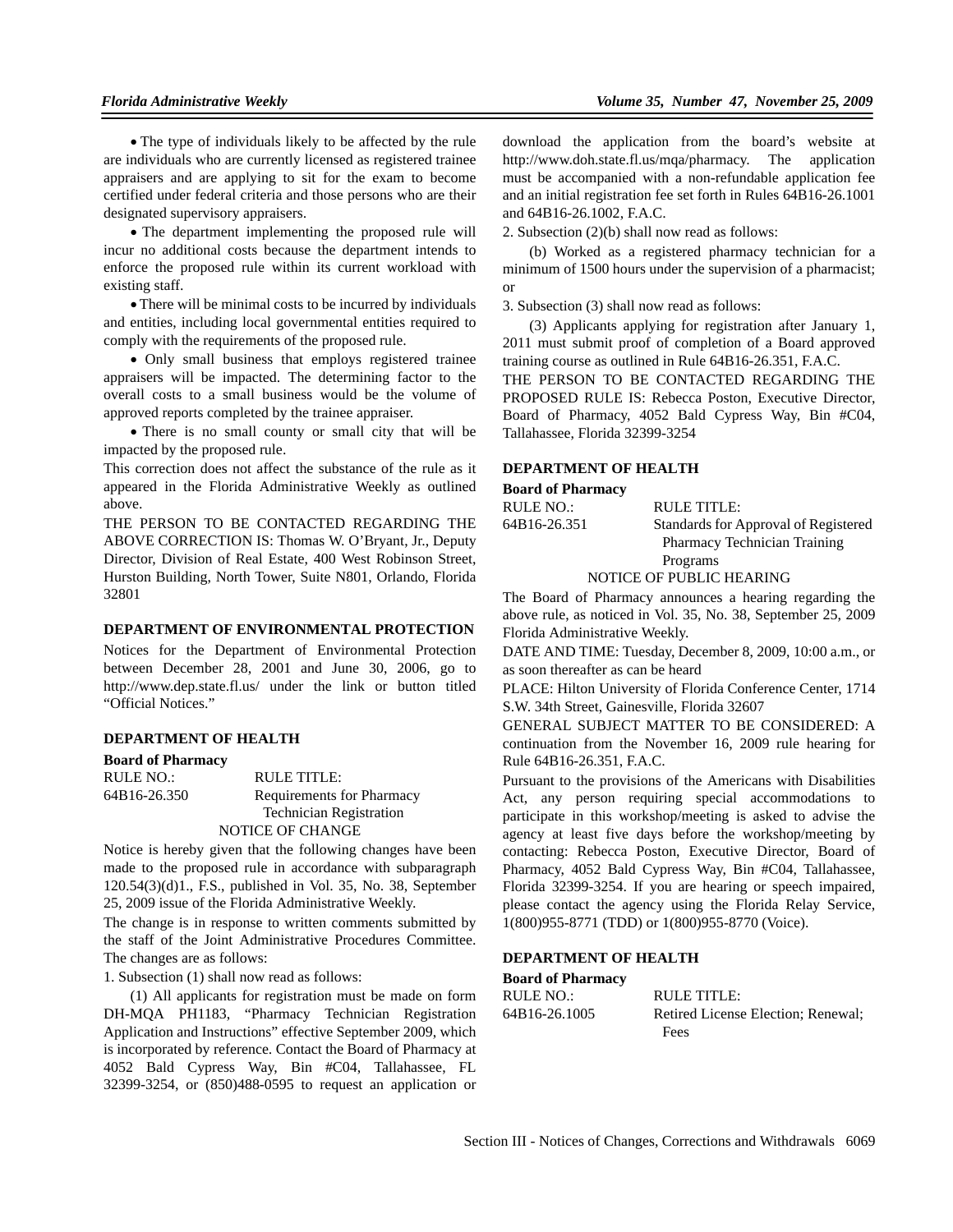### NOTICE OF CORRECTION

Notice is hereby given that the following correction has been made to the proposed rule in Vol. 35, No. 35, September 4, 2009 issue of the Florida Administrative Weekly.

This correction is pursuant to a request made by the Joint Administrative Procedures Committee for a corrected Purpose and Effect and Summary. The corrections are as follows:

(1) The Purpose and Effect shall be corrected to read as follows:

PURPOSE AND EFFECT: The Board proposes the rule amendment to clarify the requirements for an inactive pharmacist applying for an active Florida licensure by endorsement.

(2) The Summary shall be corrected to read as follows:

SUMMARY: Requirements for an inactive pharmacist applying for an active Florida licensure by endorsement will be clarified.

THE PERSON TO BE CONTACTED REGARDING THE PROPOSED RULE IS: Rebecca Poston, Executive Director, Board of Pharmacy, 4052 Bald Cypress Way, Bin #C04, Tallahassee, Florida 32399-3254.

## **DEPARTMENT OF HEALTH**

## **Board of Pharmacy**

| <b>RULE NOS.:</b> | <b>RULE TITLES:</b>                  |
|-------------------|--------------------------------------|
| 64B16-27.100      | Display of Current License;          |
|                   | Pharmacist and Intern Identification |
| 64B16-27.1001     | Practice of Pharmacy                 |
| 64B16-27.300      | Standards of Practice – Continuous   |
|                   | <b>Quality Improvement Program</b>   |
| 64B16-27.430      | Responsibilities of the Pharmacist   |
| 64B16-27.440      | Policies and Procedures              |
|                   | NOTICE OF CORRECTION                 |

Notice is hereby given that the following correction has been made to the proposed rule in Vol. 35, No. 35, September 4, 2009 issue of the Florida Administrative Weekly.

The correction is as follows:

Due to the amendment of Section 3, Ch. 2008-216, Laws of Florida (465.014, Florida Statutes), the rules cannot become effective until January 1, 2010, and as such the above-referenced rules will become effective on January 1, 2010.

THE PERSON TO BE CONTACTED REGARDING THE PROPOSED RULE IS: Rebecca Poston, Executive Director, Board of Pharmacy, 4052 Bald Cypress Way, Bin #C04, Tallahassee, Florida 32399-3254

## **DEPARTMENT OF HEALTH**

#### **Board of Pharmacy**

| RULE NO.:    | RULE TITLE:                   |
|--------------|-------------------------------|
| 64B16-27.410 | Pharmacy Technician 1:1 Ratio |

NOTICE OF CORRECTION

Notice is hereby given that the following correction has been made to the proposed rule in Vol. 35, No. 35, September 4, 2009 issue of the Florida Administrative Weekly.

This correction is pursuant to a request made by the Joint Administrative Procedures Committee for a corrected Purpose and Effect and Summary and effective date. The corrections are as follows:

(1) The Purpose and Effect shall be corrected to read as follows:

PURPOSE AND EFFECT: The Board proposes the rule amendment to provide instructions regarding the ratio for registered pharmacy technicians to pharmacists.

(2) The Summary shall be corrected to read as follows: SUMMARY: Instructions for the ratio for registered pharmacy technicians to pharmacists will be provided.

(3) Due to the amendment of Section 3, Ch. 2008-216, Laws of Florida (Section 465.014, Florida Statutes), the rule cannot become effective until January 1, 2010, and as such the above-referenced rule will become effective on January 1, 2010.

THE PERSON TO BE CONTACTED REGARDING THE PROPOSED RULE IS: Rebecca Poston, Executive Director, Board of Pharmacy, 4052 Bald Cypress Way, Bin #C04, Tallahassee, Florida 32399-3254

## **DEPARTMENT OF HEALTH**

| <b>Board of Pharmacy</b> |                                  |
|--------------------------|----------------------------------|
| RULE NO.:                | RULE TITLE:                      |
| 64B16-27.797             | Standards of Practice for        |
|                          | Compounding Sterile Preparations |
|                          | (CSPs)                           |

## NOTICE OF CORRECTION

Notice is hereby given that the following correction has been made to the proposed rule in Vol. 35, No. 38, September 25, 2009 issue of the Florida Administrative Weekly.

The correction is as follows:

The Rule Development publication date listed in the Notice of Proposed Rulemaking should read:

DATE NOTICE OF PROPOSED RULE DEVELOPMENT PUBLISHED IN THE FAW: March 27, 2009

THE PERSON TO BE CONTACTED REGARDING THE PROPOSED RULE IS: Rebecca Poston, Executive Director, Board of Pharmacy, 4052 Bald Cypress Way, Bin #C04, Tallahassee, Florida 32399-3254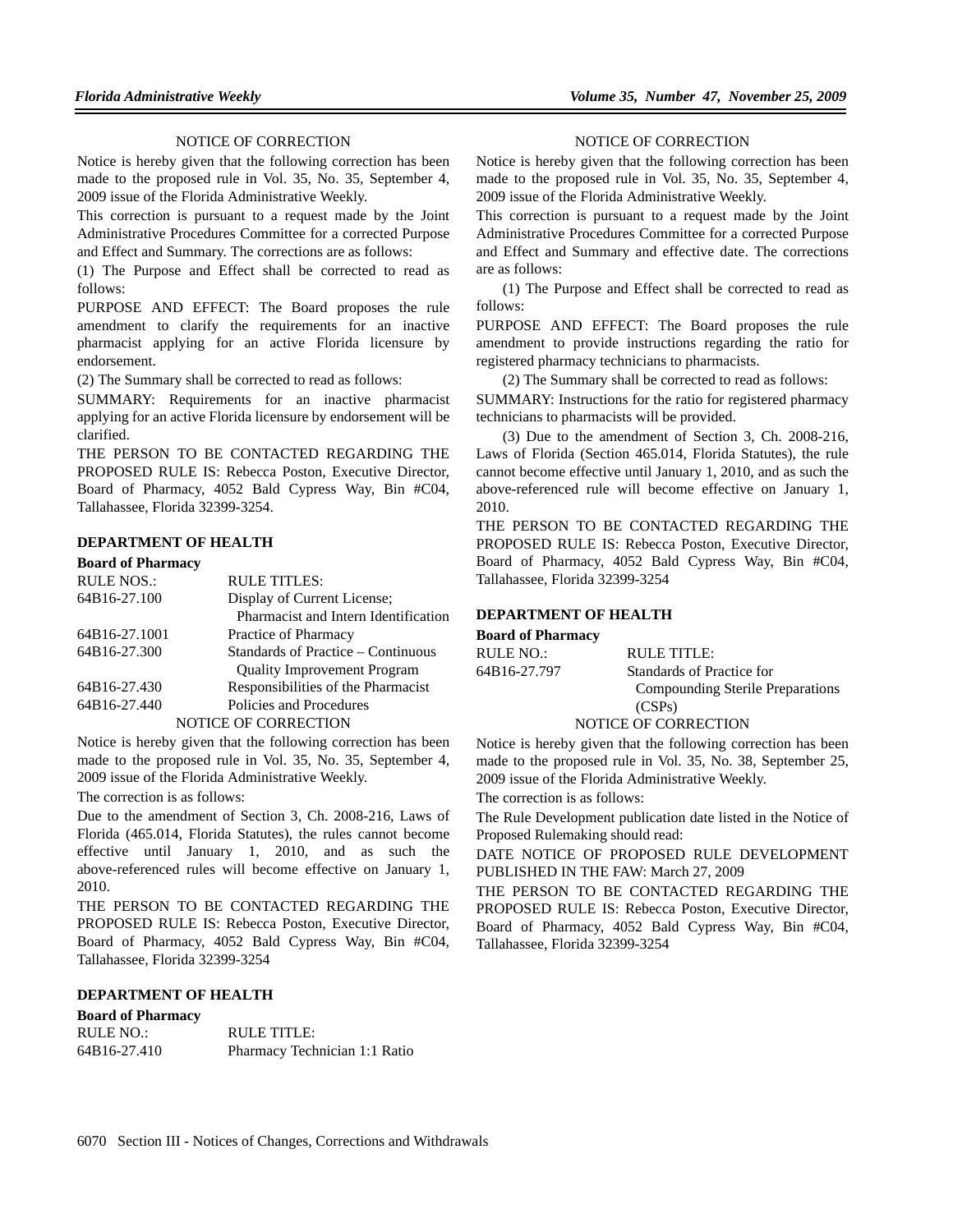## **DEPARTMENT OF HEALTH**

| <b>Board of Pharmacy</b> |                                     |
|--------------------------|-------------------------------------|
| RULE NOS.:               | RULE TITLES:                        |
| 64B16-28.141             | Requirements for an Automated       |
|                          | Pharmacy System in a Community      |
|                          | Pharmacy                            |
| 64B16-28.451             | <b>Pharmacy Common Database</b>     |
| 64B16-28.605             | Class II Institutional Pharmacies - |
|                          | Automated Distribution and          |
|                          | Packaging                           |
| 64B16-28.607             | Automated Pharmacy System -         |
|                          | Long-Term Care, Hospice or Prison   |
| 64B16-28.830             | Special – Closed System Pharmacy    |
| 64B16-28.901             | Nuclear Pharmacy - General          |
|                          | Requirements                        |
|                          | NOTICE OF CORRECTION                |

Notice is hereby given that the following correction has been made to the proposed rule in Vol. 35, No. 35, September 4, 2009 issue of the Florida Administrative Weekly.

The correction is as follows:

Due to the amendment of Section 3, Ch. 2008-216, Laws of Florida (465.014, Florida Statutes), the rules cannot become effective until January 1, 2010, and as such the above-referenced rules will become effective on January 1, 2010.

THE PERSON TO BE CONTACTED REGARDING THE PROPOSED RULE IS: Rebecca Poston, Executive Director, Board of Pharmacy, 4052 Bald Cypress Way, Bin #C04, Tallahassee, Florida 32399-3254

## **DEPARTMENT OF CHILDREN AND FAMILY SERVICES**

## **Family Safety and Preservation Program**

|                   | RULE CHAPTER NO.: RULE CHAPTER TITLE: |
|-------------------|---------------------------------------|
| 65C-20            | Family Day Care Standards and         |
|                   | Large Family Child Care Homes         |
| <b>RULE NOS.:</b> | <b>RULE TITLES:</b>                   |
| 65C-20.009        | <b>Staffing Requirements</b>          |
| 65C-20.013        | Large Family Child Care Homes         |
|                   | <b>NOTICE OF CHANGE</b>               |

Notice is hereby given that the following changes have been made to the proposed rule in accordance with subparagraph 120.54(3)(d)1., F.S., published in Vol. 35, No. 20, May 22, 2009, issue of Florida Administrative Weekly.

These changes are being made to address changes requested during public hearings, written material received by the Child Care Program Office, technical changes and written comments received from the Joint Administrative Procedures Committee. The proposed rule changes will have no transactional cost impact on small employers as defined in Section 288.703, F.S. Pursuant to Section 120.54(3)(b)1., F.S., the department's prepared a statement of estimated regulatory costs.

65C-20.009 Staffing Requirements.

(1) through (4) No change.

(5)(a) through (c) No change.

(d) The operator's children under the age of 13 shall be included in the home's capacity. However, supervision of the operator's children shall be left to the discretion of the operator.

65C-20.013 Large Family Child Care Homes (LFCCH).

(1) through (4) No change.

(5) No change.

(a) No change.

1. No change.

2. "Begin training for child care personnel" refers to a candidate's commencement of at least one  $(1)$  of the child care training courses listed in paragraph 65C-20.0013(5)(c), F.A.C. Section 402.305(2)(d), F.S. This may be accomplished by classroom attendance in a department-approved training course, acquiring an educational exemption from a department-approved training course, beginning a department-approved online child care training course, or by receiving results from completion of a department-approved competency examination within the first 90 days of employment in the child care industry in any licensed Florida family day care home or large family child care home. The large family child care home is responsible for obtaining documentation from child care personnel.

3. through 13. No change.

(b) through (d) No change.

(6) through (10) No change.

Rulemaking Specific Authority 402.309, 402.3131 FS. Law Implemented 402.302, 402.302(13), 402.305, 402.309, 402.3131 FS. History–New 5-21-00, Amended 1-4-01, 7-13-03, 9-12-04, 4-12-07,  $5-1-08$ ,

## **DEPARTMENT OF CHILDREN AND FAMILY SERVICES**

## **Mental Health Program**

| RULE NOS.: | RULE TITLES:                         |
|------------|--------------------------------------|
| 65E-20.002 | Definitions                          |
| 65E-20.014 | Seclusion and Restraint for          |
|            | <b>Emergency Behavior Management</b> |
|            | Purposes                             |
|            | NOTICE OF CHANGE                     |

Notice is hereby given that the following changes have been

made to the proposed rule in accordance with subparagraph 120.54(3)(d)1., F.S., published in Vol. 35, No. 35, September 4, 2009 issue of the Florida Administrative Weekly.

November 16, 2009

Proposed Revisions to 65E-20 Forensic Client Services Act Regulation

65E-20.002 Definitions.

(1) No change.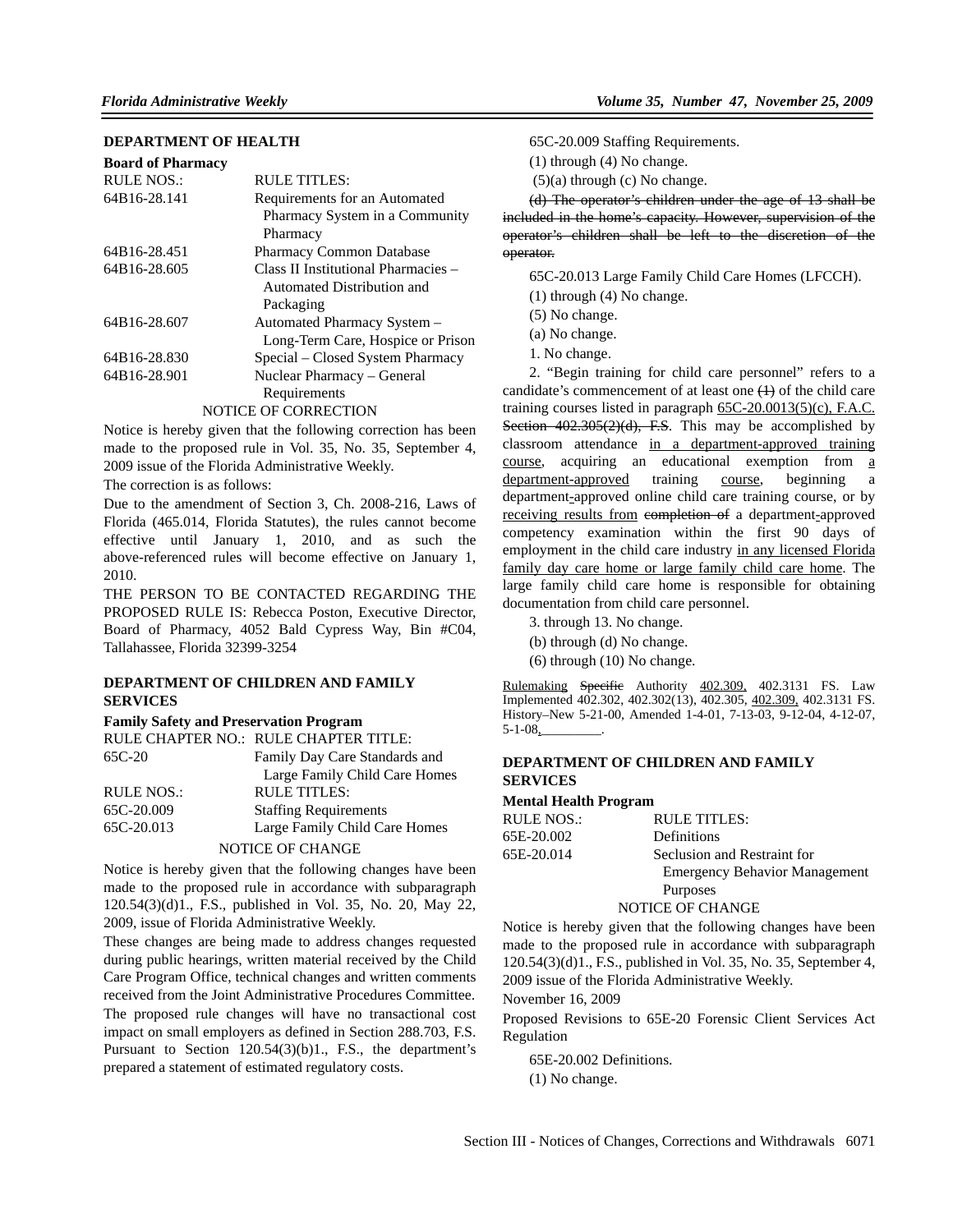(2) Advanced Registered Nurse Practioner: as defined in Section 464.003(7), Florida Statutes.

(2) through (12) renumbered (3) through (13) No change.

(10) Restraint: for behavior management purposes is defined in Section 916.106(14)(a), Florida Statutes. A drug used as a restraint is defined in Section 916.106(14)(b), Florida Statutes. Physically holding a person during a procedure to forcibly administer psychotropic medication is a physical restraint. It is the intent of the legislature to minimize and achieve an on-going reduction in the use of restraint.

(11) Seclusion: for behavior management purposes is defined in Section 916.106(16), Florida Statutes. It is the intent of the legislature to minimize and achieve an on-going reduction in the use of seclusion.

(14) Walking Restraint: a type of restraint device that allows an individual limited mobility but still prevents harm to self or others. It is intended as a less restrictive form of restraint (also referred to as an "ambulatory" restraint).

Rulemaking Specific Authority 916,1093, 916.1093(2) FS. Law Implemented 916.106, 916.106(14), 916.106(16) FS. History–New 9-29-86, Amended 7-1-96, Formerly 10E-20.002, Amended

Florida Administrative Code 65E-20 is amended by creating 65E-20.014:

65E-20.014 Seclusion and Restraint for Emergency Behavior Management Purposes.

(1) General Standards.

(a) through (b) No change.

(c) Seclusion or restraint shall be employed only in emergency situations when necessary to prevent an individual from seriously injuring self or others, and less restrictive techniques have been tried and failed, or it has been clinically determined that the danger is of such immediacy that less restrictive techniques cannot be safely applied.

(c) Seclusion or restraint shall be employed:

1. Only in emergency situations;

2. When necessary to prevent an individual from seriously injuring self or others; and

3. Less restrictive techniques have been tried and failed, or it has been clinically determined that the danger is such that less restrictive techniques cannot be safely applied.

(d) through (l) No change.

(m) Seclusion and restraint may not be used simultaneously for children less than 18 years of age. For adults age 18 and over individuals over the age of 18, simultaneous seclusion and restraint is only permitted if the individual is continually monitored face-to-face by an assigned, trained staff member or if the individual is continually monitored by trained staff using both audio and video equipment. Staff providing this monitoring must be in close proximity to the individual.

(3) Prior to the Implementation of Seclusion or Restraint.

(a) Prior intervention shall include individualized therapeutic actions identified in a personal safety plan that address individual triggers leading to psychiatric crisis. Recommended form CF-MH 3124, Feb. 05, "Personal Safety Plan," which is incorporated herein by reference, may be used for the purpose of guiding individualized techniques. Recommended form CF-MH 3124 may be accessed from the department's website at "http://www.dcf.state.fl.us/mental health/laws."

(7) Reporting.

(a) All civil and forensic state mental health treatment facilities serving individuals committed pursuant to Chapter 916, F.S., are required to report each seclusion and restraint event to the Department of Children and Families. This reporting shall be done electronically using the Department's web-based application, either directly via the data input screens, or indirectly via the File Transfer Protocol batch process. The required reporting elements include: provider tax identification number; individual's social security number and identification number; date and time the seclusion or restraint event was initiated; discipline of the individual ordering the seclusion or restraint; discipline of the individual implementing the seclusion or restraint; reason seclusion or restraint was initiated; type of restraint used; whether significant injuries were sustained by the individual; and date and time seclusion or restraint was terminated. Facilities shall report seclusion and restraint events to the Department on a monthly basis. Events that result in death or significant injury, either to a staff member or individual, shall be reported to the department's web-based system as required by the department. The purpose of collecting protected health information, such as social security number, is to uniquely identify each person served for treatment, payment, and health care operation as authorized by the HIPAA privacy and security standards, as referenced in 45 CFR 164.506 in accordance with department operating procedures and must also be reported according to the department's incident reporting procedure.

 (b) All facilities that are subject to the Conditions of Participation for Hospitals, 42 Code of Federal Regulations, part 482, under the Centers for Medicare and Medicaid Services (CMS), must report to CMS any death that occurs in the following circumstances:

1. While an individual is restrained or secluded;

2. Within 24 hours after release from seclusion or restraint; OR

3. Within one week after seclusion or restraint, where it is reasonable to assume that use of the seclusion or restraint contributed directly or indirectly to the individual's death.

Each death described in (7)(b) shall be reported to CMS by telephone no later than the close of business the next business day following knowledge of the individuals' death. A report shall simultaneously be submitted to the Director of Mental Health/Designee in the Mental Health Program Office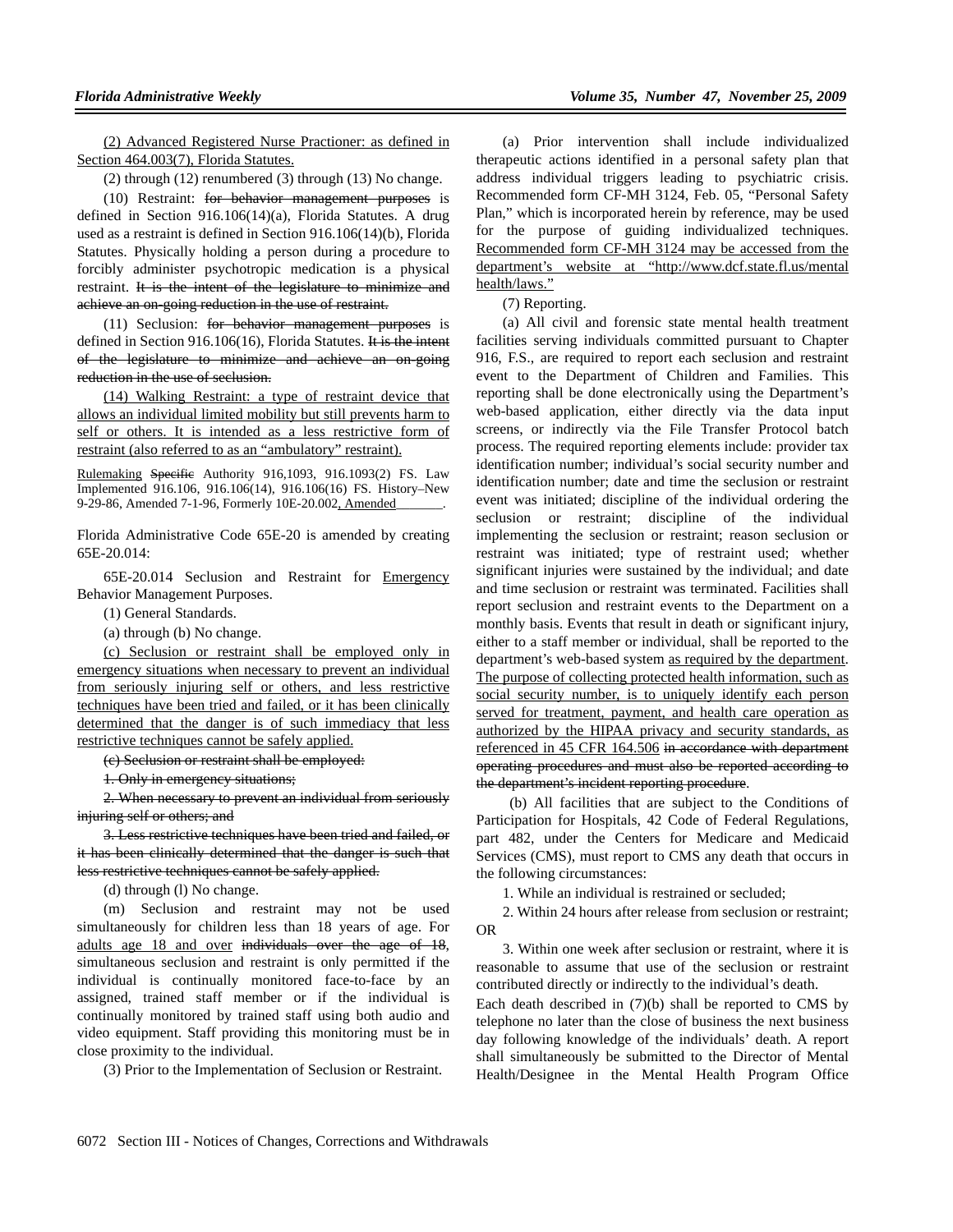Headquarters in Tallahassee, FL. The address is: 1317 Winewood Blvd., Tallahassee, FL 32399-0700. Facilities that are not required to report these deaths to CMS shall report the death to the Director of Mental Health/Designee in the Mental Health Program Office Headquarters at the address above to the department in accordance with Departmental operating procedures.

Rulemaking Specific Authority 916.1093(2) FS. Law Implemented 916.105(4), 916.107(4)(b), 916.1093(2) FS. History–New

## **DEPARTMENT OF FINANCIAL SERVICES**

#### **Division of Consumer Services**

RULE NO.: RULE TITLE: 69J-123.002 Procedures NOTICE OF CORRECTION

Notice is hereby given that the following correction has been made to the proposed rule in Vol. 35, No. 39, October 2, 2009 issue of the Florida Administrative Weekly.

This notice is to correct the "name of agency head who approved the proposed rule" section to read as follows:

NAME OF PERSON ORIGINATING PROPOSED RULE: Greg Thomas, Chief of Education, Advocacy & Research, Division of Consumer Services, Department of Financial **Services** 

NAME OF AGENCY HEAD WHO APPROVED THE PROPOSED RULE: Alex Sink, Chief Financial Officer, Department of Financial Services

DATE PROPOSED RULE APPROVED BY AGENCY HEAD: April 14, 2009

DATE NOTICE OF PROPOSED RULE DEVELOPMENT PUBLISHED IN FAW: June 5, 2009

# Section IV Emergency Rules

## **BOARD OF TRUSTEES OF THE INTERNAL IMPROVEMENT TRUST FUND**

Notices for the Board of Trustees of the Internal Improvement Trust Fund between December 28, 2001 and June 30, 2006, go to http://www.dep.state.fl.us/ under the link or button titled "Official Notices."

#### **DEPARTMENT OF CITRUS**

RULE NO.: RULE TITLE: 20ER09-1 Oranges: 2009-2010 Anhydrous Acid Maturity Standards

SPECIFIC REASONS FOR FINDING AN IMMEDIATE DANGER TO THE PUBLIC HEALTH, SAFETY OR WELFARE: Section 120.54(4)(b), Florida Statutes, states that those rules pertaining to perishable agricultural commodities shall be included in the definition of rules relating to the public health, safety, or welfare.

Due to adverse climactic conditions through periods of this growing season significant amounts of the Florida navel citrus crop in the 2009-2010 season will have an acid content below the 0.4 minimum established in Section 601.19, Florida Statutes. Strict enforcement of the anhydrous acid content requirements, which were adopted largely to control abuse of plant growth regulators which are no longer in use, could cause economic waste by allowing good and safe food to be ruled immature.

After taking testimony and discussing the matter at a public meeting and hearing in Lakeland, Florida on November 10, 2009, the Florida Citrus Commission found that there exist unusual growing conditions which could cause a substantial portion of the orange crop to fail minimum acid requirements. They voted to adopt Emergency Rule 20ER09-1, adjusting the percentage of anhydrous citric acid requirement for oranges for fresh and processed use from .40 to .36, for a 90 day period.

REASON FOR CONCLUDING THAT THE PROCEDURE IS FAIR UNDER THE CIRCUMSTANCES: Adequate notice procedures were used by the Department of Citrus to inform the public and the Florida citrus industry of the pending adoption of Emergency Rule 20ER09-1 adjusting the percentage of anhydrous citric acid requirements for oranges, in that notice was made via email and/or fax of the meeting notice on November 9, 2009 to members of the Florida Citrus Commission, all industry organizations, the Florida Press Corps and other interested persons.

SUMMARY: Emergency Rule 20ER09-1 adjusts the percentage of anhydrous citric acid requirement for oranges from .40 to .36 for a period of 90 days.

THE PERSON TO BE CONTACTED REGARDING THE EMERGENCY RULE IS: Alice P. Wiggins, License & Regulation Specialist, Legal Department, Florida Department of Citrus, P. O. Box 148, Lakeland, Florida 33802-0148 or awiggins@citrus.state.fl.us

THE FULL TEXT OF THE EMERGENCY RULE IS:

20ER09-1 (20-13.0011) Oranges: 2009-2010 2004-2005 Anhydrous Acid Maturity Standards.

(1) During the period beginning November 12, 2009 October 29, 2004 up to and including February 10, 2010 July 31, 2005 oranges shall be deemed mature when the juice sample contains not less than .36 percent of anhydrous citric acid.

(2) No change.

Rulemaking Specific Authority 601.10(1), (7), 601.11, 601.19 FS. Law Implemented 601.111, 601.19 FS. History–New 3-14-93, Amended 2-12-95, 1-17-96, 5-1-02, 2-19-03, 3-22-05, 11-12-09.

THIS RULE TAKES EFFECT UPON BEING FILED WITH THE DEPARTMENT OF STATE UNLESS A LATER TIME AND DATE IS SPECIFIED IN THE RULE. EFFECTIVE DATE: November 12, 2009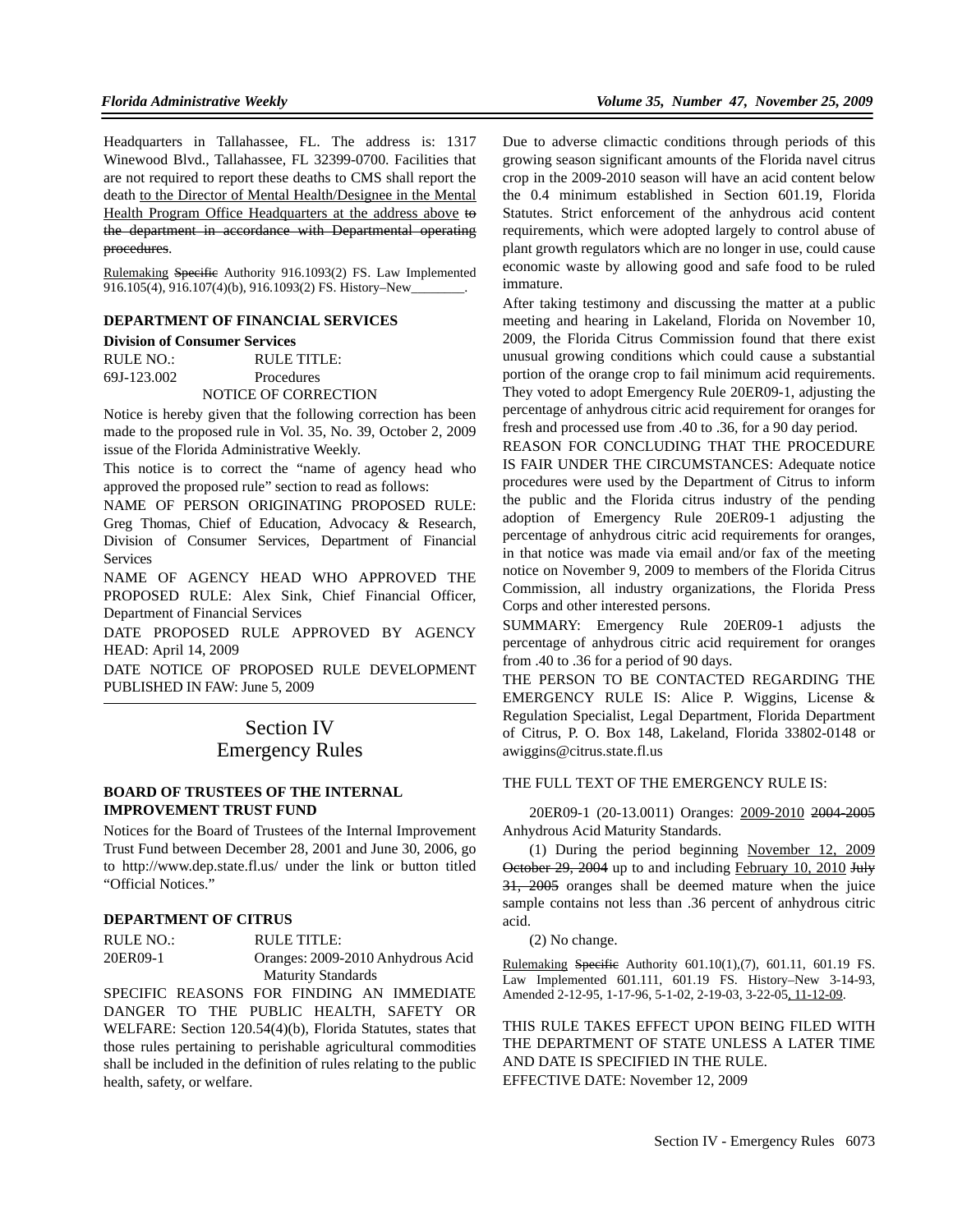## **DEPARTMENT OF THE LOTTERY**

RULE NO.: RULE TITLE: 53ER09-62 Holiday MILLIONAIRE RAFFLE™ SUMMARY: This emergency rule describes the on-line game "Holiday MILLIONAIRE RAFFLE," for which the Department of the Lottery will sell tickets beginning November 13, 2009.

THE PERSON TO BE CONTACTED REGARDING THE EMERGENCY RULE IS: Faith L. Schneider, Legal Analyst, Department of the Lottery, Capitol Complex, Tallahassee, Florida 32399-4011

## THE FULL TEXT OF THE EMERGENCY RULE IS:

## 53ER09-62 *Holiday* MILLIONAIRE RAFFLE™.

(1) How to Play *Holiday* MILLIONAIRE RAFFLE™.

(a) *Holiday* MILLIONAIRE RAFFLE is an on-line number match game.

(b) Each *Holiday* MILLIONAIRE RAFFLE ticket costs \$20.

(c) *Holiday* MILLIONAIRE RAFFLE tickets will go on sale on Friday, November 13, 2009. Sales of *Holiday* MILLIONAIRE RAFFLE tickets will cease immediately after the 1,000,000th ticket is sold or at midnight on December 30, 2009, whichever occurs first.

(d) Each *Holiday* MILLIONAIRE RAFFLE ticket will contain a unique ticket number that will be entered automatically into the *Holiday* MILLIONAIRE RAFFLE drawing. *Holiday* MILLIONAIRE RAFFLE tickets will automatically print from the terminal with ticket numbers issued in sequential order from 0000001 to 1000000 as they are sold around the state. Each *Holiday* MILLIONAIRE RAFFLE ticket will contain only one ticket number. Players cannot select their own ticket numbers.

(e) The overall odds of winning a prize in the *Holiday* MILLIONAIRE RAFFLE game depend upon the number of tickets sold and are 1 in 492 if all 1,000,000 tickets are sold.

(f) *Holiday* MILLIONAIRE RAFFLE tickets cannot be cancelled.

(2) *Holiday* MILLIONAIRE RAFFLE Drawing and Prizes.

(a) A random computerized drawing from among all *Holiday* MILLIONAIRE RAFFLE ticket numbers issued during the sales period will be held on December 31, 2009 to select 2,034 numbers. Prizes will be awarded in the order drawn. The first through ninth numbers drawn will win \$1 million cash. The 10th through 19th numbers drawn will win \$50,000 and will be alternates in the order drawn for a \$1 million prize in the event a top prize is not claimed within the 180-day claim period. The 20th through 34th numbers drawn will each win \$5,000 and the 35th through 2,034th numbers drawn will each win \$250.

(b) The *Holiday* MILLIONAIRE RAFFLE drawing shall be public and witnessed by an accountant employed by an independent certified public accounting firm, as required by paragraph 24.105(2)(d), F.S.

(c) The results of the drawing will be revealed on December 31, 2009, and will be available after the drawing on the Lottery's website at www.flalottery.com. The winning numbers in the top prize category will also be available by phone at (850)921-PLAY (529), [TDD (850)487-7784], and the winning numbers in the top three prize categories will be available at lottery retailers.

(3) How to Claim a *Holiday* MILLIONAIRE RAFFLE Prize.

(a) *Holiday* MILLIONAIRE RAFFLE prizes must be claimed by submitting the winning ticket for validation at a Lottery office or retailer within 180 days from the date of the drawing (June 29, 2010) and, if the prize is not paid at that time, by submitting the winning ticket for payment at a Florida Lottery office as required by the Lottery's rule governing payment of prizes. Tickets winning \$1 million must be submitted for payment at Lottery Headquarters. Failure of a prizewinner to claim a *Holiday* MILLIONAIRE RAFFLE prize by submitting the winning ticket for validation and payment in accordance with the Lottery's rule governing payment of prizes shall result in forfeiture of the prize. Information about procedures for filing a claim can be obtained by calling (850)487-7777 [TDD (850)487-7784]. *Holiday* MILLIONAIRE RAFFLE tickets are the only valid receipts to redeem a prize.

(b) A claim filed for a \$50,000 prize shall also be a contingent claim for a \$1 million prize. If a winning *Holiday* MILLIONAIRE RAFFLE ticket bearing any of the first nine winning numbers is not submitted for validation and payment in accordance with the Lottery's rule governing payment of prizes, the 10th through 19th prizewinners who have submitted their tickets for validation and payment in accordance with the Lottery's rule governing payment of prizes constitute contingent winners for the \$1 million prize and will be used in the order in which they were drawn to select a winner for the \$1 million top prize. The contingent winner will be awarded the cash difference between the \$50,000 prize and the \$1 million prize.

If applicable, the Lottery will attempt to notify, for a period of two weeks, the first contingent winner drawn in the \$50,000 prize category. If the Lottery is unable to contact the first contingent winner, the Lottery will attempt to notify, for a period of two weeks, the second contingent winner drawn. This process will continue until a contingent winner is contacted or the Lottery has exhausted the list of available contingent winners, in which case the \$1 million prize will not be awarded.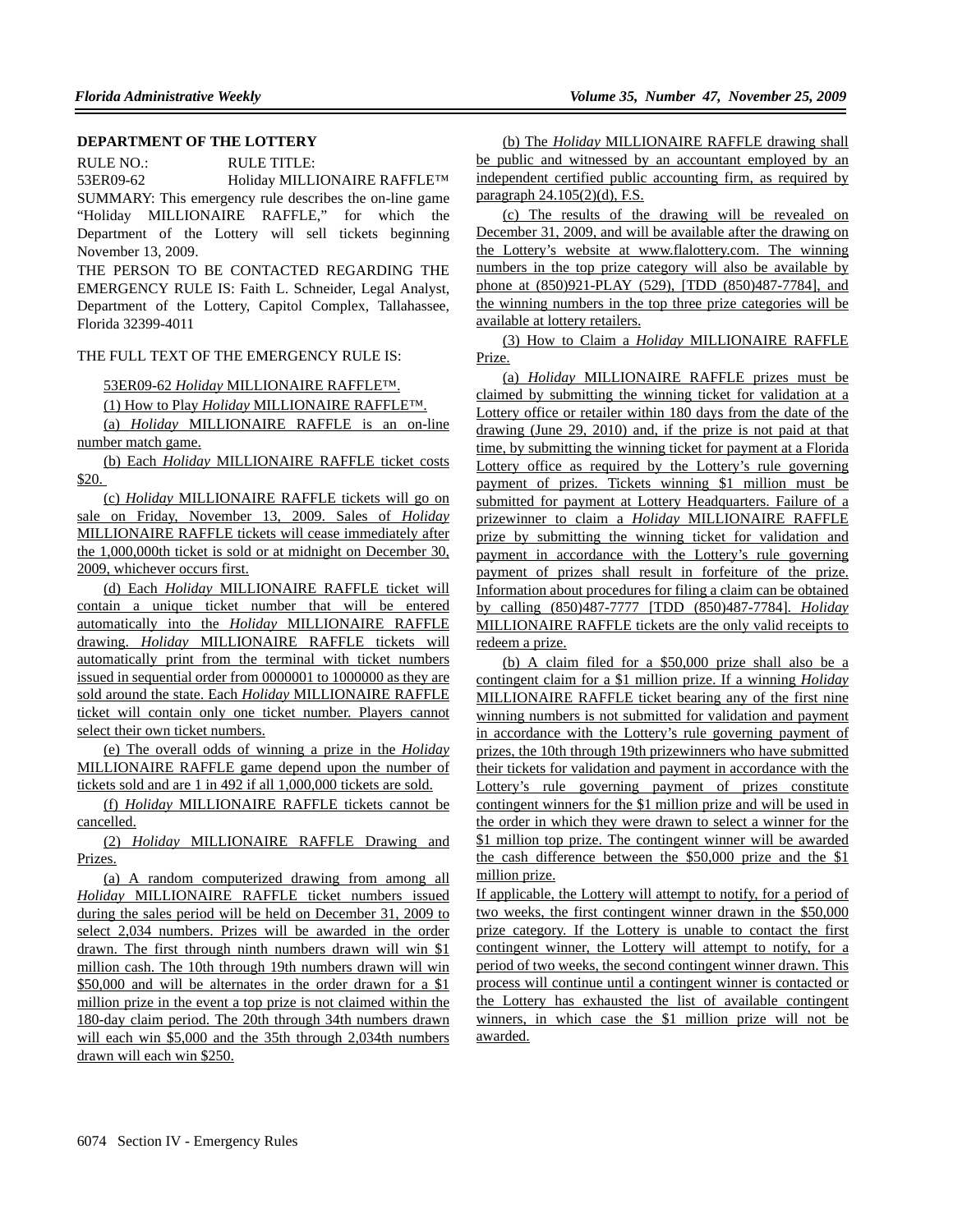(c) Payment of federal, state and/or local taxes will be the responsibility of the winner. Federal withholding taxes will be deducted from the \$1 million and \$50,000 prizes.

(4) General Information.

(a) Players must be at least 18 years of age. Persons prohibited by Section 24.116, F.S., from purchasing a Florida Lottery ticket are not eligible to play.

(b) All *Holiday* MILLIONAIRE RAFFLE prizes are subject to the provisions of Chapter 24, F.S., and rules promulgated thereunder. Prizes will be paid in accordance with the rule of the Florida Lottery governing payment of prizes.

A copy of the current rule can be obtained from the Florida Lottery, Office of the General Counsel, 250 Marriott Drive, Tallahassee, Florida 32399-4011.

Rulemaking Authority 24.105(9), 24.109(1) FS. Law Implemented 24.105(9), 24.115(1) FS. History–New 11-9-09.

THIS RULE TAKES EFFECT UPON BEING FILED WITH THE DEPARTMENT OF STATE UNLESS A LATER TIME AND DATE IS SPECIFIED IN THE RULE. EFFECTIVE DATE: November 9, 2009

## **DEPARTMENT OF THE LOTTERY**

RULE NO.: RULE TITLE: 53ER09-63 Holiday MILLIONAIRE RAFFLE™ Retailer Incentive Program

SUMMARY: The Department of the Lottery will conduct a "Holiday Millionaire Raffle Retailer Incentive" program, in which certain retailers will receive bonus commissions during the promotion period.

THE PERSON TO BE CONTACTED REGARDING THE EMERGENCY RULE IS: Faith L. Schneider, Legal Analyst, Department of the Lottery, 250 Marriott Drive, Tallahassee, Florida 32399-4011

THE FULL TEXT OF THE EMERGENCY RULE IS:

53ER09-63 *Holiday* MILLIONAIRE RAFFLETM Retailer Incentive Program.

(1) *Holiday* MILLIONAIRE RAFFLE<sup>IM</sup> is an on-line number match game. *Holiday* MILLIONAIRE RAFFLE tickets will go on sale Friday, November 13, 2009. Sales of *Holiday* MILLIONAIRE RAFFLE tickets will cease immediately after the 1,000,000th ticket is sold or at midnight on December 30, 2009, whichever occurs first.

(2) Each *Holiday* MILLIONAIRE RAFFLE ticket will contain a unique ticket number that will be entered automatically into the *Holiday* MILLIONAIRE RAFFLE drawing. A random computerized drawing from among all *Holiday* MILLIONAIRE RAFFLE ticket numbers issued during the sales period will be held on December 31, 2009. A total of 2,034 prizes will be awarded. Prizes will be awarded in the order drawn. The first through ninth numbers drawn will win \$1 million cash. The 10th through 19th numbers drawn will win \$50,000 and will be alternates in the order drawn for a \$1 million prize. The 20th through 34th numbers drawn will win \$5,000 and the 35th through 2,034th numbers drawn will win \$250.

(3) A retailer who sells a winning \$1 million *Holiday* MILLIONAIRE RAFFLE ticket will receive a bonus commission of \$5,000 in addition to the regular five percent sales commission set forth in Rule 53ER05-14, F.A.C.

(4) Award of a bonus commission is not dependent upon the winning *Holiday* MILLIONAIRE RAFFLE ticket being claimed by the winner. Retailers who sell winning \$50,000 *Holiday* MILLIONAIRE RAFFLE tickets that subsequently become alternate winners of a \$1 million prize will not be eligible for a bonus commission.

(5) Retailers whose Florida Lottery contracts are terminated or inactivated prior to the bonus commission award shall be paid the bonus commission provided the termination or inactivation was not due to non-compliance with Florida Lottery laws, rules or contract terms.

(6) A bonus commission will be considered compensation to the retailer for Internal Revenue Service purposes. The Florida Lottery reserves the right to apply the bonus commission earned against a retailer's outstanding debt to the Florida Lottery.

(7) This emergency rule is effective upon filing. *Holiday* MILLIONAIRE RAFFLE bonus sales commissions are subject to availability of funds appropriated for retailer incentives. This Promotion is subject to cancellation by future emergency rule if retailer incentive funding is not appropriated or if the Florida Lottery determines that it is no longer in the state's best interest to use such funds for this purpose.

Rulemaking Authority 24.105(9), 24.109(1), 24.112(1) FS. Law Implemented 24.105(9), 24.112(1) FS. History–New 11-9-09.

THIS RULE TAKES EFFECT UPON BEING FILED WITH THE DEPARTMENT OF STATE UNLESS A LATER TIME AND DATE IS SPECIFIED IN THE RULE. EFFECTIVE DATE: November 9, 2009

### **DEPARTMENT OF ENVIRONMENTAL PROTECTION**

Notices for the Department of Environmental Protection between December 28, 2001 and June 30, 2006, go to http://www.dep.state.fl.us/ under the link or button titled "Official Notices."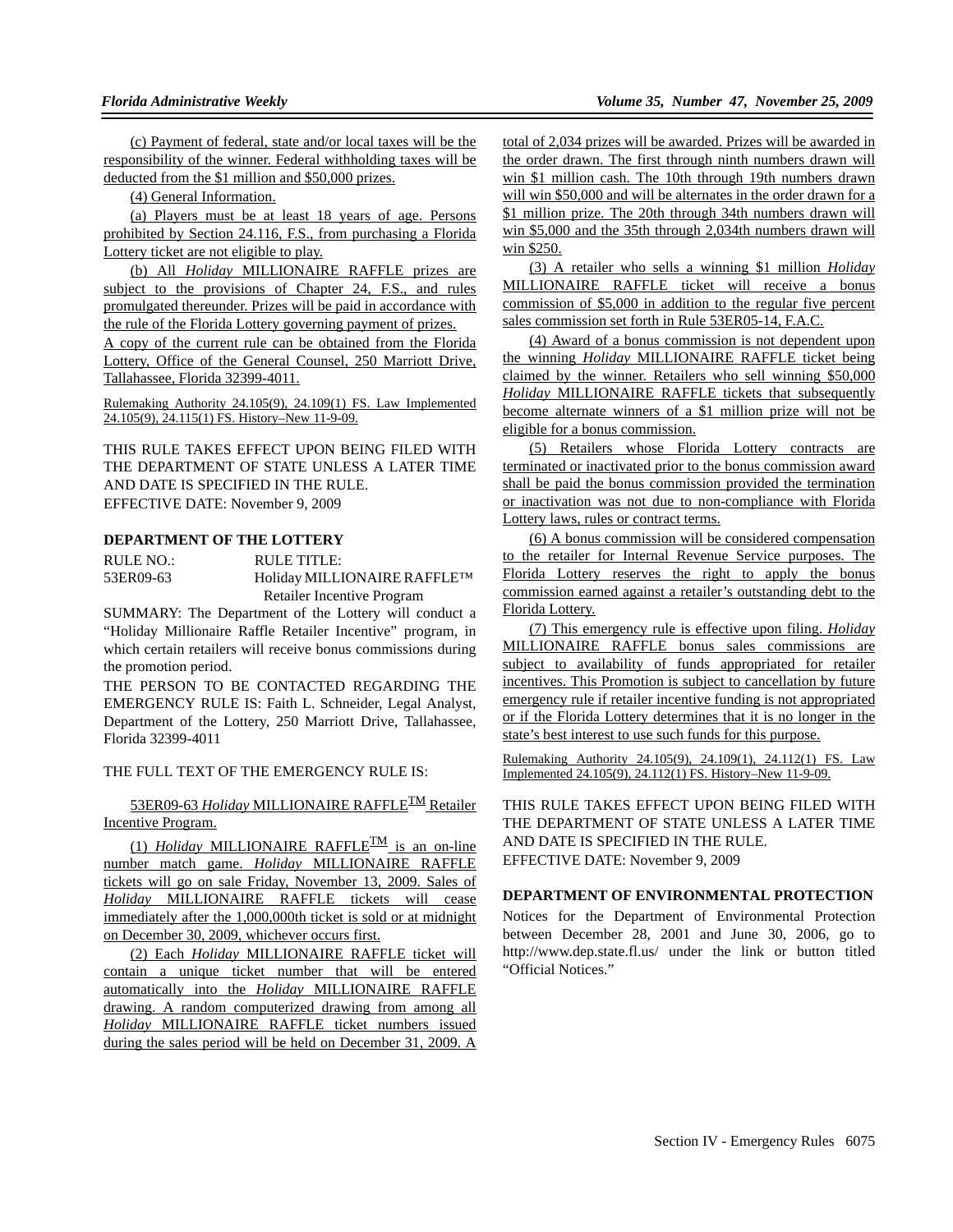## **DEPARTMENT OF CHILDREN AND FAMILY SERVICES**

#### **Agency for Persons with Disabilities**

| <b>RULE NOS.:</b> | RULE TITLES:        |
|-------------------|---------------------|
| 65GER09-2         | <b>Tier Waivers</b> |
| 65GER09-3         | Tier One Waiver     |
| 65GER09-4         | Tier Two Waiver     |
| 65GER09-5         | Tier Three Waiver   |
| 65GER09-6         | Tier Four Waiver    |
|                   |                     |

SPECIFIC REASONS FOR FINDING AN IMMEDIATE DANGER TO THE PUBLIC HEALTH, SAFETY OR WELFARE: 1) The First District Court of Appeal found the Agency's Rules 65G-4.0021, 0022, 0023, 0024, and 0025, F.A.C. invalid in Moreland v APD, 34 FLA L. Weekly D1715 (1st DCA, August 21, 2009) Reh.Den. October 8, 2009.

2) The Agency provides essential medical, adaptive and behavioral services through a Home and Community Based (HCBS) Medicaid waiver program to 31,000 individuals with developmental disabilities.

3) All 31,000 individuals served by the Agency meet a level of need qualifying them for placement in an institution. The HCBS waiver provides these individuals an opportunity to remain at home or other non-institutional community settings.

4) In 2007, the Florida Legislature amended Section 393.0661, F.S., to create a four-tiered waiver system to deliver the medicaid waiver services provided through the HCBS waiver by this Agency.

5) Paragraph 393.0661(3)(e), F.S., directed the Agency and the Agency for Health Care Administration (ACHA), the State Medicaid Administrator, to implement the four-tiered system and provided authority to adopt any rules necessary to administer the four-tiered waiver system.

6) Paragraph 393.0661(3)(e), F.S., also directed AHCA to seek federal waivers consistent with the four-tiered waiver system.

7) The federal waivers consistent with the four-tiered system of 393.0661 were approved by the Centers for Medicare and Medicaid Services. The waivers serve as the Agency's authority to provide HCBS waiver services to individuals with developmental disabilities.

8) The population APD serves through its Home and Community Based Services Waivers (referred to as "HCBS") program includes some of Florida's most vulnerable citizens. The service needs of these individuals change over time, often increasing, and the service need can change rapidly.

The emergency rules adopted today by APD are of critical need for the preservation of the health, safety, and welfare of this vulnerable population because, without them, APD lacks the capability and legal authority to adequately respond to changes in service needs and, as a result, APD is unable to provide certain services that have been established to be medically necessary, and that would otherwise be available through the HCBS Waiver.

As mandated by Section 393.0661(3), F.S., the majority of the individuals served by the waiver program have been assigned to tiers. Three of the tiers have spending limitations. Although APD's tier rules were invalidated by the First DCA in Moreland, the statutory tier system remains in place. Thus, APD has no rules for the day-to-day operations that are affected by the tier system. APD uses an emergency protocol for delivery of services, but this protocol cannot be used until an emergency for the client exists. Thus, APD cannot act until a client's health, safety or welfare is in jeopardy. It is the waiting until a client is in an emergency situation to deliver essential services that creates a danger to the health, safety and welfare of the vulnerable clients served by APD.

This is a significant problem. To access additional waiver services, an APD client must apply for Prior Service Authorization which determines that (1) the service is medically necessary and (2) the cost of the service is within the client's budget allocated within the tier system. If the service cannot be added within the budget of the client's present tier assignment, that client's tier assignment must be reevaluated to determine whether that service can be added within the parameters of the tier system.

There are more than 1,000 HCBS Waiver clients who have requested Prior Service Authorizations for new or additional services, which cannot be provided without reevaluating their tier assignment. Many of these services have been determined to be medically necessary. However, due to the absence of tier assignment rules in place, APD cannot consider whether to approve any of these services until the lack of their provision develops into an emergency situation, triggering APD's emergency 30-day protocol. Further, if the emergency protocol is triggered, a client cannot retain those services if no emergency situation continues to exist at the end of the 30-days. APD will then have to wait for a new crisis or emergency situation to develop before those services can again be provided.

In sum, absent tier rules, these clients cannot get medically necessary services implemented. Those services are not available through the tier system unless and until the lack of provision of these services develops into a crisis requiring the agency to respond on an emergency basis. This means that individuals' needs are not met and this creates a significant and immediate danger to their health and safety. The individuals whose needs are not served will have deterioration in their health and safety. Further, the inability of APD to respond to changes in circumstances poses an immediate danger to the welfare of every member of the population subject to expenditure or service limitations. Thus, APD's present inability to make changes to a client's services results in clients not receiving medically necessary services that would otherwise be available through the HCBS Waiver program and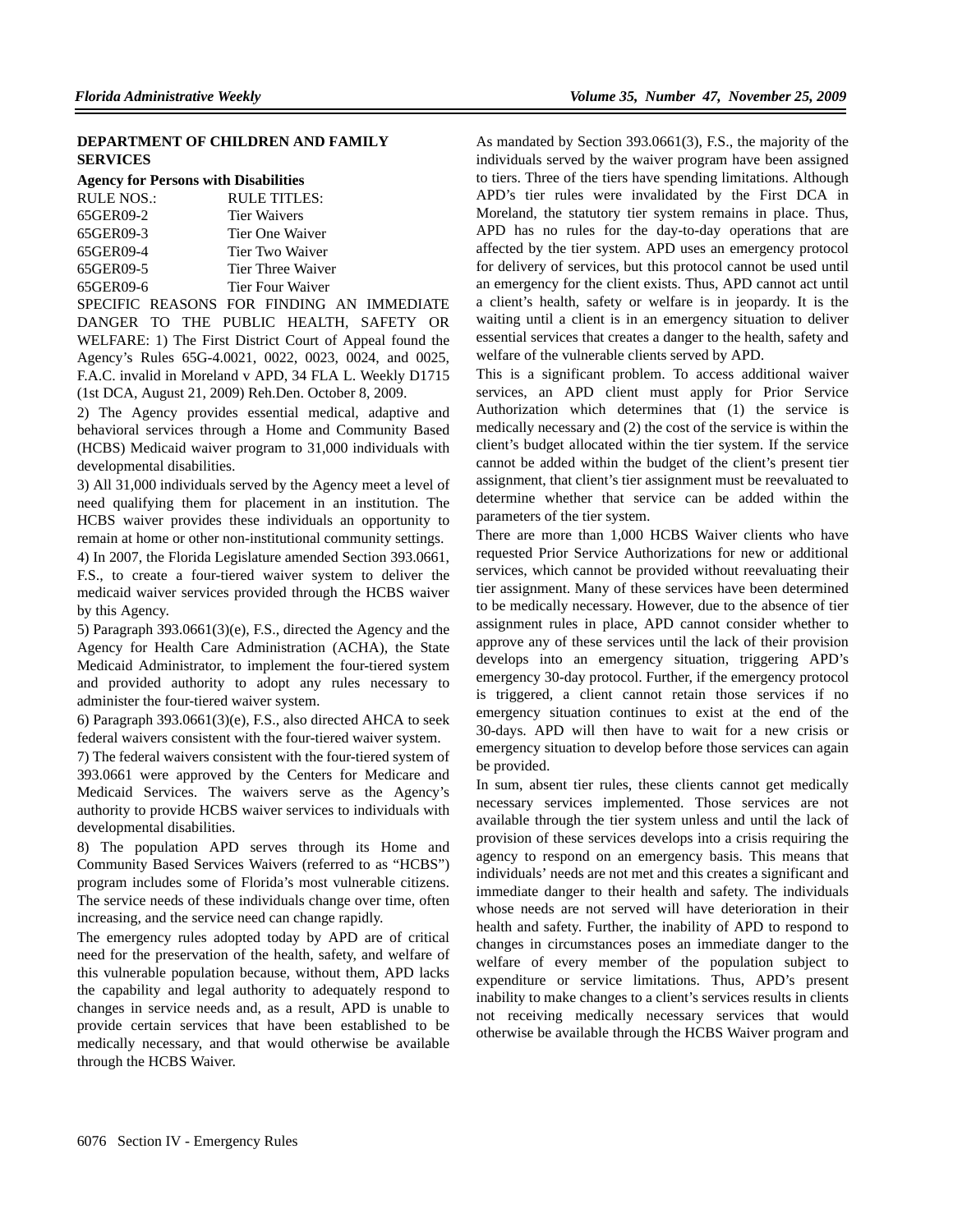has therefore created a significant and immediate danger to the health, safety, and welfare of this vulnerable population that will continue until rules are in place.

As a specific example, one client served by the waiver recently lost his provision of personal care assistance ("PCA"), which had been provided to him through the state Medicaid program, as a result of his attaining the age of 21. He requires this service because he is totally disabled and is unable to bathe, toilet, or feed himself. Because the client was living at home and receiving PCA services through the state Medicaid plan, he was assigned to Tier 4. Because of the service limitations in Tier 4, this individual can no longer receive his necessary PCA services. Without tier rules in place, APD is without a framework to reevaluate the appropriate tier assignment for this individual in response to his change of circumstances. Thus, although he now has a life-long need for service, APD only has rules in place that authorize this service to the extent that it can be approved on a thirty-day emergency basis.

Similarly, another young individual became extremely physically aggressive at home. As a result, he cannot return home. Intensive behavior residential habilitation was recommended as the appropriate housing to address his behavior needs. This individual is currently assigned to Tier 3. Because of the spending limitation of Tier 3, he cannot receive the needed intensive behavioral residential habilitation. Without tier rules in place, he is only able to receive his necessary housing to the extent it can be approved on a thirty-day emergency basis.

Another specific example is an individual who recently had surgery. Her recovery for surgery is taking longer than expected. She cannot leave her home. She needs additional personal care assistance for this recovery period. Her health and safety are compromised without this additional service. However, her current tier assignment cannot accommodate this additional need. Without a tier rule in place, she can only get this additional service to the extent it can be approved on a thirty-day emergency basis.

The inability to approve medically necessary services in the regular course of APD's operations threatens the health, safety and welfare of every one of the more than 20,000 individuals receiving services through the HCBS Waiver who have been assigned to tiers with spending limitations, as required by Section 393.0661(3), F.S. As explained above, individuals within this vulnerable population experience changing needs, and the absence of tier rules in place leaves APD helpless to respond to those changes unless and until changes in circumstances attain emergency status. APD's inability to respond to changing circumstances for many members of this population endangers the health, welfare, and safety of every member of the population subject to limitations resulting from APD's implementation of Section 393.0661(3), F.S.

There is a danger to the public welfare related to the appropriations for the operation of the HCBS Waiver services. APD was charged by state law with the duty to implement the Medicaid Waiver agreement between the state and CMS on behalf of the federal government. APD was directed by the Legislature to "mak[e] any other adjustment necessary to comply with the availability of moneys and any limitations or directions provided for in the General Appropriations Act." Section 393.0661(7), F.S. Without tier rules the Agency cannot perform its statutory duties and its inability to act on any basis other than an emergency endangers the public welfare as described above.

9) Without administrative rules to operate the four-tiered waiver system, the State of Florida may have to provide institutional beds for thousands of individuals. This possibility contravenes the Legislative intent of Chapter 393, F.S.:

Section 393.62, F.S., Legislative findings and declaration of intent. – The Legislature finds and declares that existing state programs for the treatment of individuals with developmental disabilities, which often unnecessarily place clients in institutions, are unreasonably costly, are ineffective in bringing the individual client to his or her maximum potential, and are in fact debilitating to many clients. A re-direction in state treatment programs for individuals with developmental disabilities is necessary if any significant amelioration of the problems faced by such individuals is ever to take place. Such redirection should place primary emphasis on programs that prevent or reduce the severity of developmental disabilities. Further, the greatest priority shall be given to the development and implementation of community-based services that will enable individuals with developmental disabilities to achieve their greatest potential for independent and productive living, enable them to live in their own homes or in residences located in their own communities, and permit them to be diverted or removed from unnecessary institutional placements. . .

For the reasons stated above, the Agency finds that an immediate danger to the public health, safety, and welfare exists and requires immediate action.

REASON FOR CONCLUDING THAT THE PROCEDURE IS FAIR UNDER THE CIRCUMSTANCES: 1. The emergency action by the Agency uses the rules previously adopted and amends only those portions of rule specifically addressed by the Moreland case.

2. The proposed rules take only the action necessary to ensure that necessary services remain in place to protect the vulnerable, individuals with developmental disabilities served by the Agency.

3. Specifically, the following changes to the originally promulgated rules, consistent with the Moreland, opinion are contained in the emergency rules: Rule 65G-4.0021, F.A.C., identifies the Agency assessment instruments; Rule 65G-4.0024, F.A.C., no longer references any age limits; and Rule 65G-4.0025, F.A.C., deletes reference to client age limits,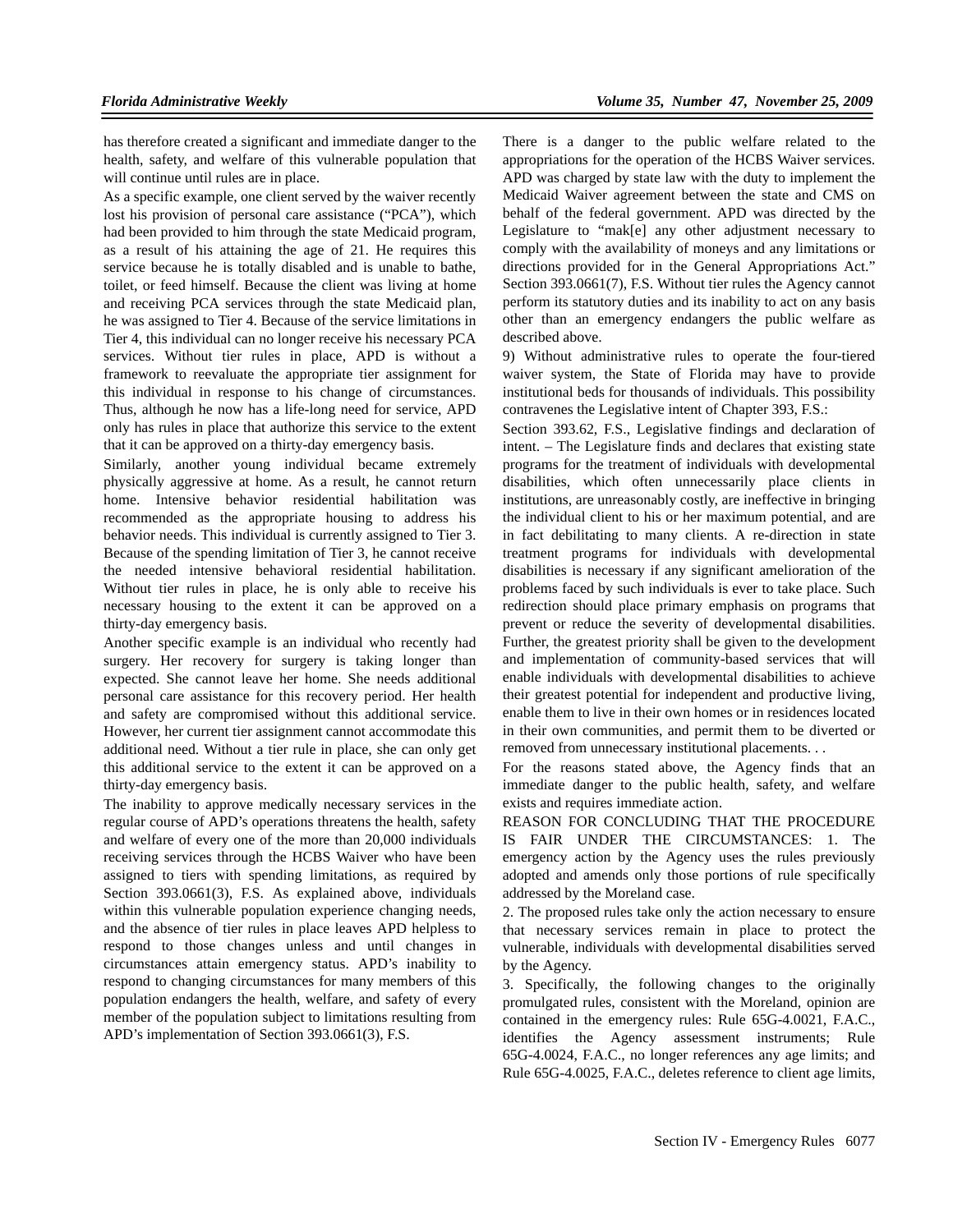and no longer includes reference to clients who received services under the Family and Supported Living waiver prior to the implementation of the four-tiered waiver system, or clients who are dependent children residing in residential facilities licensed by DCF.

SUMMARY: These emergency rules replace recently invalidated rules. They are necessary for the administration and continued implementation of Subsection 393.0661(3), F.S., which created a four-tiered waiver system. These rules are essential for the public health, safety, and welfare because without rules in place, the delivery system of Medicaid services cannot provide medically necessary services to 31,000 affected individuals in the manner prescribed by statute.

THE PERSON TO BE CONTACTED REGARDING THE EMERGENCY RULES IS: Celeste Sanders, Agency for Persons with Disabilities, 4030 Esplanade Way, Tallahssee, Florida 32399, (850)922-0371

## THE FULL TEXT OF THE EMERGENCY RULES IS:

## 65GER09-2 Tier Waivers.

(1) The Agency for Persons with Disabilities will assign clients of home and community-based waiver services for persons with developmental disabilities to one of the four Tier Waivers created by Section 393.0661, F.S. (2007). The Agency will determine the Tier Waiver for which each client is eligible and assign the client to that waiver based on the developmental disabilities waiver criteria and limitations contained in the following provisions: Sections 409.906(13) and 393.0661, F.S.; and Rules 59G-13.080 and 59G-13.083, F.A.C., and the following:

(a) The client's level of need in functional, medical, and behavioral areas, as determined through Agency evaluation of client characteristics, the Agency approved assessment process, and support planning information;

(b) The client's service needs as determined through the Agency's prior service authorization process to be medically necessary;

(c) The client's current living setting; and

(d) The availability of supports and services from other sources, including Medicaid state plan and other federal, state and local programs as well as natural and community supports.

(2) As part of the assessment process, the Individual Cost Guidelines (ICG) and the Questionnaire for Situational Information 4.0 (QSI) are hereby adopted by the Agency as valid and reliable assessment instruments. The ICG and the QSI are available at: http://apd.myflorida.com/waiver/ qsi-version-4.pdf, or http://apd.myflorida.com/waiver/. The ICG is only valid through December 31, 2009. The QSI is valid in all other instances.

(3) The services described by the Developmental Disabilities Waiver Services Coverage and Limitations Handbook, July 2007 (available at http://portal.flmmis.com/

FLPublic/Portals/0/StaticContent/Public/HANDBOOKS/CL\_0 8\_070701\_Waiver\_DevSev\_ver1%203%20(2).pdf or http:// apd.myflorida.com/waiver/) (hereinafter referred to as the "DD Handbook"), adopted by Rule 59G-13.083, F.A.C. and incorporated herein by reference, are available to clients of the Developmental Disabilities Waiver (hereinafter called "the Tier One Waiver"), the Developmental Disabilities Tier Two Waiver (hereinafter called "the Tier Two Waiver"), and Developmental Disabilities Tier Three Waiver (hereinafter called "the Tier Three Waiver"). The following services described in the DD Handbook are available to clients assigned to the Tier Four Waiver (presently known as The Family and Supported Living Waiver):

(a) Adult Day Training;

(b) Behavior Analysis;

(c) Behavior Assistance;

(d) Consumable Medical Supplies;

(e) Durable Medical Equipment;

(f) Environmental Accessibility Adaptations;

(g) In-Home Support Service;

(h) Personal Emergency Response System;

(i) Respite Care;

(j) Support Coordination;

(k) Supported Employment;

(l) Supported Living Coaching; and

(m) Transportation.

(4) For all Tiers client must utilize all available State Plan Medicaid services including, but not limited to, personal care assistance, therapies, and medical services, that duplicate the waiver services proposed for the client. A client shall not be provided waiver services that duplicate available State Plan Medicaid Services including, but not limited to, personal care assistance, therapies, and medical services.

(5) The Agency will review a client's tier eligibility when a client has a significant change in circumstance or condition that impacts on the client's health, safety, or welfare or when a change in the client's plan of care is required to avoid institutionalization. The information identifying and documenting a significant change in circumstance or condition that necessitates additional or different services must be submitted by the client's Waiver Support Coordinator to the appropriate Agency Area office for determination.

Rulemaking Authority 393.0661(3) FS. Law Implemented 393.0661(3) FS. History–New 11-16-09.

## 65GER09-3 Tier One Waiver.

(1) The Tier One Waiver is limited to clients that the Agency has determined meet at least one of the following criteria:

(a) The client's needs for medical or adaptive services cannot be met in Tiers Two, Three, and Four and are essential for avoiding institutionalization, or